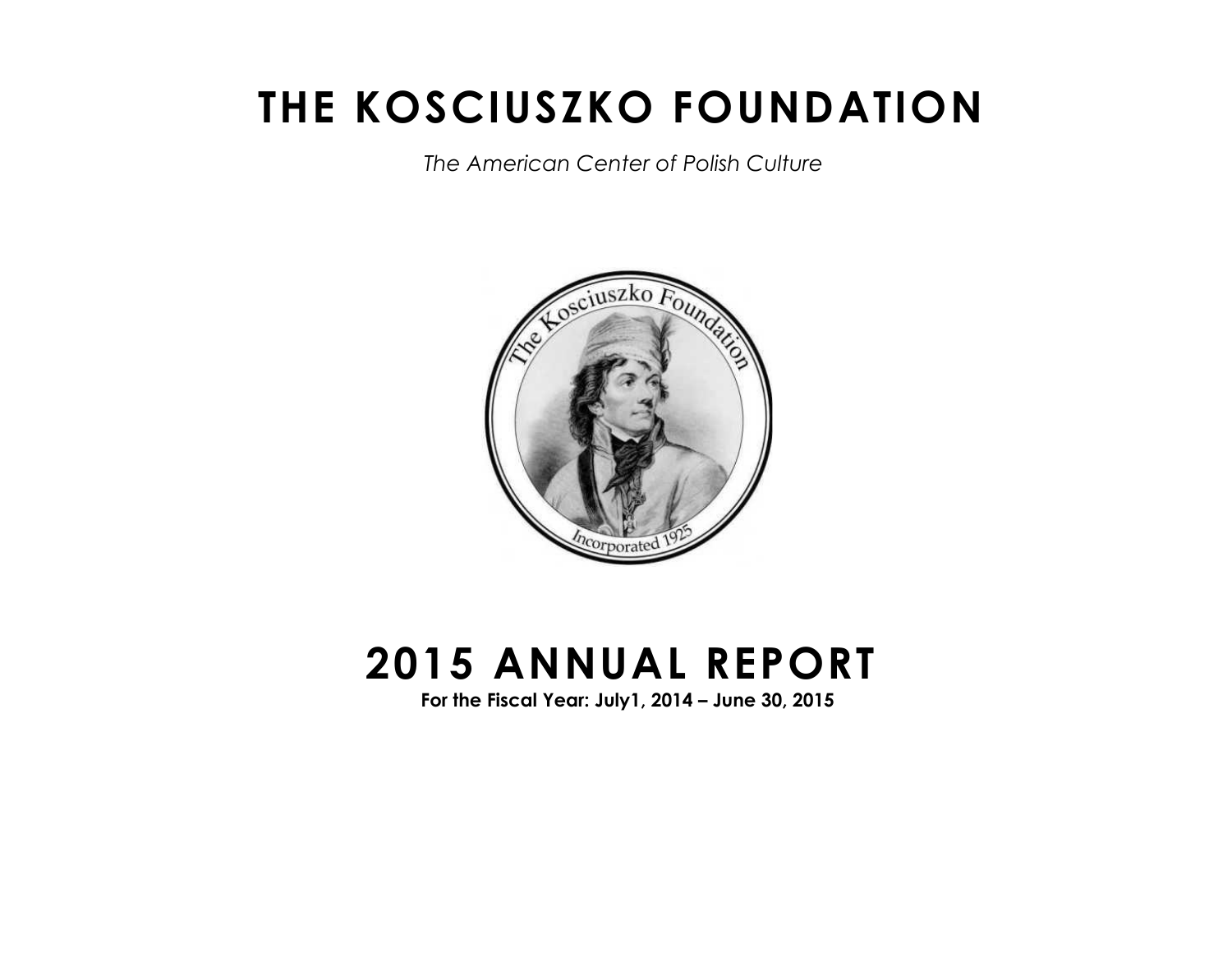

# **Contents**

| THE MISSION OF THE KOSCIUSZKO FOUNDATION                     | 3              |
|--------------------------------------------------------------|----------------|
| U.S. AND POLISH ACADEMIC ADVISORY COMMITTEE                  | 4 -6           |
| EXCHANGE FELLOWSHIPS AND GRANTS FOR POLISH CITIZENS          | $\overline{7}$ |
| <b>SCHOLARSHIPS IN THE HUMANITIES</b>                        | $7 - 14$       |
| SCHOLARSHIPS IN THE SCIENCE                                  | $15-19$        |
| SCHOLARSHIPS IN THE ARTS                                     | 19             |
| SCHOLARSHIPS IN LAW AND ECONOMICS                            | $19 - 20$      |
| <b>POLISH STUDIES SCHOLARS</b>                               | 21             |
| SPECIAL AND TRAVEL GRANTS                                    | $22 - 26$      |
| THE DOMESTIC SCHOLARSHIP PROGRAMS                            | $26 - 27$      |
| DOMESTIC TUITION SCHOLARSHIPS                                | $27 - 38$      |
| THE YEAR ABROAD PROGRAM IN POLAND                            | 38-39          |
| <b>GRADUATE/POSTGRADUATE STUDIES AND RESEARCH IN POLAND</b>  | $39 - 41$      |
| SUMMER STUDY ABROAD PROGRAM                                  | $41 - 43$      |
| GRANT FUNDING FROM THE MINISTRY OF FOREIGN AFFAIRS OF POLAND | 44-46          |
| <b>TEACHING ENGLISH IN POLAND</b>                            | 46-48          |
| ANNUAL DINNER AND BALL                                       | 48-49          |
| <b>AFFILIATE GROUPS</b>                                      | $49 - 51$      |

2015 Kosciuszko Foundation Annual Report 2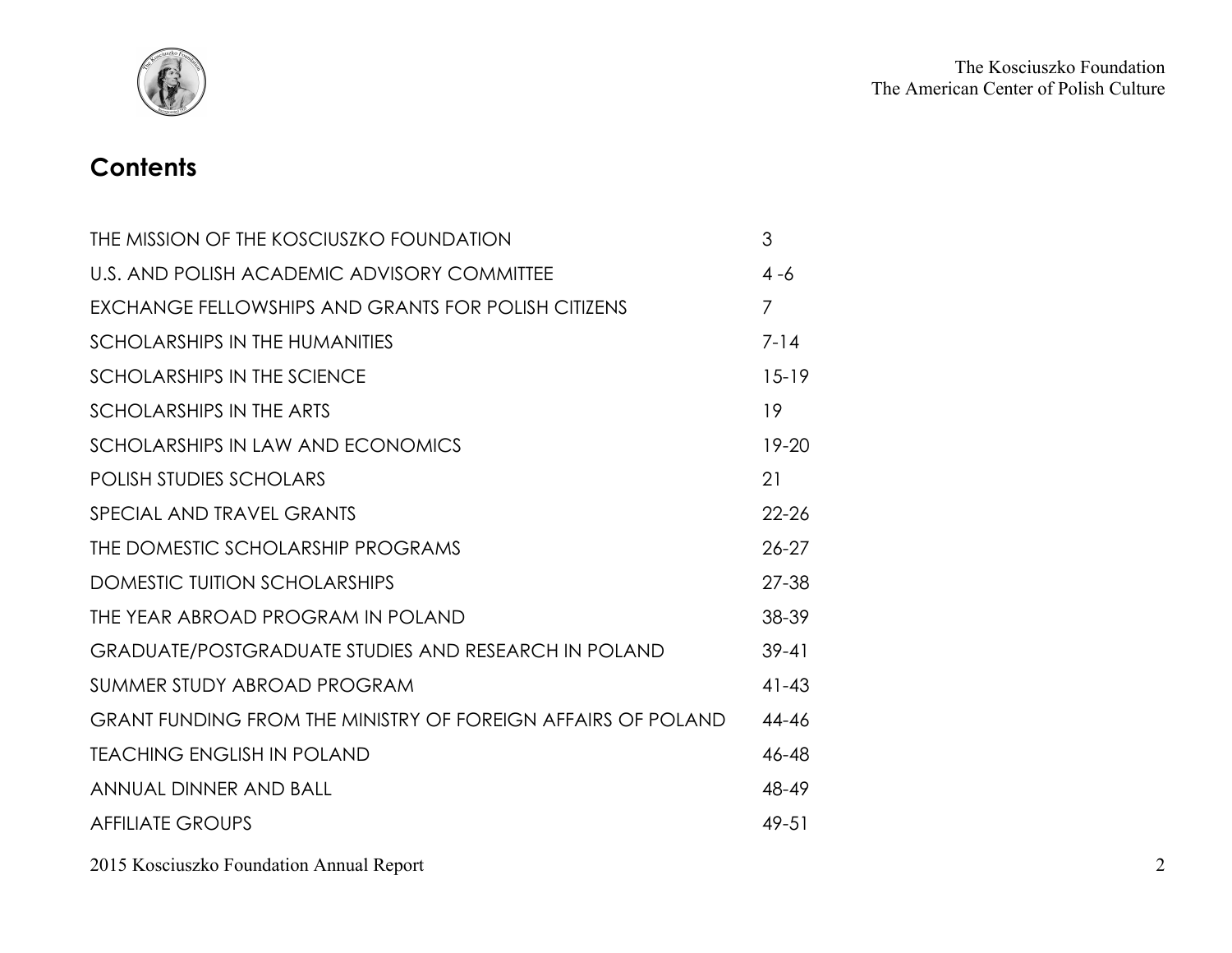

# **The Mission of the Kosciuszko Foundation**

Founded in 1925, the Kosciuszko Foundation is dedicated to promoting and strengthening understanding and friendship between the peoples of Poland and the United States through educational, scientific and cultural exchanges and other related programs and activities. It awards fellowships and grants to graduate student scholars, scientists, professionals and artists and helps to increase the visibility and prestige of Polish culture in America's pluralistic society by sponsoring exhibits, publications, film festivals, performing arts such as concerts and recitals, and assists other institutions with similar goals.

The Kosciuszko Foundation's fiscal year runs from July 1 through June 30. This report covers activities and expenditures for the fiscal year ending June 30, 2015.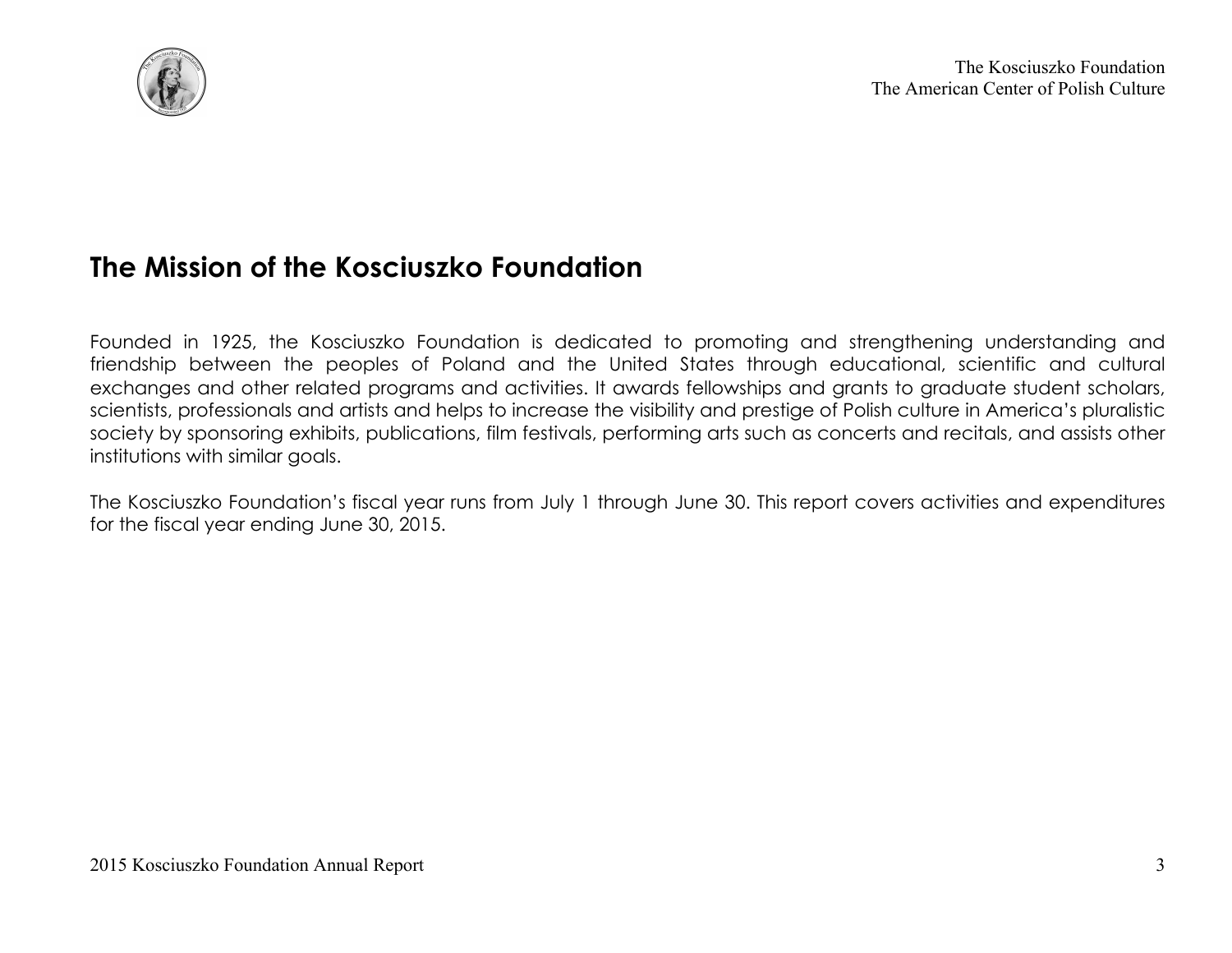

# **EDUCATIONAL PROGRAM**

*Since 1926 the Kosciuszko Foundation's educational programs have reinforced bonds between the United States and Poland by facilitating an intellectual and scholarly exchange of ideas. Today, the Foundation's educational programs include Exchange Fellowships and Grants; Domestic Tuition Scholarships, Graduate and Postgraduate Study and Research Programs for Americans in Poland; Year Abroad Program, Special and Travel Grants; Summer Studies in Polish Language and Culture and Teaching English in Poland. These programs constitute the basis of all the Foundation's activities and account for the major portion of its program expenditures.* 

## EXCHANGE FELLOWSHIPS AND GRANTS FOR POLISH CITIZENS

The Kosciuszko Foundation Fellowships and Grants are awarded annually to Polish citizens for advanced study/research and teaching at universities, institutions of higher learning and scientific/ medical centers in the United States. Under the program, Fellowships are awarded to postgraduate scholars, professionals or artists with degrees. Grants are awarded to those without doctoral degrees. Fellowships and Grants are awarded for 3-10 month periods depending on the nature and scope of the research project, the recommendations of the American institution and the U.S. and Polish Academic Advisory Committees.

## **During fiscal year 2015, 48 Polish scholars and scientists successfully completed their scholarly and scientific projects, receiving \$611,702 in support from the Foundation.**

The Fellows and Grantees had been carefully chosen for the program in a highly selective screening process that included personal interviews in Warsaw. Among them were five Teaching Fellows – a part of the Foundation's ongoing support for Polish Studies programs at various American universities (since 1992). During the 2014/15 academic year,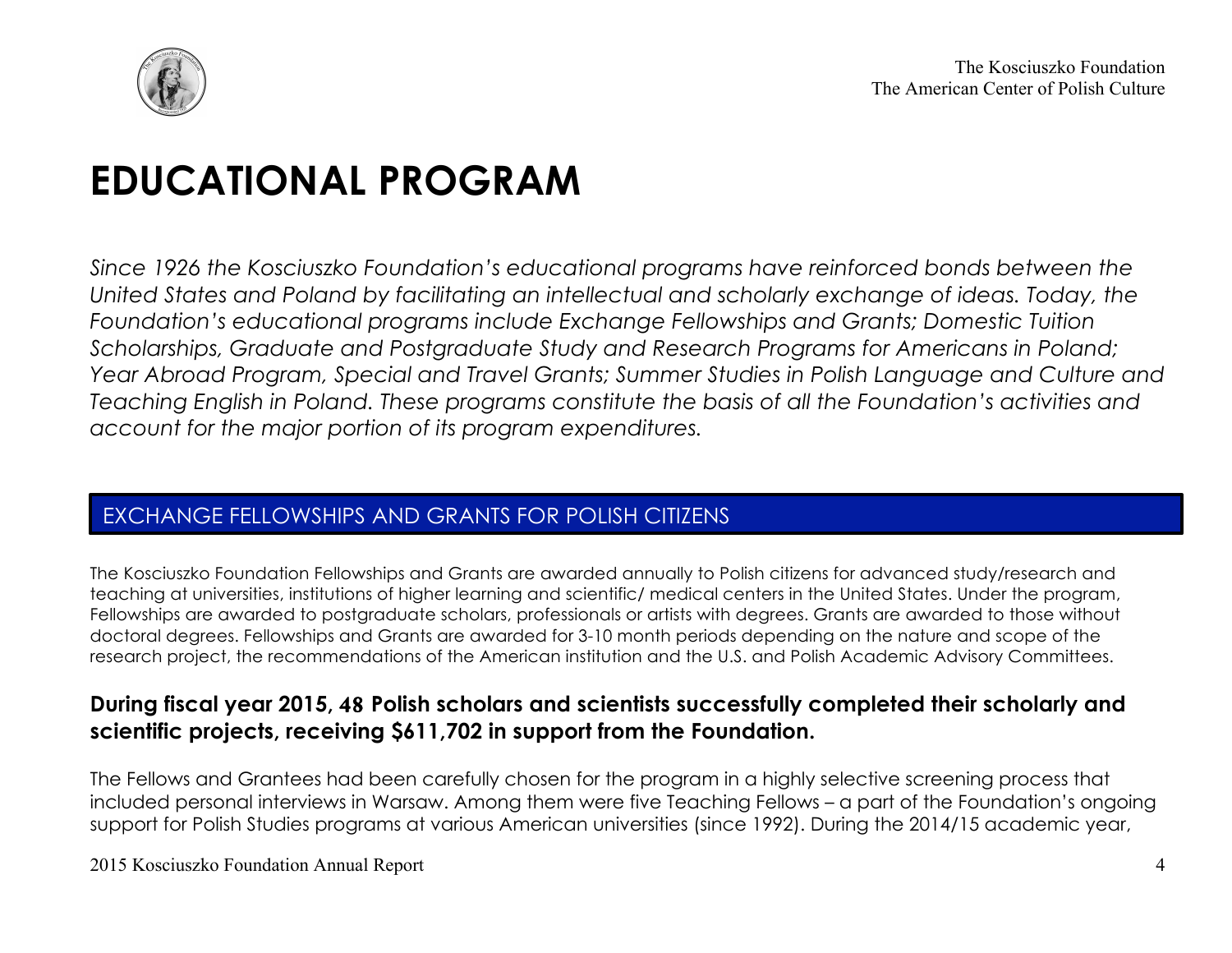

the Foundation sponsored Teaching Fellowships at: the Brown University in Providence, RI, the Cleveland State University in Ohio, the University of Indiana at Bloomington; the University at Buffalo, the State University of New York; and Hunter College, City University of New York (as part of a separate domestic program).

In addition to funding, the Foundation provides support to Fellows and Grantees prior to their arrival and during their stay in the United States. Every effort is made to help the participants and their families with travel, housing, medical insurance, visa, and U.S. Homeland Security procedures. Foundation staff contact Fellows and Grantees frequently throughout their stay in the United States, and whenever feasible, conduct exit interviews and receive a final written activities report from each participant.

The Foundation would like to take this opportunity to express its sincere appreciation to the members of the U.S. and Polish Academic Advisory Committees, whose members review and interview all of the applicants for the Fellowships and Grants Program.

#### **Members of the U.S. Academic Advisory Committee for the 2014-2015 Advanced Research/Study Program for Polish Citizens:**

| Prof. M.B. Biskupski Ph.D.  | Department of History, Central Connecticut State University, New Britain,<br>Connecticut.                                                                                       |
|-----------------------------|---------------------------------------------------------------------------------------------------------------------------------------------------------------------------------|
| Ronald J. Hagadus, M.D.     | Associate Professor at Clinical Ophthalmology, New York Medical College; Honorary<br>Senior Attending Surgeon, New York Eye & Ear Infirmary, Glaucoma Service, New<br>York, NY. |
| Marian A. Kornilowicz, Esq. | Partner at Cohen, Seglias, Pallas, Greenhall & Furman, P.C. - Philadelphia, PA.                                                                                                 |
| Prof. John S. Micgiel, Ph.D | President and Executive Director of the Kosciuszko Foundation                                                                                                                   |
| Ewa Radwanska, M.D., Ph.D.  | Professor, Rush University Medical Center, Chicago, IL.                                                                                                                         |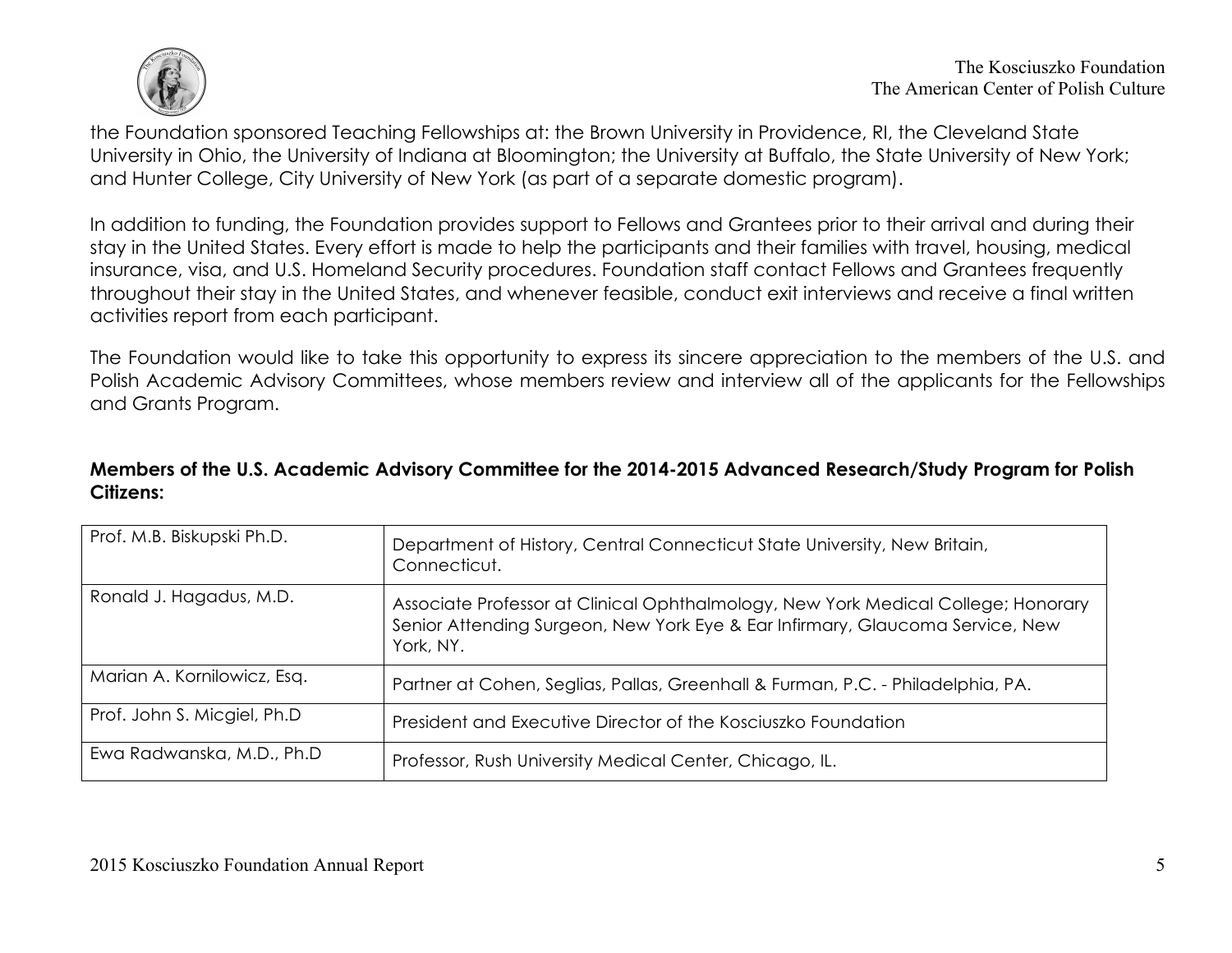

#### **Members of the Polish Academic Commission for the 2014-2015 Advanced Research /Study Program for Polish Citizens:**

| Robert Ciesla, Ph.D.,      | Professor of Musical Art, Chopin University of Music, Warsaw                                                                                                         |
|----------------------------|----------------------------------------------------------------------------------------------------------------------------------------------------------------------|
| Bożena Garus-Hockuba       | Polish film director, London. Former Fellow of the Kosciuszko Foundation.                                                                                            |
| Ellina Lunarska            | Professor, Institute of Physical Chemistry, Polish Academy of Sciences. Former Fellow<br>of the Kosciuszko Foundation.                                               |
| Elżbieta Mikos-Skuza Ph.D. | Professor of International Law, Former Vice-Dean of Law at the University of Warsaw,<br>Former Vice-President of the International Humanitarian Fact-Finding Mission |
| Bogna Patelska-Wytyk       | MD, Ph.D., Ophthalmologist – Poznan Medical University. Former Fellow of the<br>Kosciuszko Foundation.                                                               |
| Izabela Wagner             | Professor of Sociology, University of Warsaw. Former Fellow of the Kosciuszko<br>Foundation.                                                                         |
| Piotr Wilczek Ph.D.        | Professor of the History of Literature and Culture, Head, Kollegium Artes Liberales,<br>University of Warsaw. Former Fellow of the Kosciuszko Foundation             |

*Notes: A special effort was made to invite former Fellows of the Kosciuszko Foundation as members of the Polish Commission. Polish Committee members were present on days that coordinated with their academic area of focus.*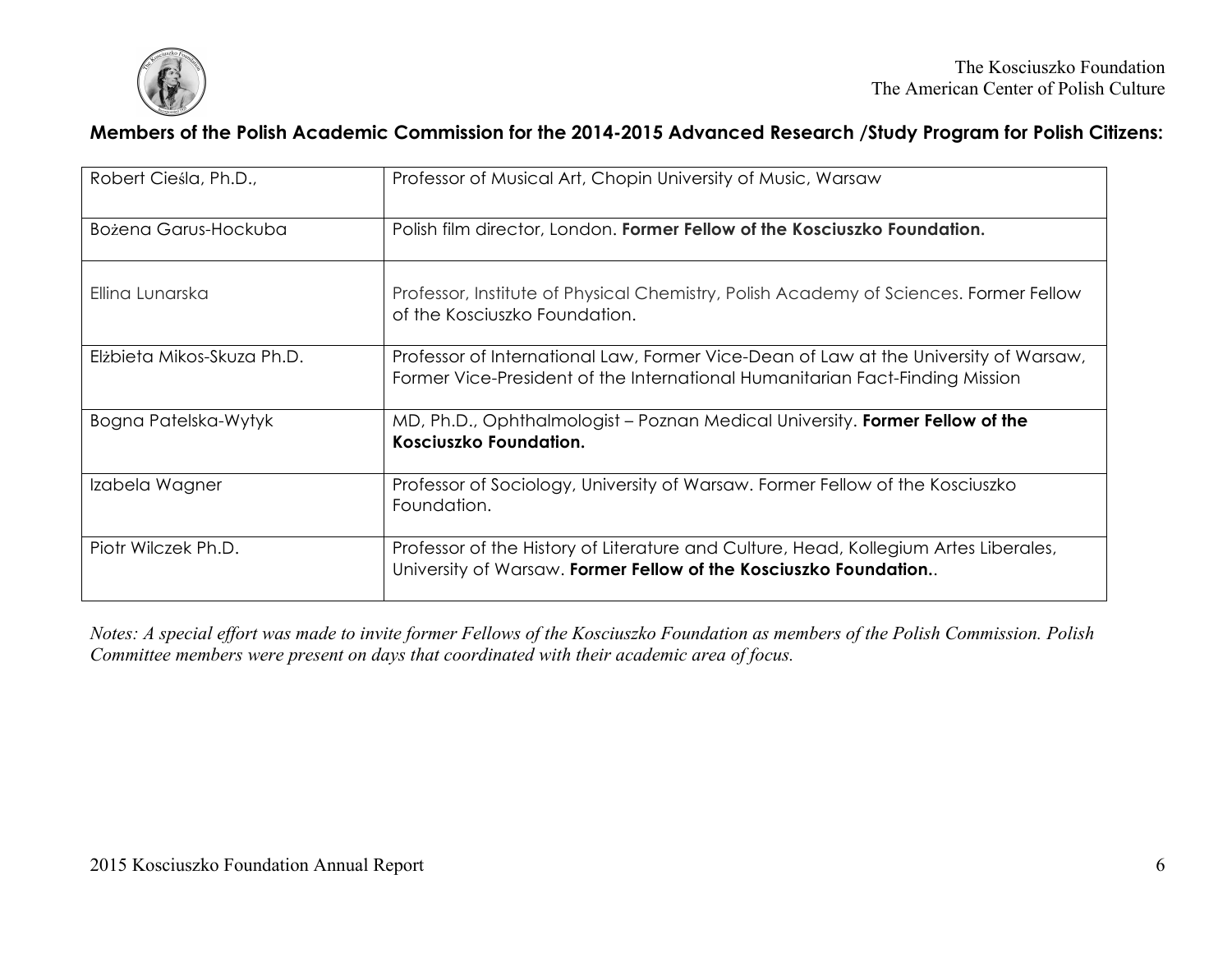

# **EXCHANGE FELLOWSHIPS AND GRANTS FOR POLISH CITIZENS**

## **SCHOLARSHIPS IN THE HUMANITIES**

| Grantee                          | <b>Position</b>                                                                                                                                              | <b>Subject of Research/Study</b>                                                                                                                                                                                                                                                                                                                                                              | Amount   | Fund                        |
|----------------------------------|--------------------------------------------------------------------------------------------------------------------------------------------------------------|-----------------------------------------------------------------------------------------------------------------------------------------------------------------------------------------------------------------------------------------------------------------------------------------------------------------------------------------------------------------------------------------------|----------|-----------------------------|
| Andrzejewski,<br>Lukasz Tomasz   | M.A. in Philosophy, Institute<br>of Philosophy, University of<br>Wroclaw $-2010$<br>Ph.D. Candidate, Faculty<br>of Social Sciences,<br>University of Wroclaw | To conduct 5-month research on the<br>social context of medicine's discontents<br>commenced in initial book: "Polityka<br>Nowotworowa" (The Politics of Cancer)<br>and, an investigation of Polish psychiatric<br>discourse informed by theoretical<br>concepts of narrative medicine and<br>clinical pragmatism at the New School<br>for Social Research with Professor<br>Elzbieta Matynia. | \$11,710 | Wanda Roehr Fund            |
| Berska (Kuta),<br><b>Barbara</b> | M.A. in History, Jagiellonian<br>University - 1995<br>Ph.D. in History, Jagiellonian<br>University - 2003<br>Director, The State Archive<br>in Krakow        | To conduct 1-month research in<br>connection with the 100th anniversary of<br>the outbreak of the First World War; a<br>study on the contribution of Polish<br>émigrés in America to the process of<br>Poland's regaining its independence in<br>1918 at The Polish Institute of Arts and<br>Sciences in America with Professor M. B.<br>Biskupski.                                           | \$2,342  | Wanda Roehr Fund            |
| Wolacewicz,<br>Dominik           | M.A in History, The John<br>Paul II Catholic University in<br>Lublin - 2006; Archivist, The<br>State Archive in Krakow.                                      | 5 months to work on the archive<br>collection and to conduct research on<br>the comparative cartographic materials<br>at he Polish Institute of Arts and Sciences<br>in America with Prof. M.B. Biskupski.                                                                                                                                                                                    | \$11,710 | Stanislas Chylinski<br>Fund |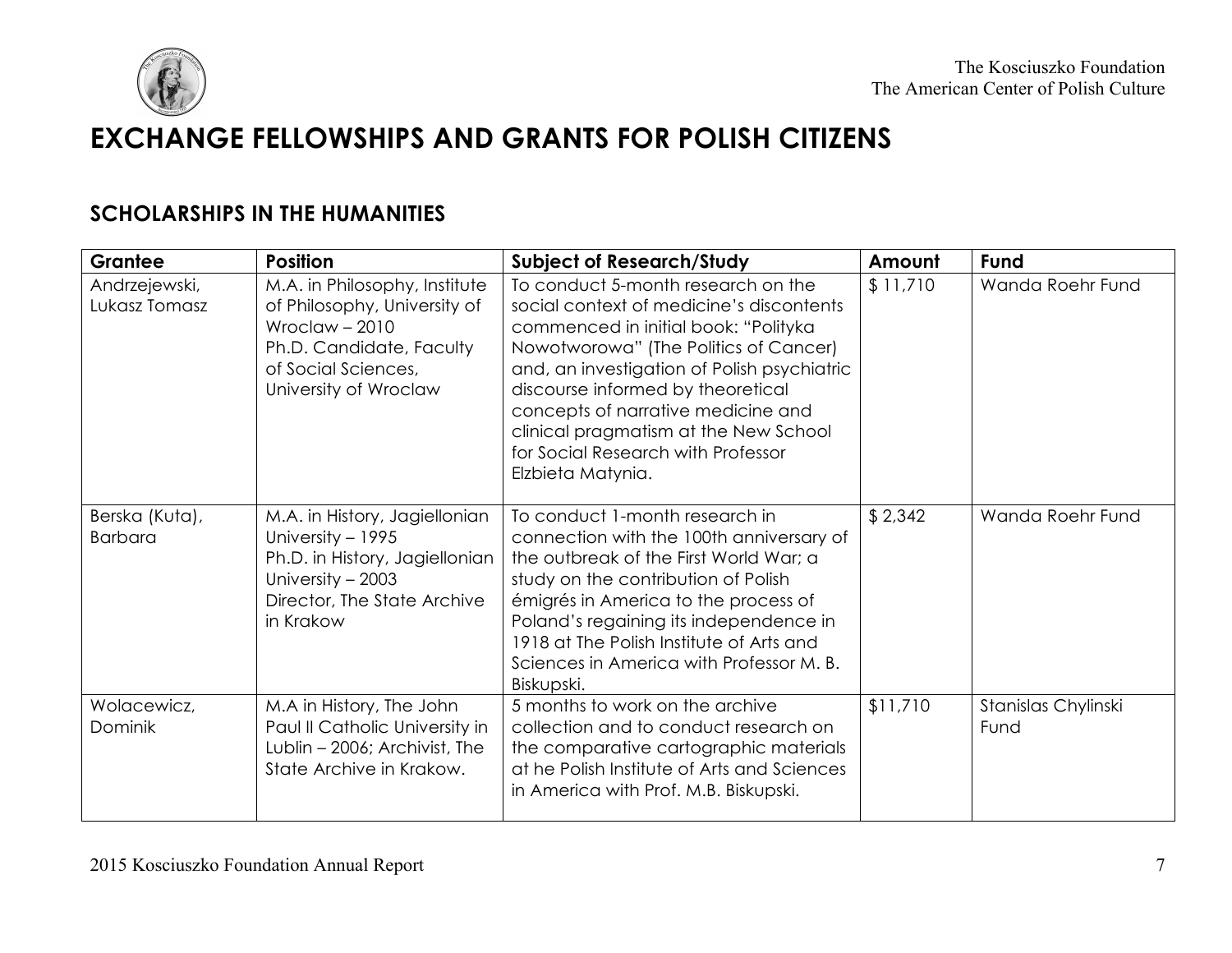

| Grantee                         | <b>Position</b>                                                                                                                                                                                                                                                 | <b>Subject of Research/Study</b>                                                                                                                                                                                                                                                                                                                    | Amount   | Fund                                                     |
|---------------------------------|-----------------------------------------------------------------------------------------------------------------------------------------------------------------------------------------------------------------------------------------------------------------|-----------------------------------------------------------------------------------------------------------------------------------------------------------------------------------------------------------------------------------------------------------------------------------------------------------------------------------------------------|----------|----------------------------------------------------------|
| Biernat, Agata                  | M.A. in Political Science,<br>Nicolaus Copernicus<br>University - 2011<br>M.A. in Balkan Philology,<br>Nicolaus Copernicus<br>University - 2013; Ph.D.<br>candidate, Faculty of<br>Political Science and<br>International Affairs,<br>Nicolaus Copernicus Univ. | To conduct 3-month research examining<br>the Albanian political activities in the<br>Balkans at the turn of 20th and 21st<br>centuries and influences on their method<br>of political participation at the University<br>of Pittsburgh with Professor Robert M.<br>Hayden.                                                                          | \$7,650  | Irene Frees Fund                                         |
| Bogdanowska-<br>Jakubowska, Ewa | M.A. in English Philology<br>(Linguistics), University of<br>$SilesiG - 1987$<br>Ph.D. in Linguistics,<br>University of Silesia - 1997<br>Habilitation in Linguistics,<br>University of Silesia - 2011<br>Assistant Professor,<br>University of Silesia         | To conduct 3-month research on a cross-<br>cultural analysis of linguistic rituals of<br>ratification (a type of interaction ritual) in<br>Polish and American cultures at the<br>Department of Educational Theory and<br>Practice at the University at Albany,<br>School of Education, State University of<br>New York, with Prof. Istvan Kecskes. | \$9,970  | Adolph and<br>Stephanie Bauer<br><b>Educational Fund</b> |
| Bogdanska, Olga                 | M.A. in International<br>Relations/European<br>Studies, University of Lodz-<br>2012; Ph. D. candidate,<br>Faculty of History and<br>Philosophy, University of<br>Lodz                                                                                           | To conduct 5-month research on literary<br>reportage in the 21st century through an<br>investigation of how war is portrayed in<br>the hybrid genre situated between<br>journalism and literature at the University<br>of South Carolina with Professor Carol J.<br>Pardun.                                                                         | \$11,710 | Albert Spiezny<br>Journalism<br><b>Scholarships Fund</b> |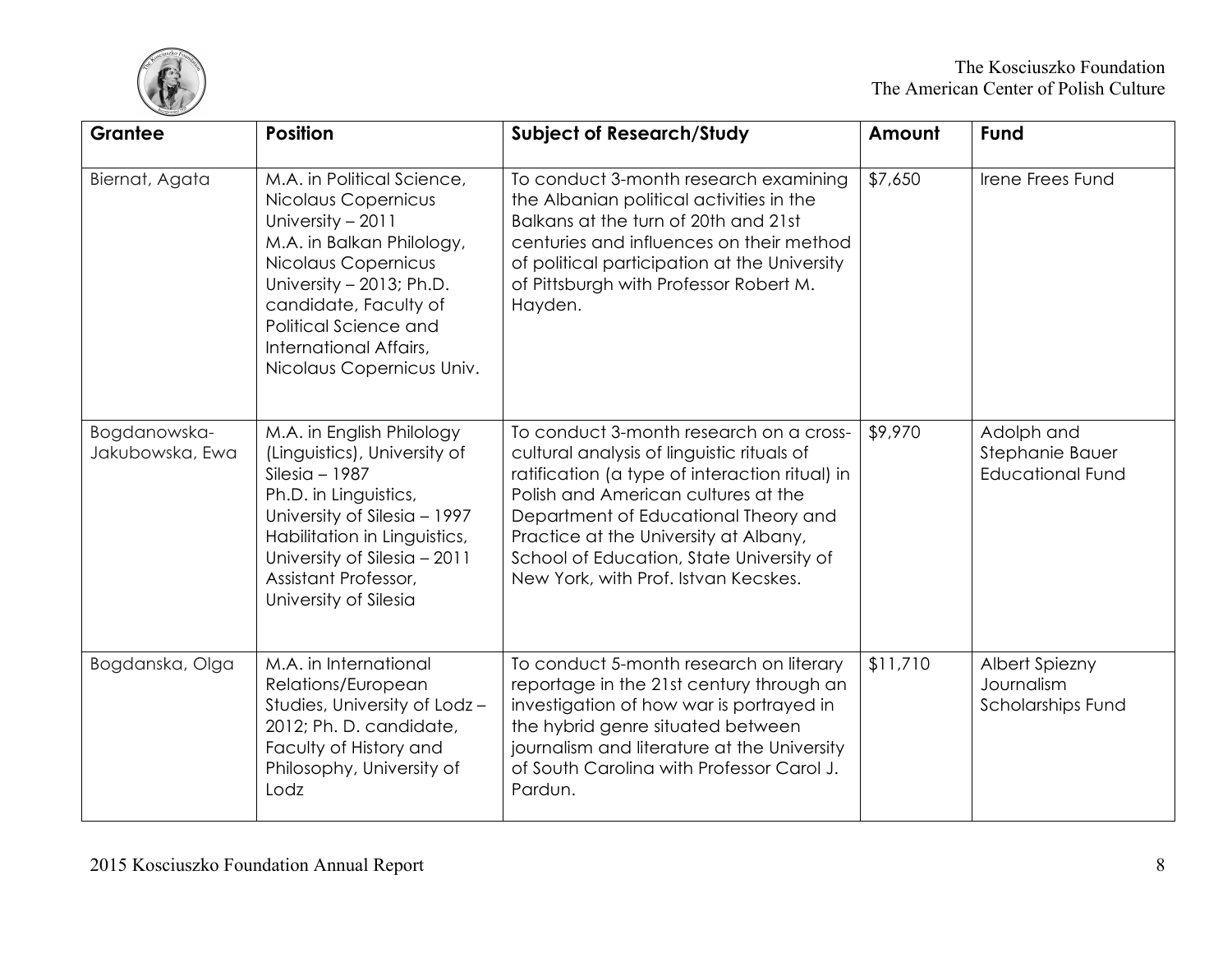

| Grantee             | <b>Position</b>                                                                                                                                                                                                                                                             | <b>Subject of Research/Study</b>                                                                                                                                                                                                                        | Amount  | Fund                                                                                                             |
|---------------------|-----------------------------------------------------------------------------------------------------------------------------------------------------------------------------------------------------------------------------------------------------------------------------|---------------------------------------------------------------------------------------------------------------------------------------------------------------------------------------------------------------------------------------------------------|---------|------------------------------------------------------------------------------------------------------------------|
| Drag, Piotr         | M.A. in Jewish-Christian<br>Relations, Cambridge<br>University - 2006<br>Ph.D. in History, Jagiellonian<br>University - 2011<br>Assistant Professor of<br>History, Jagiellonian<br>University                                                                               | To conduct 3-month research on the<br>issue of the migration of Polish<br>intellectuals, especially sociologists, and<br>cultural anthropologists, to universities in<br>the United States at Columbia University<br>with Professor Alan H. Timberlake. | \$9,970 | The Dr. Stanislaw A.<br>and Anita M.K.<br>Milewski Fund                                                          |
| Fijalkowska, Alicja | M.A. in Iberian and Latin-<br>American Studies, Univ. of<br>Warsaw $-2010$<br>Ph.D. in Political Science,<br>Univ. of Warsaw - 2012<br>Assistant Professor, Faculty<br>of Social Sciences, Institute<br>of Philosophy, Sociology<br>and Journalism, University<br>of Gdansk | To conduct 3-month research on: "The<br>Social Media Are American. Social<br>networks in American political<br>communication - a lesson for Poland<br>and Latin America" at the University of<br>California, Los Angeles with Professor Tim<br>Groeling | \$9,970 | Adolph and<br>Stephanie Bauer<br><b>Educational Fund</b>                                                         |
| Gadowski, Robert    | M.A. in English Philology,<br>Philological School of<br><b>Higher Education, Wroclaw</b><br>$-2010$<br>Ph.D. candidate,<br>Philological School of<br><b>Higher Education, Wroclaw</b>                                                                                       | To conduct 3-month research on cultural<br>cogency of the freedom meme<br>prevalent in the selected dystopian<br>novels at the University of Florida with<br>Professor Kenneth B. Kidd.                                                                 | \$7,650 | <b>Feliks and Harriet</b><br><b>Basista Scholarship</b><br>Fund (\$5,000), and<br>Irene Frees Fund<br>( \$2,650) |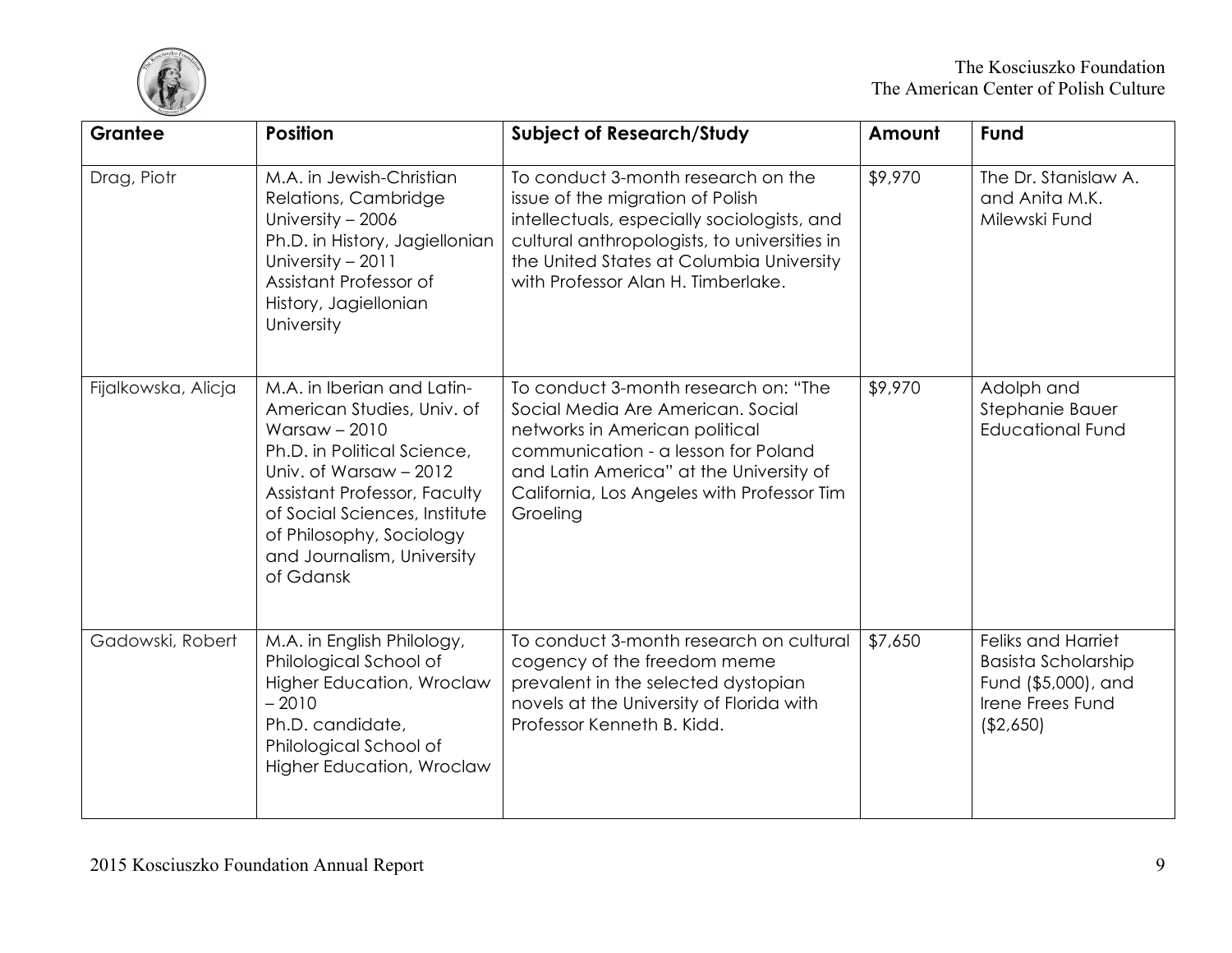

| Grantee                 | <b>Position</b>                                                                                                                                                                                                                                                                   | <b>Subject of Research/Study</b>                                                                                                                                                                                                                                                                             | Amount   | Fund                                                     |
|-------------------------|-----------------------------------------------------------------------------------------------------------------------------------------------------------------------------------------------------------------------------------------------------------------------------------|--------------------------------------------------------------------------------------------------------------------------------------------------------------------------------------------------------------------------------------------------------------------------------------------------------------|----------|----------------------------------------------------------|
| Halambiec, Kamil        | Master of Theology,<br>Christian Academy of<br>Theology, Warsaw - 2008<br>Master of Theology,<br>University of Wales, Bangor<br>- 2011; Ph.D. in Philosophy,<br>University of Wroclaw -2011<br>Ph.D. candidate in<br>Theology, Cardinal Stefan<br>Wyszynski University,<br>Warsaw | To conduct 5-month research on a body<br>of literature toward the answer to a<br>research question regarding Jonathan<br>Edwards' writing on Religious experience<br>and the Fundamentalist-Modernist<br>controversy in USA at Yale Divinity School<br>with Kenneth P. Minkema.                              | \$11,710 | Adolph and<br>Stephanie Bauer<br><b>Educational Fund</b> |
| Kalan, Dariusz          | M.A. in Polish Literature and<br>Language, University of<br><b>Warsaw - 2009</b><br>Post-graduate studies at<br>the Polish Institute of<br>International Affairs - 2013<br>Specialist-analyst, Polish<br>Institute of International<br>Affairs                                    | To conduct 3-month research on the<br>problem of a decreasing role of Central<br>Europe in the U.S. foreign policy under<br><b>Barack Obama at Georgetown</b><br>University with Benjamin H. Loring.                                                                                                         | \$7,650  | Adolph and<br>Stephanie Bauer<br><b>Educational Fund</b> |
| Karolewski,<br>Ireneusz | M.A. in Political Science,<br>University of Potsdam -<br>1995<br>Ph.D. in Political Science,<br>University of Potsdam -<br>1999<br>Associate Professor,<br>Department of German<br>and European Studies,<br>University of Wroclaw                                                 | To conduct 3-month research on the<br>contrast of the politics of nationalism in<br>the EU and U.S. nationalism. Against the<br>backdrop of the economic crisis, the<br>project will explore the nationalist<br>reactions in the EU and the U.S. at<br>Harvard University with Professor<br>Grzegorz Ekiert. | \$9,970  | Adolph and<br>Stephanie Bauer<br><b>Educational Fund</b> |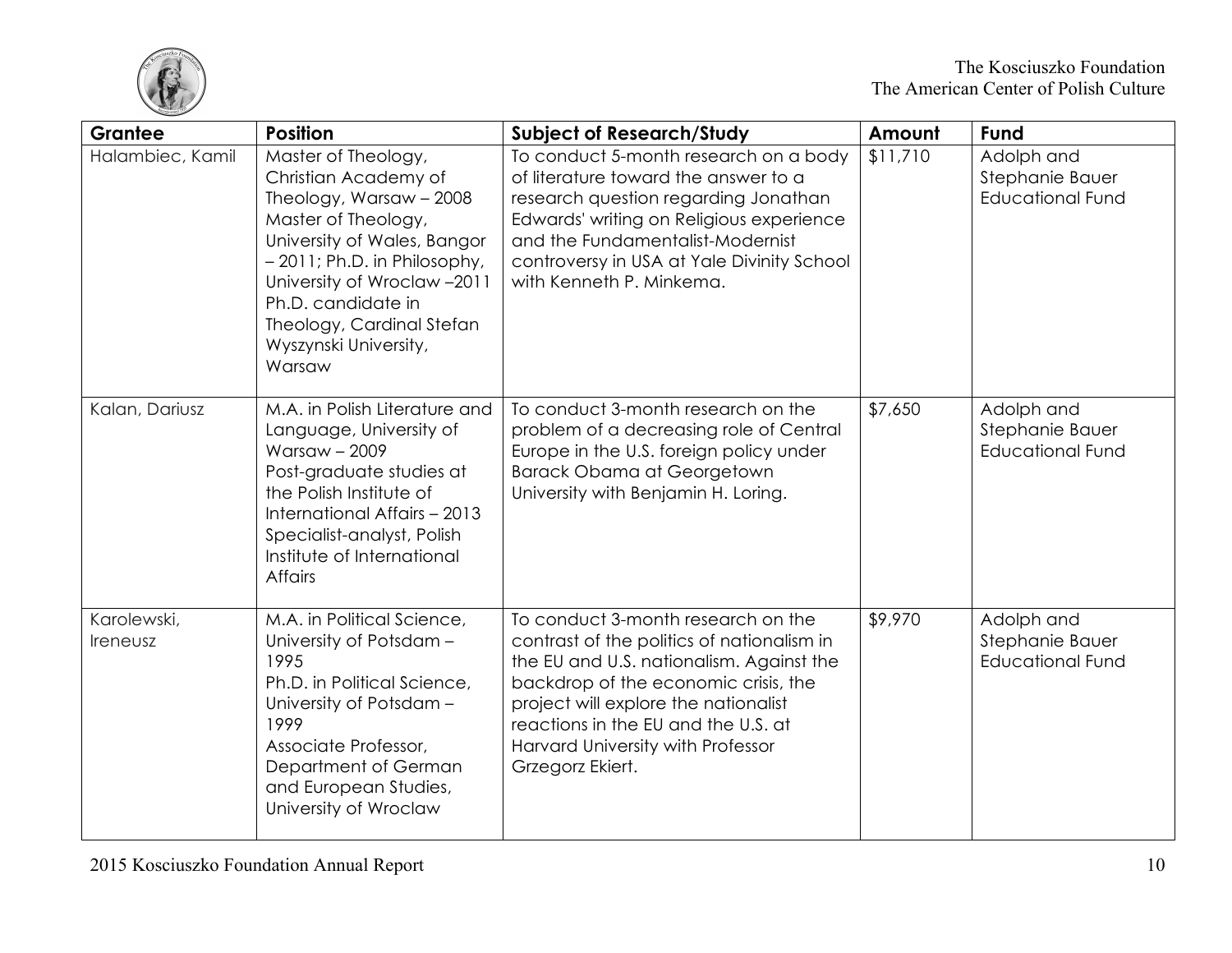

| Grantee                   | <b>Position</b>                                                                                                                                                                 | <b>Subject of Research/Study</b>                                                                                                                                                                                                                                                                                                                           | Amount   | Fund                                                     |
|---------------------------|---------------------------------------------------------------------------------------------------------------------------------------------------------------------------------|------------------------------------------------------------------------------------------------------------------------------------------------------------------------------------------------------------------------------------------------------------------------------------------------------------------------------------------------------------|----------|----------------------------------------------------------|
| Kasia, Katarzyna          | M.A. in Philosophy,<br>University of Warsaw - 2002<br>Ph.D. in Philosophy, Univ. of<br>Warsaw - 2006; Adjunct<br>Professor, Academy of Fine<br>Arts in Warsaw                   | To conduct 5-month research on the<br>connection between the development<br>of new media and the boredom<br>phenomenon at Princeton University with<br>Professor Jeff Dolven.                                                                                                                                                                              | \$14,100 | Walter Jarzembski<br>Fund                                |
| Kubica-Heller,<br>Grazyna | M.A. in Sociology,<br>Jagiellonian University -<br>1979; Ph. D. in Sociology,<br>Jagiellonian University -<br>2007; Adjunct Professor,<br>Jagiellonian University               | To conduct 3-month research on the<br>literary works of anthropologists (travel<br>books, novels, memoirs,<br>autobiographies, diaries and letters) with<br>a special focus on Polish authors<br>(Bronislaw Malinowski, Maria Czaplicka,<br>Alicja Iwanska, Feliks Gross, Jan<br>Czekanowski) at Columbia University<br>with Professor Alan H. Timberlake. | \$9,970  | Adolph and<br>Stephanie Bauer<br><b>Educational Fund</b> |
| Kulska, Joanna            | M.A. in International<br>Relations, University of<br>Warsaw - 1999; Ph.D. in<br>Political Science, University<br>of Warsaw - 2005; Adjunct<br>Professor, University of<br>Opole | To conduct 3-month research on the<br>phenomenon of faith-based diplomacy<br>in the wider context of the role of religion<br>in international peacemaking and<br>conflict resolution at the University of<br>Chicago with Professor William<br>Schweiker.                                                                                                  | \$9,970  | Stanislas Chylinski<br>Fund                              |
| Lapinski, Krzysztof       | Ph.D. in Philosophy,<br>University of Warsaw - 2006<br>M.A. in Philosophy,<br>University of Warsaw - 2013<br>Adjunct Professor, University<br>of Warsaw                         | To conduct 5-month research on the<br>development of Ancient Greek<br>philosophy in relation to Greek rational<br>medicine at Creighton University with<br>Professor William O. Stephens.                                                                                                                                                                  | \$14,100 | Alfred Tarski Memorial<br>Scholarship Fund               |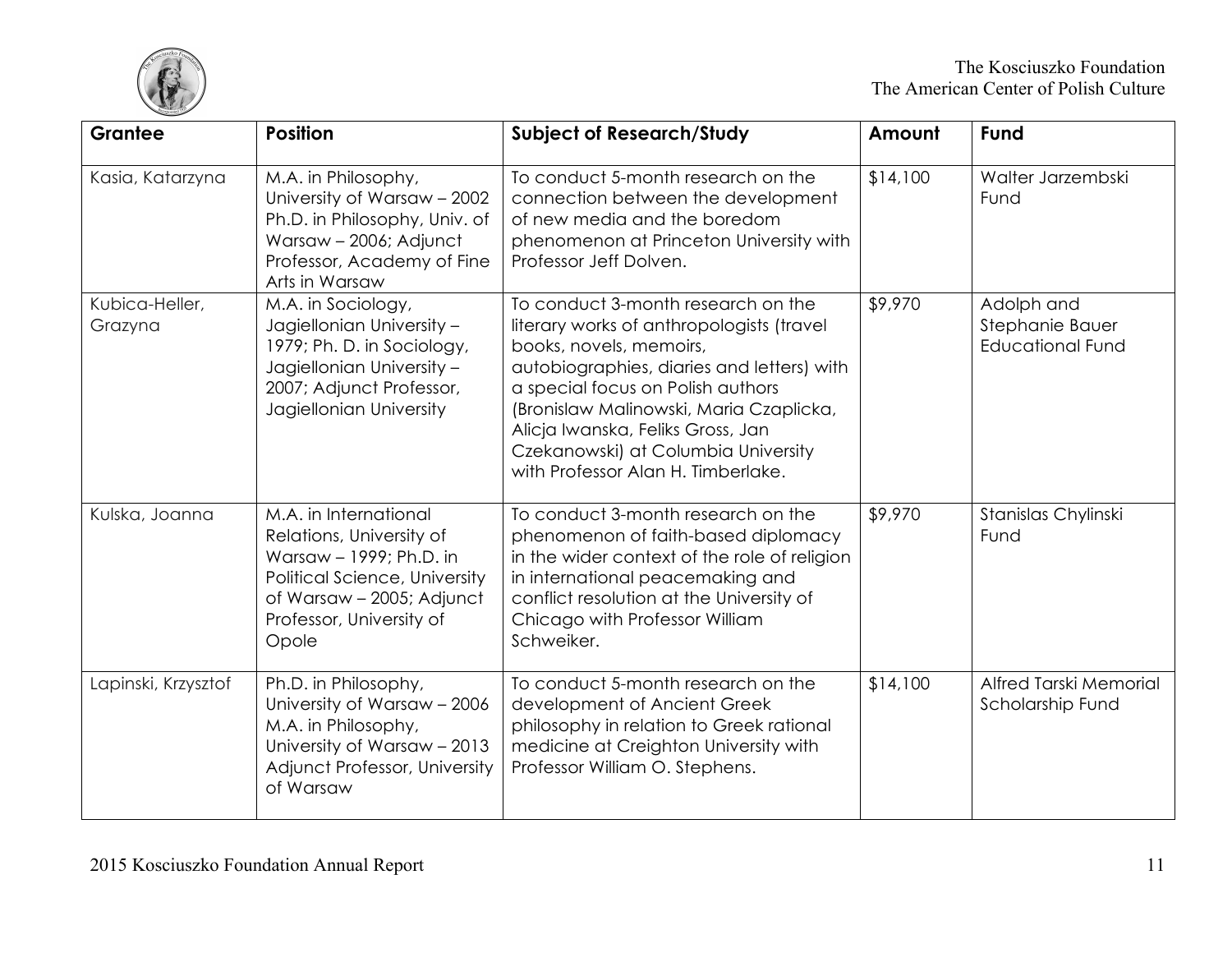

| Grantee                                     | <b>Position</b>                                                                                                                                                                                                                                          | <b>Subject of Research/Study</b>                                                                                                                                                                                                                                                                                                   | Amount   | Fund                                                            |
|---------------------------------------------|----------------------------------------------------------------------------------------------------------------------------------------------------------------------------------------------------------------------------------------------------------|------------------------------------------------------------------------------------------------------------------------------------------------------------------------------------------------------------------------------------------------------------------------------------------------------------------------------------|----------|-----------------------------------------------------------------|
| Matloka,<br>Magdalena                       | M.A. in History, Jagiellonian<br>University - 2012<br>Ph.D. candidate, Institute<br>of American Studies and<br>Polish Diaspora, University<br>of Warsaw                                                                                                  | To conduct 5-month research on the<br>microhistorical perspective research on<br>landsmanshaftn of Jews from Polish lands<br>in New York between 1880s and 1939 at<br>New York University with Professor Hasia<br>R. Diner.                                                                                                        | \$11,710 | The Dr. Stanislaw A.<br>and Anita M.K.<br>Milewski Fund         |
| Mroz, Tomasz                                | M.A. in Philosophy,<br>University of Silesia - 1999<br>Ph.D. in Philosophy,<br>University of Silesia - 2004<br>Habilitation in Philosophy,<br>University of Silesia - 2014<br>Adjunct Professor, University<br>of Zielona Gora                           | To conduct 5-month research on<br>reconstructing the first Polish-American<br>direct philosophical polemic (between<br>Paul Shorey and Wincenty Lutoslawski),<br>to examine its background and the<br>reasons for the rejection of both scholars<br>by German academics at the University<br>of Iowa with Professor John Finamore. | \$14,100 | The Dr. Stanislaw A.<br>and Anita M.K.<br>Milewski Fund         |
| Napierala, Paulina                          | M.A. in Culture Studies:<br>Migration and Ethnicity,<br>Jagiellonian University -<br>2006; Ph.D. in Political<br>Science, Jagiellonian<br>University - 2011 Assistant in<br>the faculty of Sociology<br>and Ethnic Relations,<br>Jagiellonian University | To conduct 5-month research on the<br>topic of relations between religion and<br>politics in the US and in Poland, and to<br>publish a book which would include<br>such a comparative perspective at<br>Boston College with Professor Alan<br>Wolfe.                                                                               | \$14,100 | Stanislas Chylinski<br>Fund                                     |
| Przegalinska-<br>Skierkowska,<br>Aleksandra | Ph.D. in Philosophy,<br>Wroclaw University - 2013<br>M.A. in Philosophy and<br>Communication Studies,<br>Wroclaw University - 2007<br>Assistant Teacher, Kozminski<br>University, Warsaw                                                                 | To conduct 4-month research on the<br>question if the delegation of various<br>social functions leads to enhancement<br>or loss in terms of people's skills and<br>abilities that contribute to building work<br>environment at Brown University with<br>Professor Elzbieta Matynia.                                               | \$11,360 | <b>Feliks and Harriet</b><br><b>Basista Scholarship</b><br>Fund |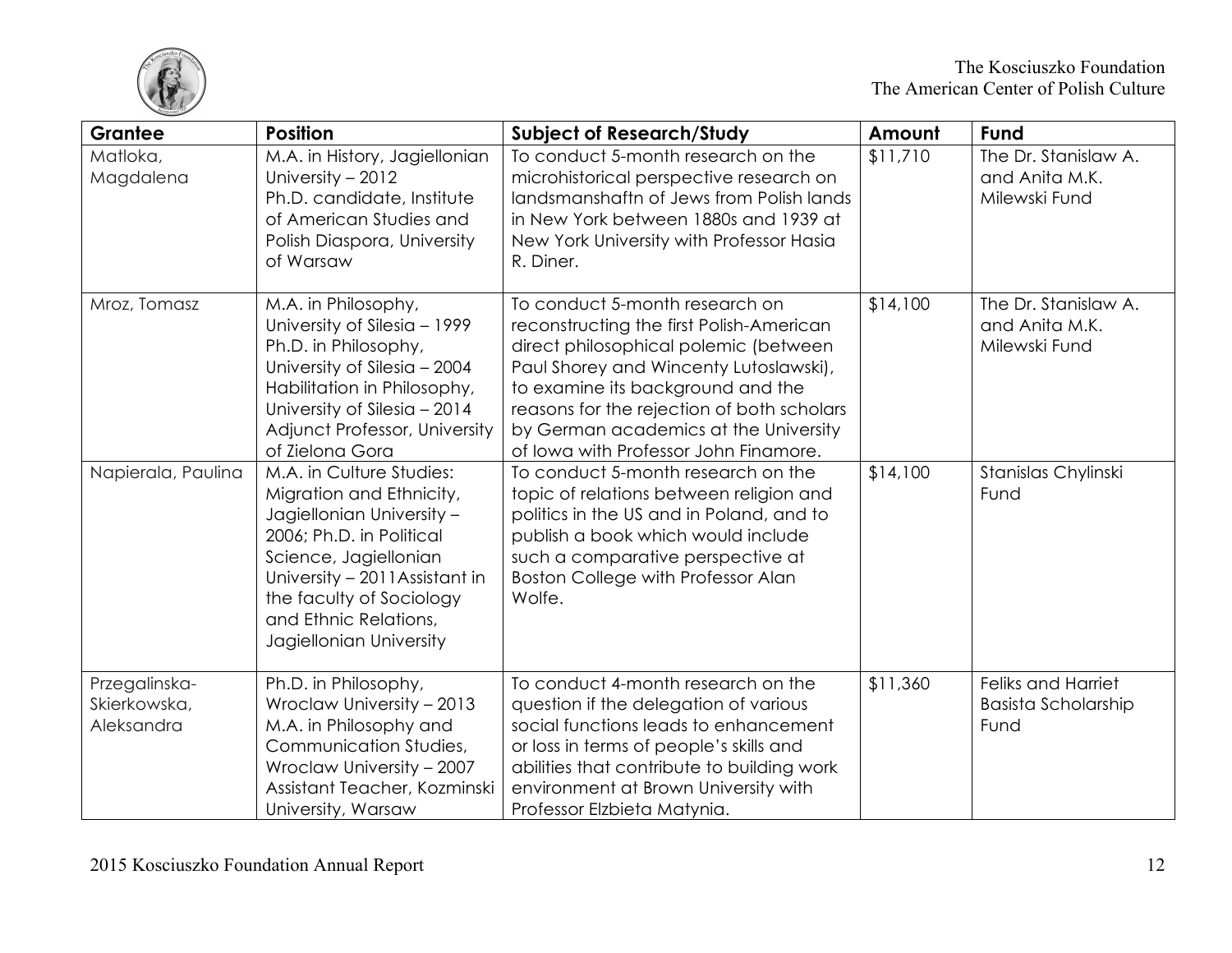

| Grantee               | <b>Position</b>                                                                                                                                                                                                                                                                        | <b>Subject of Research/Study</b>                                                                                                                                                                                                                                                                                                                                                                                                   | Amount   | Fund                                                     |
|-----------------------|----------------------------------------------------------------------------------------------------------------------------------------------------------------------------------------------------------------------------------------------------------------------------------------|------------------------------------------------------------------------------------------------------------------------------------------------------------------------------------------------------------------------------------------------------------------------------------------------------------------------------------------------------------------------------------------------------------------------------------|----------|----------------------------------------------------------|
| Ruda, Marta           | M.A. in English Studies<br>(Linguistics), Jagiellonian<br>University - 2010<br>Ph.D. candidate in<br>Linguistics, Jagiellonian<br>University                                                                                                                                           | To conduct 5-month research on<br>developing the understanding of the<br>implications of current investigation of<br>the syntax of missing/null objects of<br>transitive verbs for the theory of the<br>natural language and the human<br>cognitive capacities at the University of<br>Maryland with Professor Howard Lasnik.                                                                                                      | \$11,710 | Adolph and<br>Stephanie Bauer<br><b>Educational Fund</b> |
| Siekierski, Konrad    | M.A. in Ethnology/Cultural<br>Anthropology, University of<br><b>Warsaw - 2007</b><br>Ph.D. candidate in<br>International Relations,<br><b>Adam Mickiewicz</b><br>University, Poznan                                                                                                    | To conduct 3-month research on the<br>transmission of cultural memory and the<br>processes of identity construction and<br>negotiation among Armenia Catholics<br>living in post-Soviet Armenia and<br>Georgia at the University of Texas with<br>Professor Mary Neuberger.                                                                                                                                                        | \$7,650  | Irene Frees Fund                                         |
| Stelowska, Diana      | M.A. in Art History, University<br>of Warsaw $-2013$<br>Ph. D. candidate in<br>Journalism and Political<br>Science, University of<br>Warsaw                                                                                                                                            | To conduct 5-month research on<br>American cultural soft power efficiency<br>in the world and in Poland, does it still<br>have impact on America's image<br>worldwide? at the University of Southern<br>California with Professor Nicholas J. Cull.                                                                                                                                                                                | \$11,710 | The William & Mildred<br>Zelosky Scholarship<br>Fund     |
| Szarota,<br>Magdalena | M.A. in Intercultural<br>Relations, University of<br>Warsaw $-2011$<br>M.A. in American Studies,<br>University of Warsaw - 2014<br>Ph.D. candidate in the<br>Graduate School for Social<br>Research, at the Institute of<br>Philosophy and Sociology,<br>Polish Academy of<br>Sciences | To conduct 4-month research on the<br>processes of identity politics vs.<br>leadership/activist strategies of<br>American women with disabilities, and<br>their attempts of coalition building with<br>the feminist movement and larger<br>disability movement while addressing<br>problems stemming from double<br>discrimination (intersection of gender<br>and disability) at Yale University with<br>Professor Karen Nakamura. | \$10,200 | Stanislas Chylinski<br>Fund                              |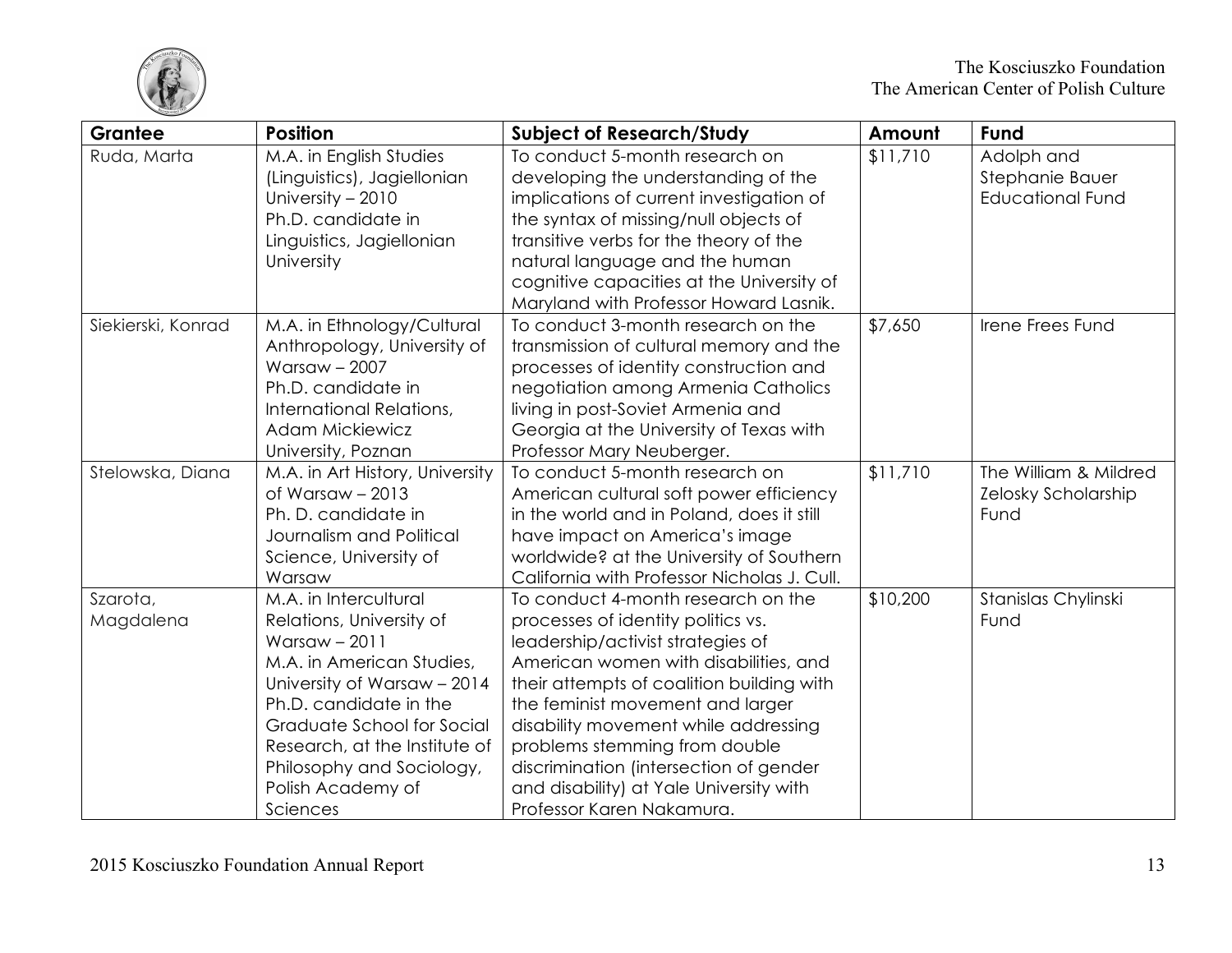

| Grantee            | <b>Position</b>                                                                                                                                                                                                                                                     | <b>Subject of Research/Study</b>                                                                                                                                                                                                                                                                                                                                                                                                                                                   | Amount   | Fund                                                     |
|--------------------|---------------------------------------------------------------------------------------------------------------------------------------------------------------------------------------------------------------------------------------------------------------------|------------------------------------------------------------------------------------------------------------------------------------------------------------------------------------------------------------------------------------------------------------------------------------------------------------------------------------------------------------------------------------------------------------------------------------------------------------------------------------|----------|----------------------------------------------------------|
| Wisniewski, Robert | M.A. in History, University of<br>Warsaw $-1994$<br>Ph.D. in History, University of<br>Warsaw $-2002$<br>Habilitation in History,<br>University of Warsaw - 2013<br>Associate Professor,<br>Institute of History, University<br>of Warsaw                           | To conduct 2-month research on the<br>shift in the attitude of late antique<br>Christians toward dead saints' bodies,<br>and particularly the rise of the habit of<br>touching relics at Princeton University<br>with Professor Anne Marie Luijendijk.                                                                                                                                                                                                                             | \$5,680  | Adolph and<br>Stephanie Bauer<br><b>Educational Fund</b> |
| Zajac, Justyna     | M.A. in International<br>Studies, University of<br>Catania - 2001<br>Ph.D. in Political Science,<br>University of Warsaw - 2004<br>Habilitation in Political<br>Science, University of<br>Warsaw - 2010 Adjunct<br>Professor (Habilitated),<br>University of Warsaw | To conduct 5-month research on<br>redefining the formula of cooperation<br>between NATO and the European Union,<br>in the field of security and defense in the<br>context of dynamic changes in the<br>global order, taking into account also<br>Russia's role in the Euro-Atlantic security<br>system at Indiana University with<br>Professor Padraic Kenney.                                                                                                                     | \$14,100 | Stanislas Chylinski<br>Fund                              |
| Zysiak, Agata      | M.A. in Sociology, University<br>of $Lodz - 2009$<br>Ph.D. candidate in<br>Sociology of Culture,<br>University of Lodz                                                                                                                                              | To conduct 5-month research on the<br>trajectories of the rise and fall of two<br>important industrial centers (Lodz and<br>Detroit) in different political and<br>economical contexts, but not on the<br>level of "objective" data, but by<br>considering the subjective perception of<br>change, self-identity building strategies,<br>and language describing the trajectories<br>of the two cities in biographical<br>narrations at Wayne State University with<br>Mike Smith. | \$11,710 | Adolph and<br>Stephanie Bauer<br><b>Educational Fund</b> |

**Total Amount: \$284,182**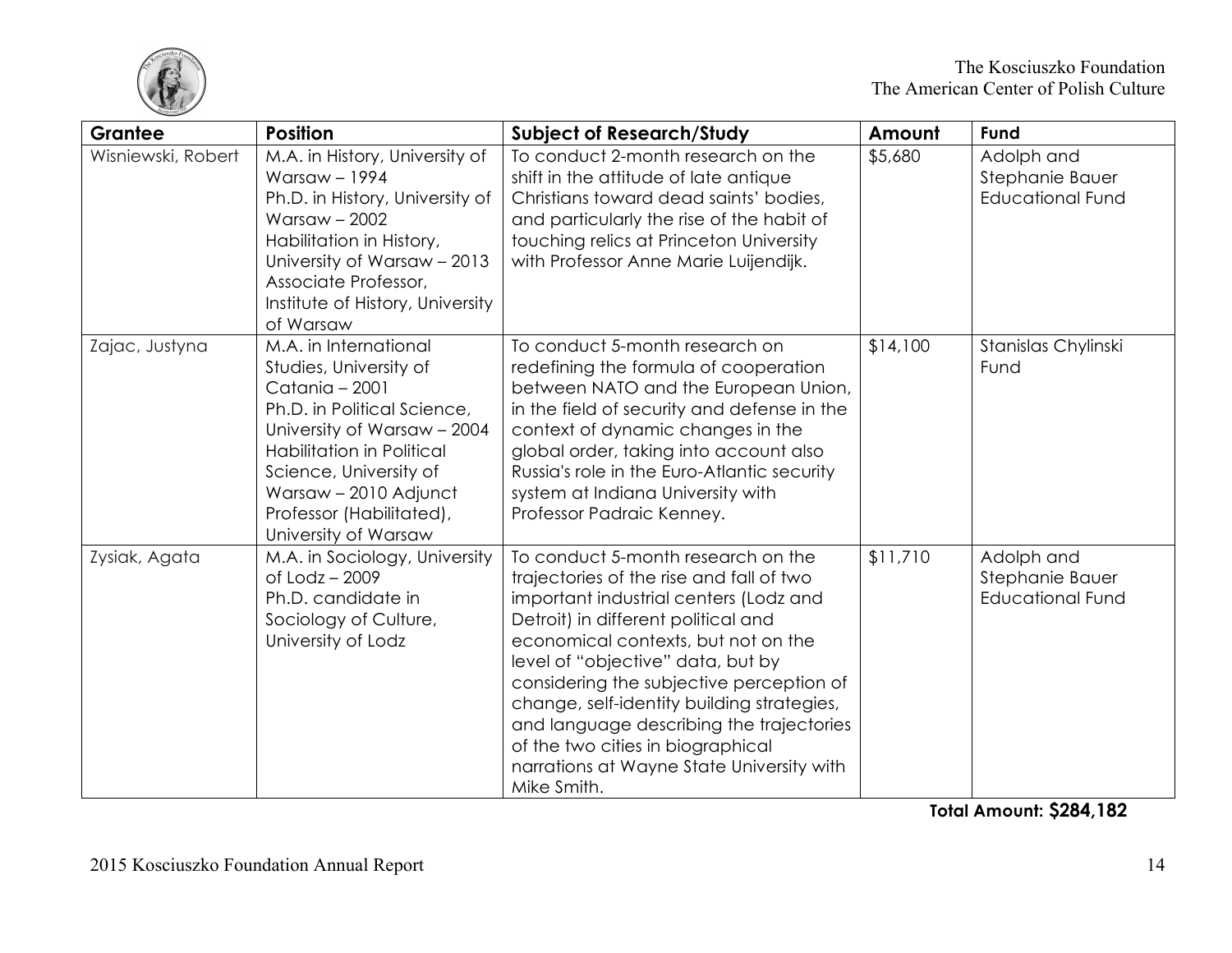

## **SCHOLARSHIPS IN THE SCIENCES**

| <b>Grantee</b>          | <b>Position</b>                                                                                                                                                                                                                                                              | <b>Subject of Research/Study</b>                                                                                                                                                                                                                                                               | Amount   | Fund                                                 |
|-------------------------|------------------------------------------------------------------------------------------------------------------------------------------------------------------------------------------------------------------------------------------------------------------------------|------------------------------------------------------------------------------------------------------------------------------------------------------------------------------------------------------------------------------------------------------------------------------------------------|----------|------------------------------------------------------|
| Bartkowiak,<br>Tomasz   | M.S. in Mechanical<br>Engineering, Poznan<br>University of Technology -<br>2012; Assistant Teacher at<br>the Poznan University of<br>Technology                                                                                                                              | To conduct 5-month research on functional<br>correlations between surface textures and<br>behavior, and between processing and<br>surface texture at the Worcester Polytechnic<br>Institute with Professor Christopher A. Brown                                                                | \$11,710 | Thaddeus F.<br>Bryzinski Fund                        |
| Czyz, Marcin            | M.D. in Medicine, Wroclaw<br>Medical University - 2006<br>Ph.D. in Neurosurgery,<br><b>Wroclaw Medical University</b><br>- 2010; Research Associate,<br>Department of<br>Neurosurgery, Wroclaw<br><b>Medical University</b>                                                  | To conduct 3-month research on the<br>usefulness of the fractal analysis in<br>determining the level of malignancy and the<br>level of the response to therapy in patients<br>suffering from a brain tumor of this type at<br>North Shore-LIJ School of Medicine with Dr.<br>Michael Schulder. | \$9,970  | The Tadeusz<br>Sendzimir Fund                        |
| Jaeschke,<br>Aleksandra | A.A. Diploma in<br>Architecture, Architectural<br>Association, London, UK -<br>2005; B.F.A. in Visual<br>Communication, American<br>InterContinental University in<br>London - 1999; Ph.D.<br>candidate in Design,<br><b>Harvard University Graduate</b><br>School of Design | Supplementary grant toward Ph.D. to<br>develop strategies which can help to<br>integrate social, economic and<br>environmental requirements leading to new<br>forms of all-inclusive sustainability and<br>triggering novel spatial conditions at Harvard<br>University.                       | \$10,000 | The Jan Paul Zaleski<br>Memorial<br>Scholarship Fund |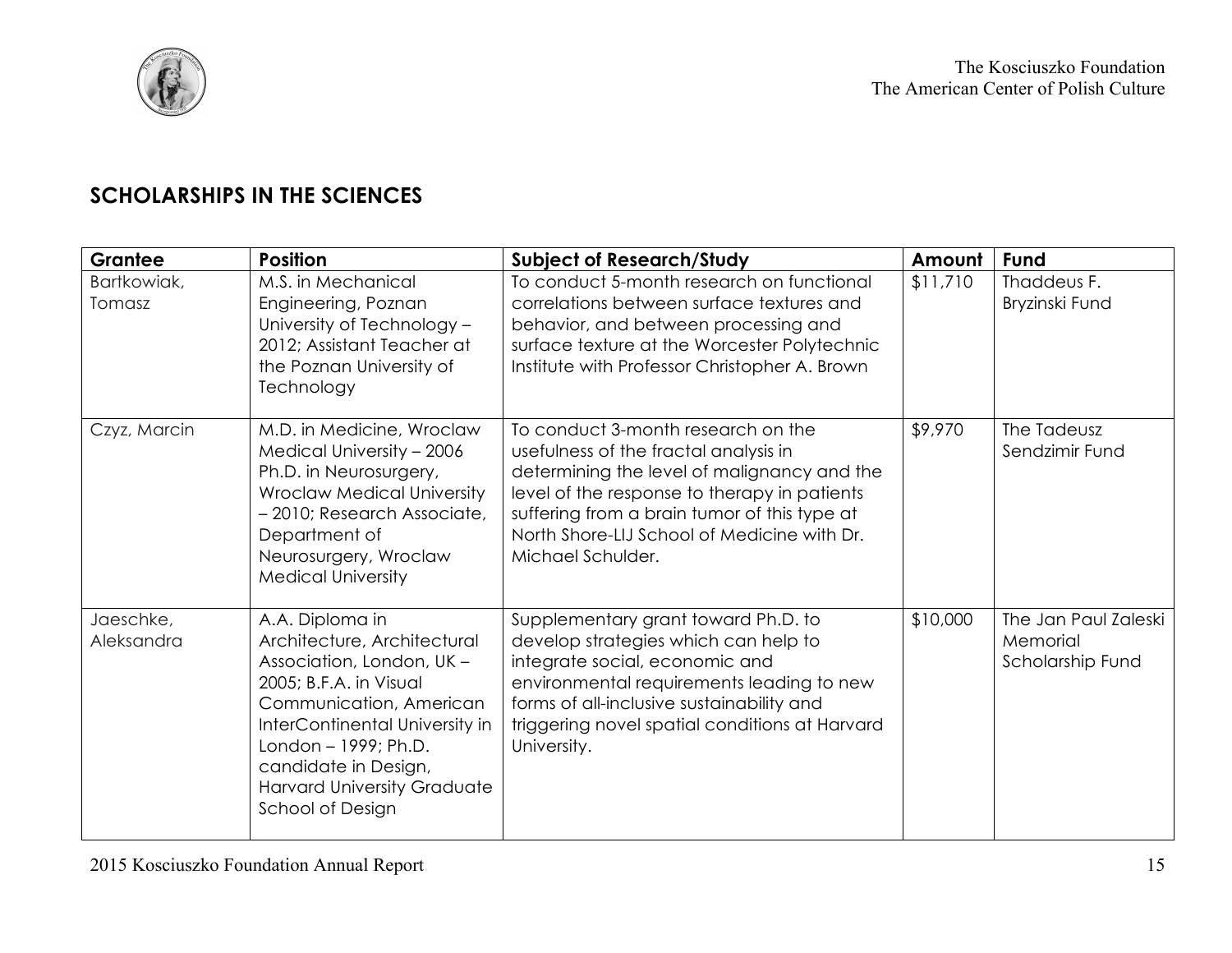

| Grantee                 | <b>Position</b>                                                                                                                                                                                                                                                                                                                | <b>Subject of Research/Study</b>                                                                                                                                                                                                                                                                                                                                                                                          | Amount   | <b>Fund</b>                                                                                           |
|-------------------------|--------------------------------------------------------------------------------------------------------------------------------------------------------------------------------------------------------------------------------------------------------------------------------------------------------------------------------|---------------------------------------------------------------------------------------------------------------------------------------------------------------------------------------------------------------------------------------------------------------------------------------------------------------------------------------------------------------------------------------------------------------------------|----------|-------------------------------------------------------------------------------------------------------|
| Krajewska,<br>Katarzyna | M.Sc. in Physics, University of<br>Warsaw - 1999 ; Ph.D. in<br><b>Theoretical Physics,</b><br>University of Warsaw - 2004;<br>Assistant Professor, Institute<br>of Theoretical Physics,<br>University of Warsaw                                                                                                                | To conduct 5-month research on theoretical<br>investigations in the area of relativistic<br>quantum electrodynamics to be compared<br>with experimental results from the Diocles<br>Extreme Light Laboratory at UNL.<br>Concurrently, investigations of bremsstrahlung<br>process foreseeing a new generation of<br>compact gamma-ray sources at the<br>University of Nebraska, Lincoln with Professor<br>Daniel R. Claes | \$14,100 | Stanislas Chylinski<br>Fund                                                                           |
| Majka, Marcin           | M.S. in Experimental Biology,<br>University of Adam<br>Mickiewicz, Poznan - 1997<br>P.h.D. in Experimental<br>Hematology Pomeranian<br>School of Medicine,<br>Szczecin – 2000; D.Sci. in<br>Immunology, Jagiellonian<br>University Collegium<br>Medicum - 2005; Associate<br>Professor in Medicine,<br>Jagiellonian University | To conduct 5-month research regarding new<br>details about the involvement of adhesion<br>molecules like CEACAM1 as potential<br>regulators of tumor and microenvironment<br>interactions and therapeutic targets in breast<br>carcinoma metastases at the Beckman<br>Research Institute at City of Hope with<br>Professor John E. Shively.                                                                               | \$14,100 | The Tadeusz<br>Sendzimir Fund<br>(\$8,000), Antoni S.<br>Repeczko<br>Scholarship Fund<br>$($ \$6,100) |
| Malicki, Maciej         | M.S. in Mathematics,<br>University of Warsaw - 2000;<br>Ph.D. in Mathematics,<br>University of Illinois at<br>Urbana-Champaign - 2007;<br>Adjunct Professor, Warsaw<br>School of Economics                                                                                                                                     | To conduct 5-month research on the Borel<br>reducibility theory and dynamics of nonlocally<br>compact groups, at the California Institute of<br>Technology with Professor Alexander Kechris.                                                                                                                                                                                                                              | \$14,100 | Stanislas Chylinski<br>Fund                                                                           |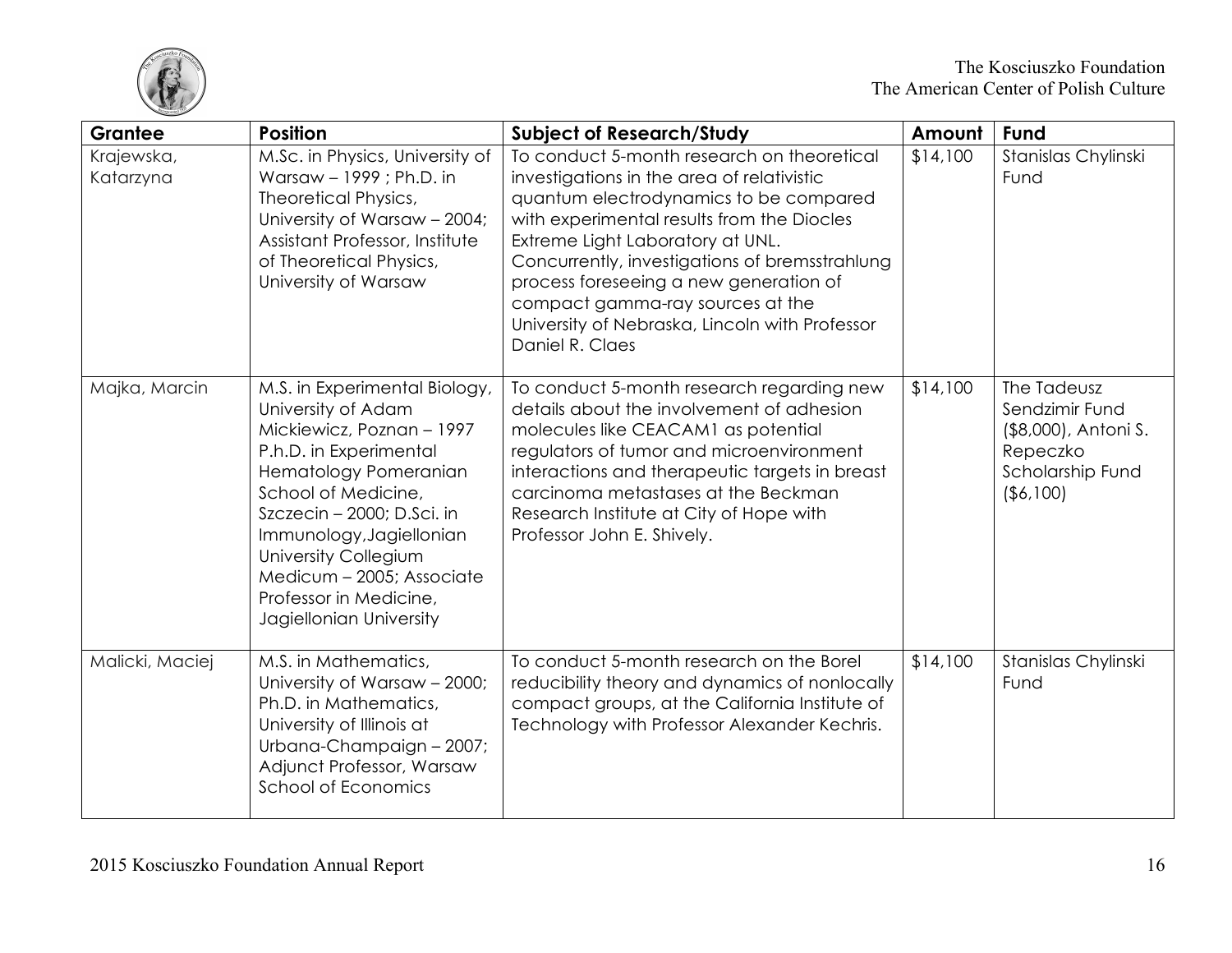

| Grantee               | <b>Position</b>                                                                                                                                                                                                                                                                                                                                                      | <b>Subject of Research/Study</b>                                                                                                                                                                                                                                                                                                                    | Amount   | <b>Fund</b>                                                                            |
|-----------------------|----------------------------------------------------------------------------------------------------------------------------------------------------------------------------------------------------------------------------------------------------------------------------------------------------------------------------------------------------------------------|-----------------------------------------------------------------------------------------------------------------------------------------------------------------------------------------------------------------------------------------------------------------------------------------------------------------------------------------------------|----------|----------------------------------------------------------------------------------------|
| Mateuszuk, Lukasz     | M.S. in Biology, Jagiellonian<br>University - 2004 Ph.D. in<br>Pharmacology and Medical<br>Biology, Jagiellonian<br>University Medical College -<br>2012<br>Research Assistant,<br>Jagiellonian University                                                                                                                                                           | to conduct 3-month research to investigate<br>the role of thrombospondin 1 (TSP1) in<br>vascular inflammation, endothelial<br>dysfunction and thrombosis, using new mouse<br>model of atherosclerosis (ApoE/CD47-/-) at<br>the Vascular Medicine Institute, University of<br>Pittsburgh with Professor Patrick Pagano.                              | \$9,970  | Thaddeus F.<br>Bryzinski Fund<br>$( $6,000]$ , and<br>the Sendzimir Fund<br>( \$3,970) |
| Podbielska, Maria     | M.S. in Biotechnology,<br>Wroclaw University of<br>Technology - 1997<br>Ph.D. in Biological Science,<br>Hirszfeld Institute of<br>Immunology and<br>Experimental Therapy, Polish<br>Academy of Sciences,<br>Wroclaw $-2003$<br>Adjunct Professor in<br>Microbiology, Hirszfeld<br>Institute of Immunology and<br>Experimental Therapy, Polish<br>Academy of Sciences | to conduct 10-month research on whether<br>alterations in calpain (intracellular neutral<br>protease) activity during relapse and<br>remission in multiple sclerosis (MS) patients are<br>involved in T helper (Th1/Th2) cells<br>dysregulation at the Medical University of<br>South Carolina with Professor Naren L. Banik.                       | \$28,200 | Thaddeus F.<br>Bryzinski Fund                                                          |
| Rembeza,<br>Magdalena | Master of Architecture,<br>Gdansk University of<br>Technology - 2000<br>Ph.D. Civil Engineering and<br>Architecture, Gdansk Univ.<br>of Technology - 2009<br>Assistant Lecturer, Gdansk<br>Univ. of Technology                                                                                                                                                       | To conduct 3-month research and participate<br>in the Special Program for Urban and<br>Regional Studies (SPURS), strictly connected<br>with future scientific development and<br>collecting material for a professor's book<br>about re-directing the city landscape at the<br>Massachusetts Institute of Technology with<br>Professor Bish Sanyal. | \$9,970  | The Jan Paul Zaleski<br>Memorial<br>Scholarship Fund                                   |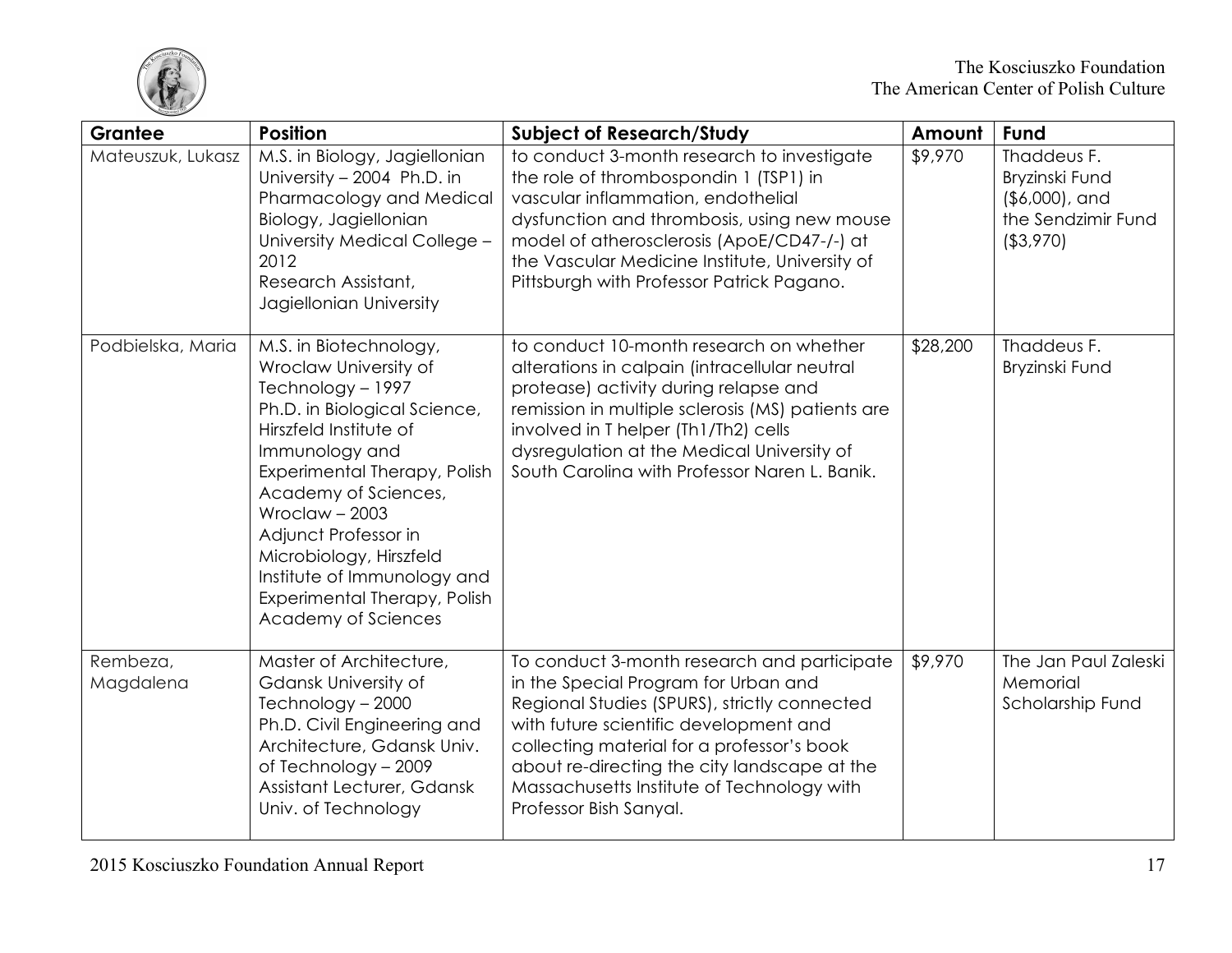

| Grantee                         | <b>Position</b>                                                                                                                                                                                                                                                                   | <b>Subject of Research/Study</b>                                                                                                                                                                                                                                                                                                                                                | Amount   | Fund                          |
|---------------------------------|-----------------------------------------------------------------------------------------------------------------------------------------------------------------------------------------------------------------------------------------------------------------------------------|---------------------------------------------------------------------------------------------------------------------------------------------------------------------------------------------------------------------------------------------------------------------------------------------------------------------------------------------------------------------------------|----------|-------------------------------|
| Skalska, Kinga                  | Masters in Environmental<br>Engineering, Lodz University<br>of Technology - 2005; Ph.D.<br>in Environmental<br>Engineering, Lodz University<br>of Technology $-2011$ ;<br>Assistant Professor of<br><b>Environmental Systems</b><br>Engineering, Lodz University<br>of Technology | To conduct 10-month research on the<br>purification of drinking water from private<br>wells by means of photocatalytic oxidation on<br>immobilized titanium dioxide at the University<br>of California, Berkeley with Professor Slawomir<br>W. Hermanowicz                                                                                                                      | \$28,200 | Thaddeus F.<br>Bryzinski Fund |
| Wierzchowska,<br>Agata          | M.S. in Biotechnology, West<br>Pomeranian University of<br>Technology in Szczecin -<br>2010<br>Ph.D. candidate in<br>Biotechnology, Poznan<br>University of Life Sciences                                                                                                         | To conduct 4-month research to elucidate<br>the in situ diet-microbe interactions in the<br>digestive tract of the bovine in response to<br>dietary modifications. To Identify alterations in<br>muscle protein and lipid metabolism in<br>cancer and sepsis in humans and pigs that<br>lead to poor disease prognosis at Texas A&M<br>University with Professor Nicolas Deutz. | \$10,200 | The Tadeusz<br>Sendzimir Fund |
| Witkowski,<br><b>Bartlomiej</b> | M.S. in Chemistry, University<br>of Warsaw - 2009; Ph.D. in<br>Atmospheric Chemistry,<br>University of Warsaw - 2013;<br>Ph.D. Candidate in<br>Chemistry, University of<br>Warsaw                                                                                                 | To conduct 5-month research on the glyoxal<br>and methylglyoxal liquid-phase processing in<br>the atmosphere at the National Oceanic and<br>Atmospheric Administration with Professor A.R.<br>Ravishanka.                                                                                                                                                                       | \$14,100 | Stanislas Chylinski<br>Fund   |
| Wloch-Salamon,<br>Dominika      | M.S. in Biology, Jagiellonian<br>University - 1998; Ph.D. in<br>Biology, Jagiellonian<br>University - 2003; Assistant                                                                                                                                                             | To conduct 5-month research on the<br>complete transcriptome of yeast quiescent<br>cells, which serve as a model for human<br>quiescent cells, thus allowing researchers to                                                                                                                                                                                                     | \$14,100 | Thaddeus F.<br>Bryzinski Fund |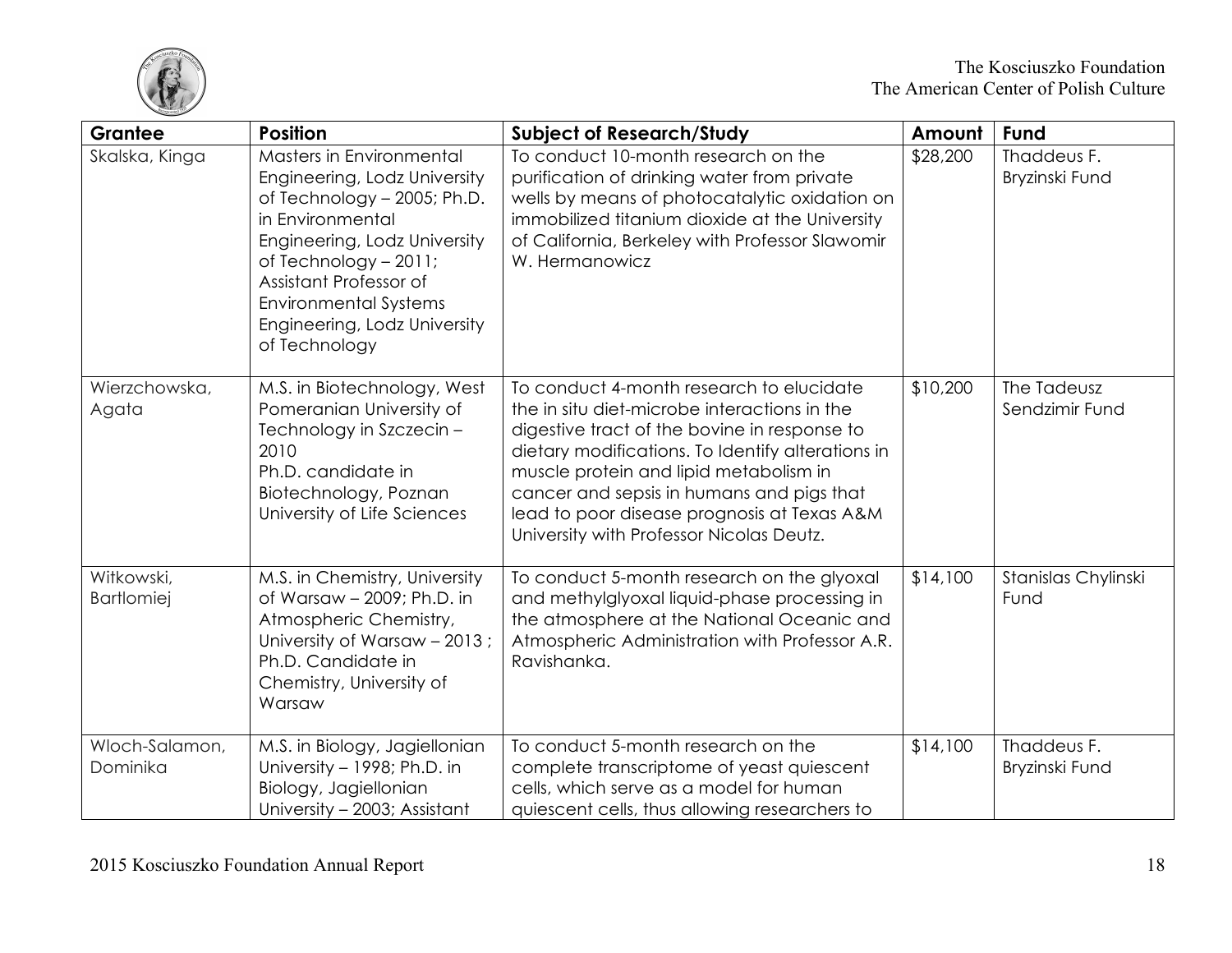

| Professor at the Institute of<br><b>Environmental Sciences,</b><br>Jagiellonian University | identify genes that may be influencing the<br>stress survival not only of yeast, but possibly<br>also human quiescent cells at Stanford<br>University with Professor Gavin Sherlock. |                                |
|--------------------------------------------------------------------------------------------|--------------------------------------------------------------------------------------------------------------------------------------------------------------------------------------|--------------------------------|
|                                                                                            |                                                                                                                                                                                      | <b>Total Amount: \$188,720</b> |

## **SCHOLARSHIPS IN THE ARTS**

| <b>Grantee</b>   | <b>Position</b>                                                                                                                                                                                                                                                   | <b>Subject of Research/Study</b>                                                                                                   | Amount   | <b>Fund</b>                                                                                                                                 |
|------------------|-------------------------------------------------------------------------------------------------------------------------------------------------------------------------------------------------------------------------------------------------------------------|------------------------------------------------------------------------------------------------------------------------------------|----------|---------------------------------------------------------------------------------------------------------------------------------------------|
| Borowski, Daniel | M.A. in Vocal Studies,<br>Guildhall School of<br>Music and Drama,<br>$London - 2013$<br>M.A. in Vocal Studies,<br>Staatliche Hochschule<br>für Musik und<br>Darstellende Kunst,<br>Mannheim $-2014$<br>Artist Diploma<br>candidate in Opera<br>Studies, Juilliard | Supplementary grant toward cost-of-living<br>expenses during candidacy for an Artist Diploma<br>at Juilliard with Ms. Edith Wiens. | \$10,000 | Adolph and<br>Stephanie Bauer<br><b>Educational Fund</b><br>$($ \$6,000), and<br>Irena Spalluto-<br><b>Bonczak</b><br>Scholarship (\$4,000) |

## **SCHOLARSHIPS IN LAW & ECONOMICS**

| Grantee         | <b>Position</b>            | <b>Subject of Research/Study</b>                                            | Amount   | l Fund              |
|-----------------|----------------------------|-----------------------------------------------------------------------------|----------|---------------------|
| Sobaczewska-    |                            | Master in Laws, University of   To conduct 5-month research on the category | \$14,100 | Stanislas Chylinski |
| Mlynarska, Anna | $Lodz - 1995$              | of constitutional rights operating in social                                |          | Fund                |
| Maria           | Doctor of Laws, University | practice and in individual apprehension in                                  |          |                     |
|                 | of Lodz – 1999             | different social and cultural circumstances, in                             |          |                     |
|                 | Habilitation in Law,       | (post) authoritarian and democratic states at                               |          |                     |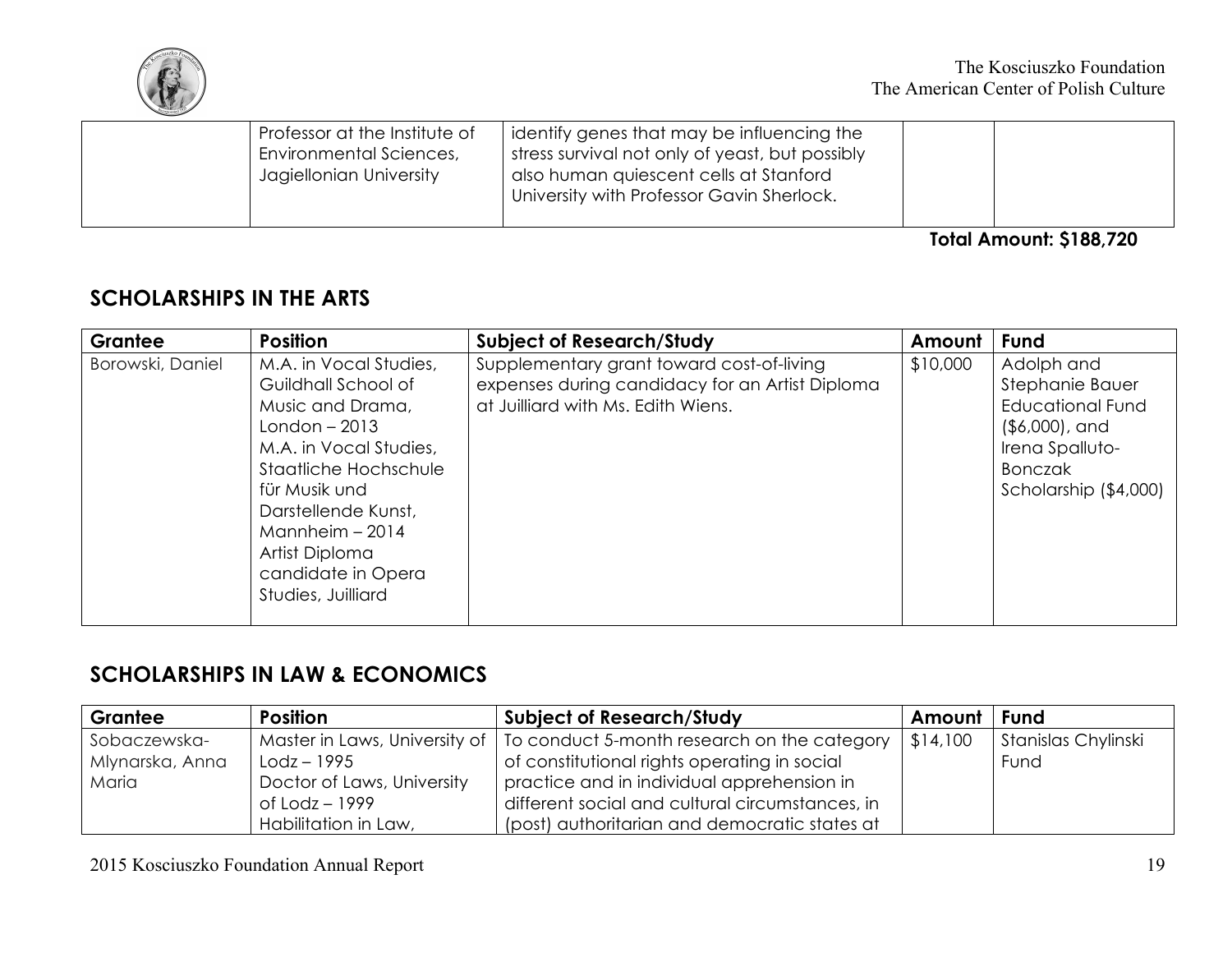

|                               | University of Lodz - 2011<br>Associate Professor of Law,<br>Institute of Law Studies of<br>the Polish Academy of<br>Sciences                                                                                                                              | the Chicago-Kent College of Law with<br>Professor Bartram Brown.                                                                                                                                                                                                                                                                                                                       |          |                                            |
|-------------------------------|-----------------------------------------------------------------------------------------------------------------------------------------------------------------------------------------------------------------------------------------------------------|----------------------------------------------------------------------------------------------------------------------------------------------------------------------------------------------------------------------------------------------------------------------------------------------------------------------------------------------------------------------------------------|----------|--------------------------------------------|
| Swierczek, Artur<br>Krzysztof | M.S. in<br>Management/Business<br>Logistics, University of<br>Economics in Katowice -<br>2001; Ph.D. in Supply Chain<br>Management, University of<br>Economics in Katowice -<br>2006; Habilitation in<br>Management, Warsaw<br>School of Economics - 2006 | To conduct 5-month research on the<br>distinctive properties of resilient supply chains<br>coupled with the factors of their relational<br>(inter-organizational) competitive advantage<br>at Arizona State University with Professor<br>Thomas Choi.                                                                                                                                  | \$14,100 | Stanislas Chylinski<br>Fund                |
| Zarowna,<br>Agnieszka Anna    | Master in Laws, University of<br>Warsaw-2011<br>Doctoral candidate of<br>Laws, University of Warsaw                                                                                                                                                       | Supplementary grant towards an LL.M.<br>program on the scope of the protection<br>afforded to foreign investors in host states as<br>an evolving concept: the application of the<br>Most Favoured Nation clause to the<br>procedural standards of protection as decisive<br>for the future development or decrease of the<br>law of international investment at Harvard Law<br>School. | \$10,000 | The Dr. Francis and<br>Lidia Kopernik Fund |

**Total Amount: \$38,200**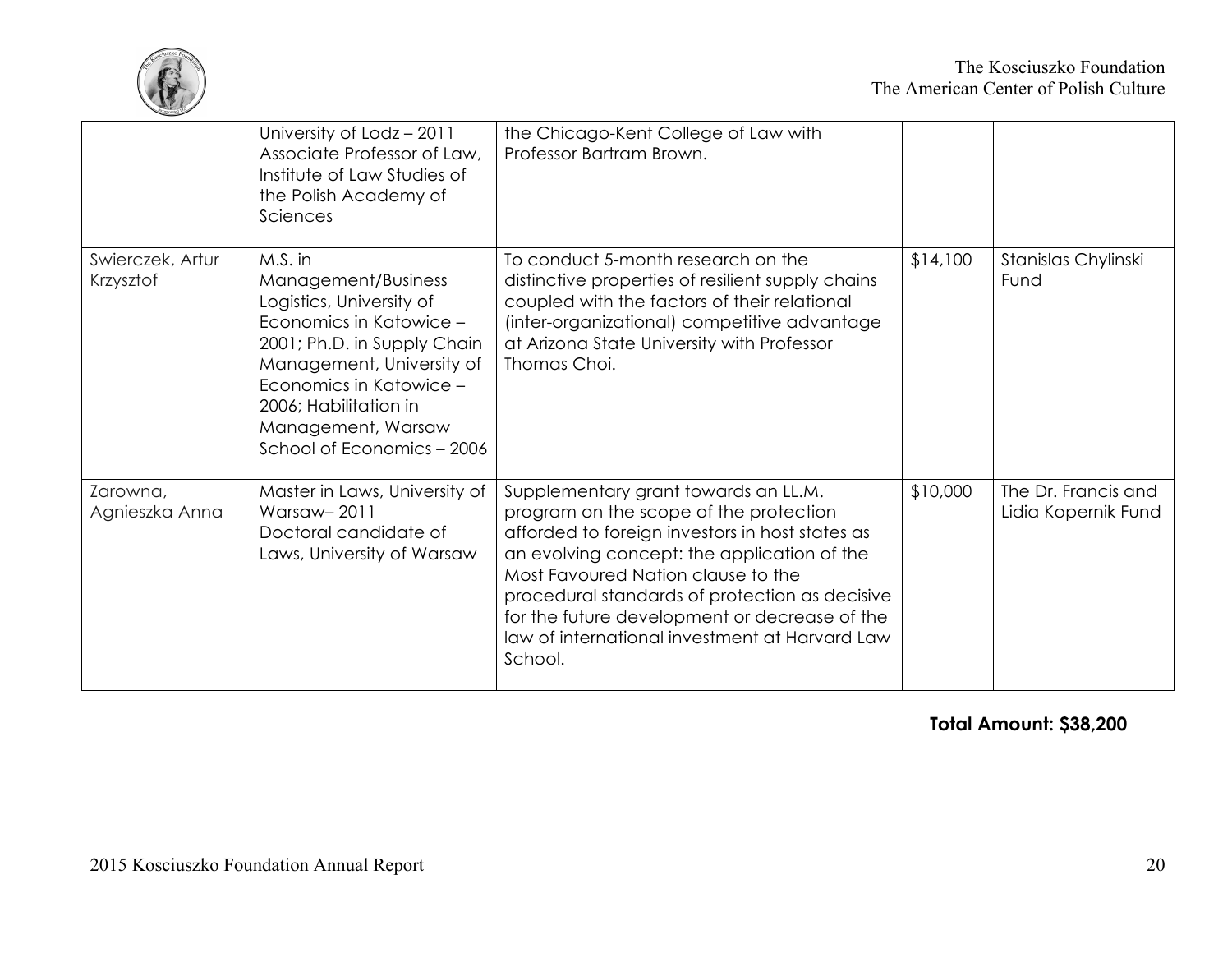

| Grantee                | <b>Position</b>                                                                                                                                                                                                                            | <b>Subject of Research/Study</b>                                                                                                                                                                       | Amount   | Fund                                                     |
|------------------------|--------------------------------------------------------------------------------------------------------------------------------------------------------------------------------------------------------------------------------------------|--------------------------------------------------------------------------------------------------------------------------------------------------------------------------------------------------------|----------|----------------------------------------------------------|
| Harrison,<br>Magdalena | M.A. in Slavic Languages<br>and Literatures, University of<br>Toronto $-2005$<br>Ph.D. in Slavic Linguistics;<br>Second Language<br>Acquisition, The Ohio State<br>University - 2010                                                       | Extension to conduct 10-month program<br>teaching Polish Language and Literature in<br>the Polish Studies Program at Brown<br>University, Providence, RI.                                              | \$25,500 | Stanislas Chylinski<br>Fund                              |
| Markiewka,<br>Tomasz   | M.A. in Polish Philology,<br>Catholic University of Lublin -<br>1995; Ph.D. in Polish Philology,<br>The Silesian University - 2002<br>Adjunct Professor,<br>Department of Literature<br>and Polish Culture, University<br>of Bielsko Biala | To conduct 5-month program with a series<br>of lectures and classes on Polish culture,<br>history, literature, and art as a part of the<br>Polish Studies Initiative at Cleveland State<br>University. | \$14,100 | Henry and Ludmille<br>Wojtkowski<br>Scholarship Fund     |
| Szafraniec, Kamil      | M.A. in Slavic Studies,<br>University of Lodz - 2010<br>Ph.D. candidate in<br>Linguistics, University of Lodz                                                                                                                              | To conduct 10-month program teaching<br>Polish Language and Literature in the Polish<br>Studies Program at Indiana University,<br>Bloomington with Prof. Justyna Beinek.                               | \$25,500 | Adolph and<br>Stephanie Bauer<br><b>Educational Fund</b> |
| Derengowski, Piotr     | Adjunct Professor in<br>American Studies, University<br>of Gdansk                                                                                                                                                                          | Teaching Fellowship to conduct 10-month<br>program teaching Polish Language and<br>Literature in the Polish Studies Program at<br>SUNY Buffalo with Prof. Janina Brutt-Griffler.                       | \$25,500 | Stanislas Chylinski<br>Fund                              |

#### **Total Amount: \$90,600**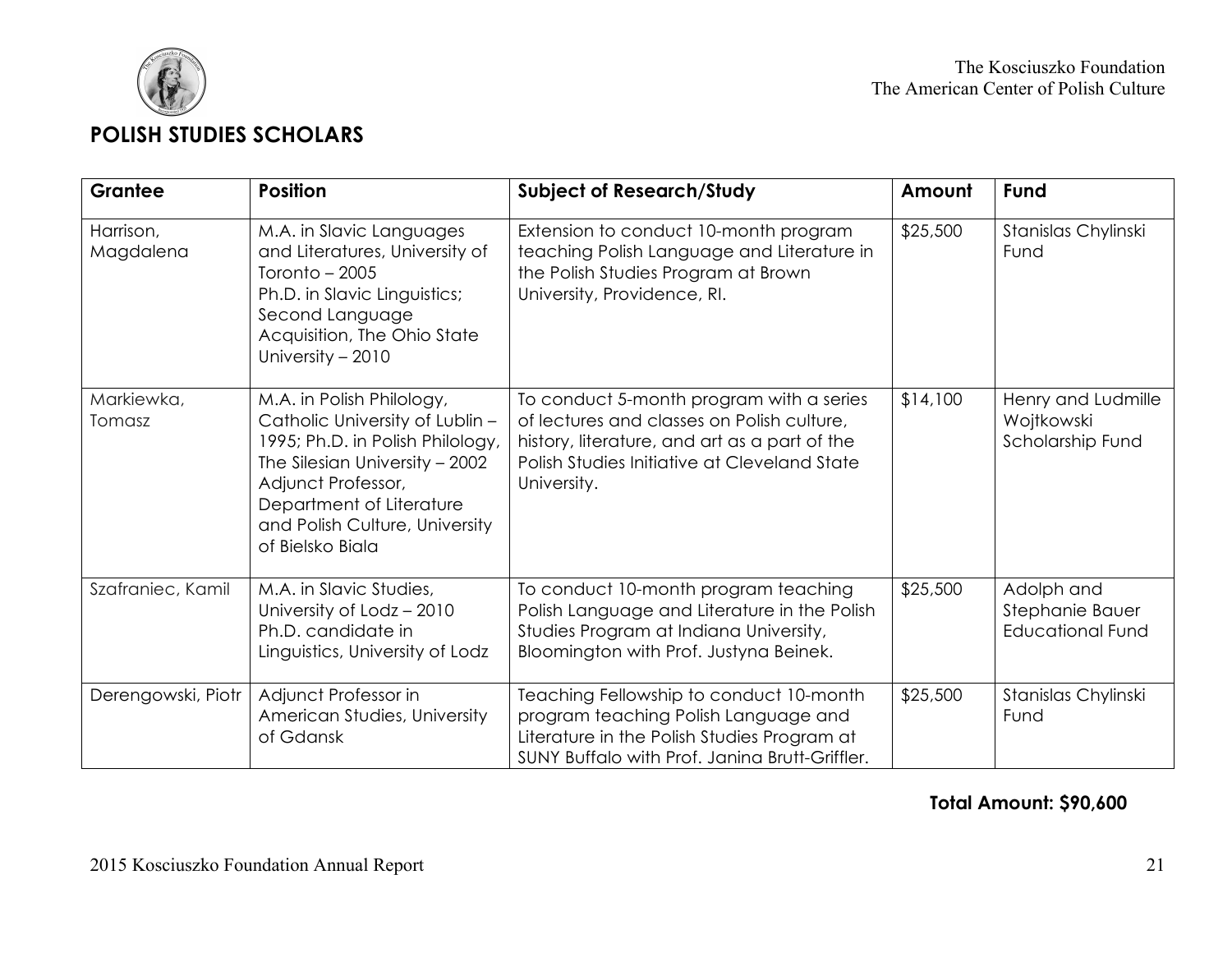

# **Special and Travel Grants 2014/2015**

| Amount      | Purpose                                                                                                                                                                                                               | Fund                                                                                                          |
|-------------|-----------------------------------------------------------------------------------------------------------------------------------------------------------------------------------------------------------------------|---------------------------------------------------------------------------------------------------------------|
| \$19,453.00 | To Anna Kijanowska to cover a portion of her salary as a visiting American<br>Professor at the University for Warsaw in 2015.                                                                                         | The Sendzimir Fund                                                                                            |
| \$17,803.80 | To Prof. Czeslaw Karkowski for Polish Studies Program at Hunter College, CUNY<br>for the 2014-2015 academic year                                                                                                      | Stanislas Chylinski Fund                                                                                      |
| \$7,000     | To Toccata Press for publication of book on Szymanowski's opera, King Roger.                                                                                                                                          | Anne Felicya Cierpik Fund                                                                                     |
| \$6,000     | To Magdalena Stern-Baczewska to record a CD album of piano performances<br>of Chopin and Szymanowski at the Szymanowski Music Academy in Krakow,<br>Poland.                                                           | Anne Felicya Cierpik Fund                                                                                     |
| \$5,000     | Funds to the American Polish American Advisory Council for a Conference on<br>Poland's international role, featuring Polish keynote speaker Boguslaw Winid.                                                           | \$5,000 from: the Irena and<br>Waclaw Szyszkowski Fund<br>(\$3,000) and Stanislas Chylinski<br>Fund (\$2,000) |
| \$5,000     | To the KJ Benevolent Fund, for Sofie Somoroff in support of her interdisciplinary<br>university film project to interview Paulina Plostkaj, a Catholic Polish woman who<br>saved 18 Jews during the Second World War. | Stanislas Chylinski Fund                                                                                      |
| \$5,000     | To Professor Andrew Michta in support of the Strengthening NATO's<br>Northeastern Flank project.                                                                                                                      | Stanislas Chylinski Fund                                                                                      |
| \$5,000     | A Presidential Grant to the Laurel Fund for the Performing Arts to bring the Polish<br>National Ballet to Washington, DC and New York, NY in June 2015.                                                               | Dr. James Hagadus Memorial<br><b>Cultural Fund</b>                                                            |
| \$4,000     | To Dianela Urdaneta de Ratha in support of, Scouts Forever: Friends from WWII<br>to the Present, a documentary about a scout group that fought in the Warsaw<br>uprising.                                             | Stanislas Chylinski Fund                                                                                      |
| \$4,000     | To Seledyn Agata Pienkowska as a translation grant for the publication of a<br>book by Slawomir Lukasiewicz                                                                                                           | The Marcinkowski Fund                                                                                         |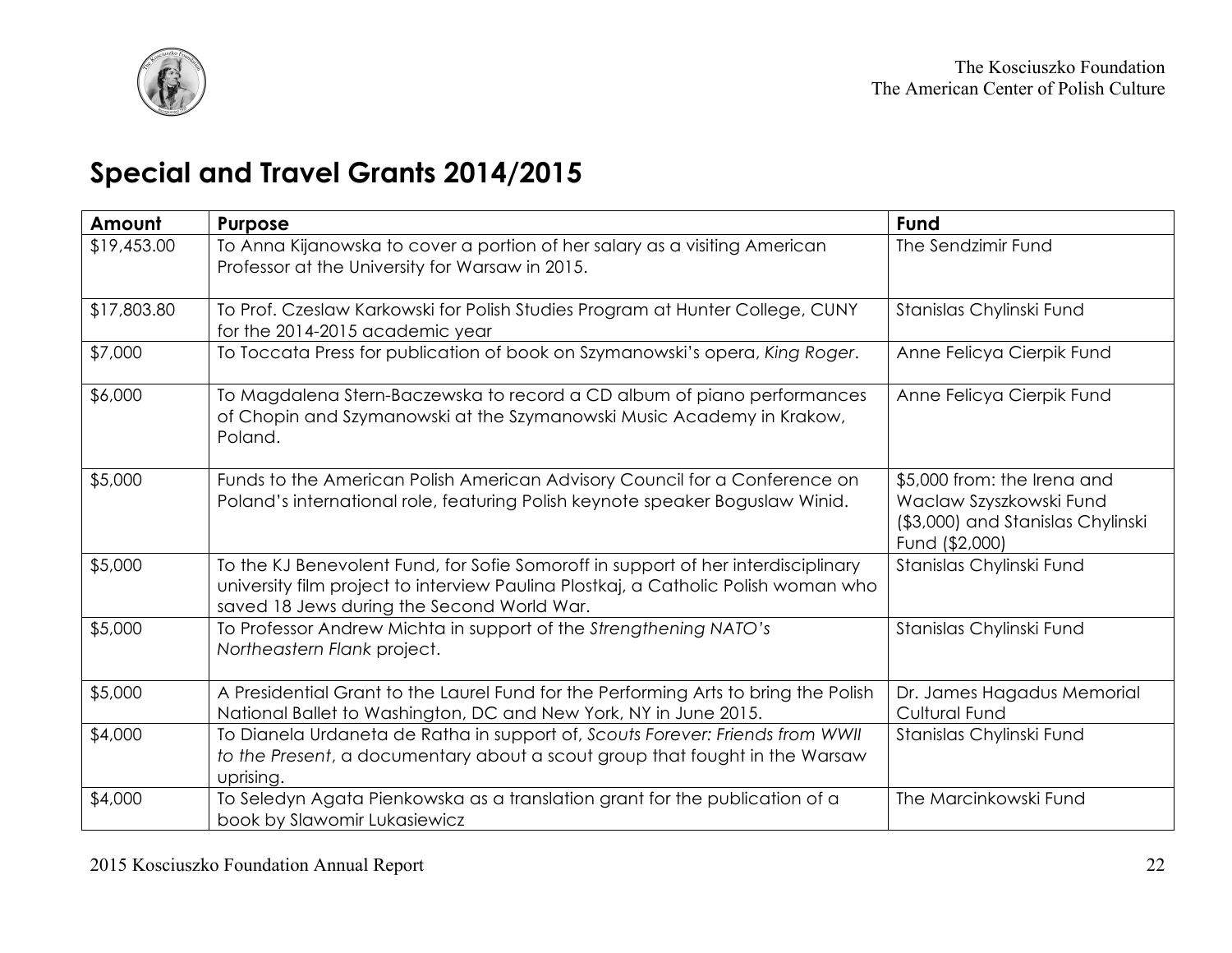

| Amount     | Purpose                                                                                                                                                                                                                                                                                                                 | <b>Fund</b>                            |
|------------|-------------------------------------------------------------------------------------------------------------------------------------------------------------------------------------------------------------------------------------------------------------------------------------------------------------------------|----------------------------------------|
| \$4,000    | To cover travel expenses for Klaudia Olborska for her performance with the<br>Warsaw Piano Trio at Carnegie Hall in December.                                                                                                                                                                                           | The Thaddeus Brys Cultural Fund        |
| \$4,000    | To the Warsaw Piano Trio - Klaudia Olborska - violin, Małgorzata Latoszek - cello,<br>Klaudia Kudełko – piano. They were chosen as the First Place Winner of the<br>American Protégé International Music Talent Competition Fall 2014 and will<br>perform their Winner's Recital at Carnegie Hall on December 21, 2014. | The Thaddeus Brys Cultural Fund        |
| \$3,000    | To Ms. Edith Widiyani for receiving first place (a tie) in the 65 <sup>th</sup> Annual Chopin<br>Piano Competition.                                                                                                                                                                                                     | Anne Felicya Cierpik Fund              |
| \$3,000    | To Ms. Alison Chiang for receiving first place (a tie) in the 65 <sup>th</sup> Annual Chopin<br>Piano Competition.                                                                                                                                                                                                      | Anne Felicya Cierpik Fund              |
| \$2,550    | To reimburse Dr. Ronald Hagadus for travel costs associated with U.S.<br>Academic Advisory Committee participation in Warsaw.                                                                                                                                                                                           | Stanislas Chylinski Fund               |
| \$2,000    | To Sebastian Cichocki of the Modern Museum of Warsaw in support of the<br>Mirage project, an analysis of 1960s and 70s U.S. art as reflected in current day<br>Poland.                                                                                                                                                  | Dr. John A. Cetnarowski-Cetner<br>Fund |
| \$2,000    | To Ms. Huan Li for receiving second place (a tie) in the 65 <sup>th</sup> Annual Chopin<br>Piano Competition.                                                                                                                                                                                                           | Anne Felicya Cierpik Fund              |
| \$2,000    | To Ms. Fantee Jones for receiving second place (a tie) in the 65 <sup>th</sup> Annual<br>Chopin Piano Competition.                                                                                                                                                                                                      | Anne Felicya Cierpik Fund              |
| \$2,000    | To NEUMA Records and Publications on behalf of Polish composer Dariusz<br>Mazurowski to cover the cost of production for his latest electro-acoustic<br>album.                                                                                                                                                          | Dr. John A. Cetnarowski-Cetner<br>Fund |
| \$1,999.00 | To cover Professor Jozef Szudy's subscription to the Optical Society of America.                                                                                                                                                                                                                                        | Mrozowski Scholarly Journal<br>Fund    |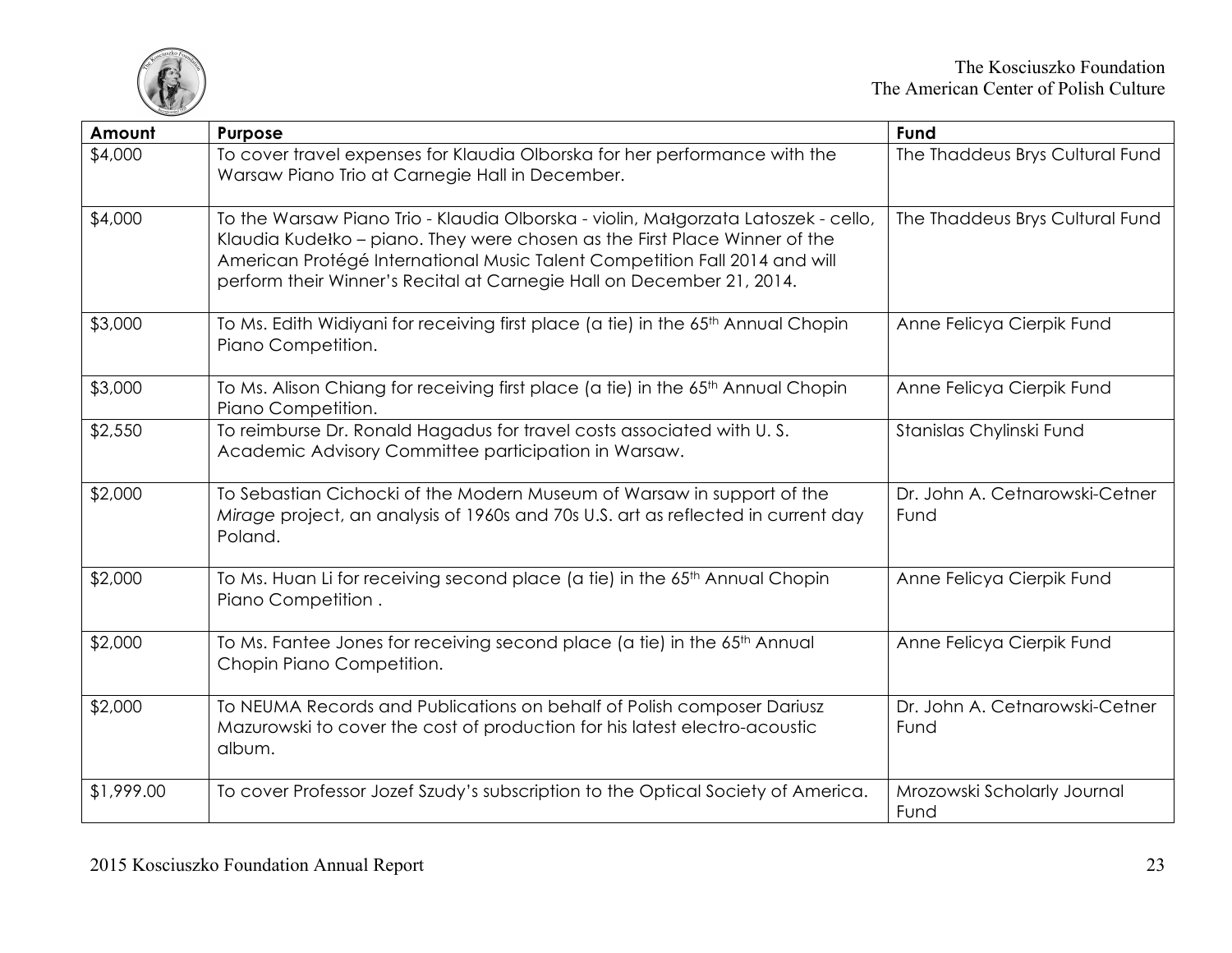

| Amount     | Purpose                                                                                                                                                                                                                      | Fund                                               |
|------------|------------------------------------------------------------------------------------------------------------------------------------------------------------------------------------------------------------------------------|----------------------------------------------------|
| \$1,660.77 | To the Polish Institute of Arts and Sciences in America in fulfillment of a 2002<br>agreement which gives PIASA 1/3 of the annual net income of the Sendzimir<br>Fund.                                                       | The Sendzimir Fund                                 |
| \$1,500    | To Dr. Malgorzata Pospiech, to cover translation costs associated with the book<br>Miasteczko, an account of the author's father's life in post-WWII Poland.                                                                 | The Marcinkowski Fund                              |
| \$1,500    | To New York Women in Film and Television for a partnership project consisting of<br>fall screenings of films for students at Columbia University and Tribeca Film<br>Center in October 2014.                                 | Dr. James Hagadus Memorial<br><b>Cultural Fund</b> |
| \$1,500    | A travel grant to Christian Tomaszewski to attend the 56 <sup>th</sup> Venice Biennale as<br>the curator of a film and art exhibit on the Polish Pavilion.                                                                   | Dr. James Hagadus Memorial<br><b>Cultural Fund</b> |
| \$1,500    | A travel grant to Joanna Malinowska to attend the 56 <sup>th</sup> Venice Biennale as the<br>curator of a filam and art exhibit on the Polish Pavilion.                                                                      | Dr. James Hagadus Memorial<br><b>Cultural Fund</b> |
| \$1,500    | A travel grant to cover expenses related to attending the Conference of the<br>Dictionary Society of America in Vancouver in June 2015 and giving a lecture<br>on the KF Dictionary update.                                  | The Marcinkowski Fund                              |
| \$1,223.97 | For covering the hotel accommodation of Zuzanna Skalska, Keynote Speaker<br>at the Polish Women in Design Film Screening and Q&A, organized in<br>partnerships with the Adam Mickiewicz Institute and Polish Filmmakers NYC. | Dr. James Hagadus Memorial<br>Cultural Fund        |
| \$1215     | To reimburse Dr. Ewa Radwanska for travel costs associated with U.S. Academic<br>Advisory Committee participation in Warsaw.                                                                                                 | Stanislas Chylinski Fund                           |
| \$1,000    | To Zuzanna Skalska for her role as the Keynote Speaker at the Polish Women in<br>Design Film Screening and Q&A, organized in partnerships with the Adam<br>Mickiewicz Institute and Polish Filmmakers NYC.                   | Dr. James Hagadus Memorial<br><b>Cultural Fund</b> |
| \$1,000    | To Mr. Roy Eaton for work as on the jury for the 65 <sup>th</sup> Annual Chopin Piano<br>Competition (October 24-25, 2014).                                                                                                  | Anne Felicya Cierpik Fund                          |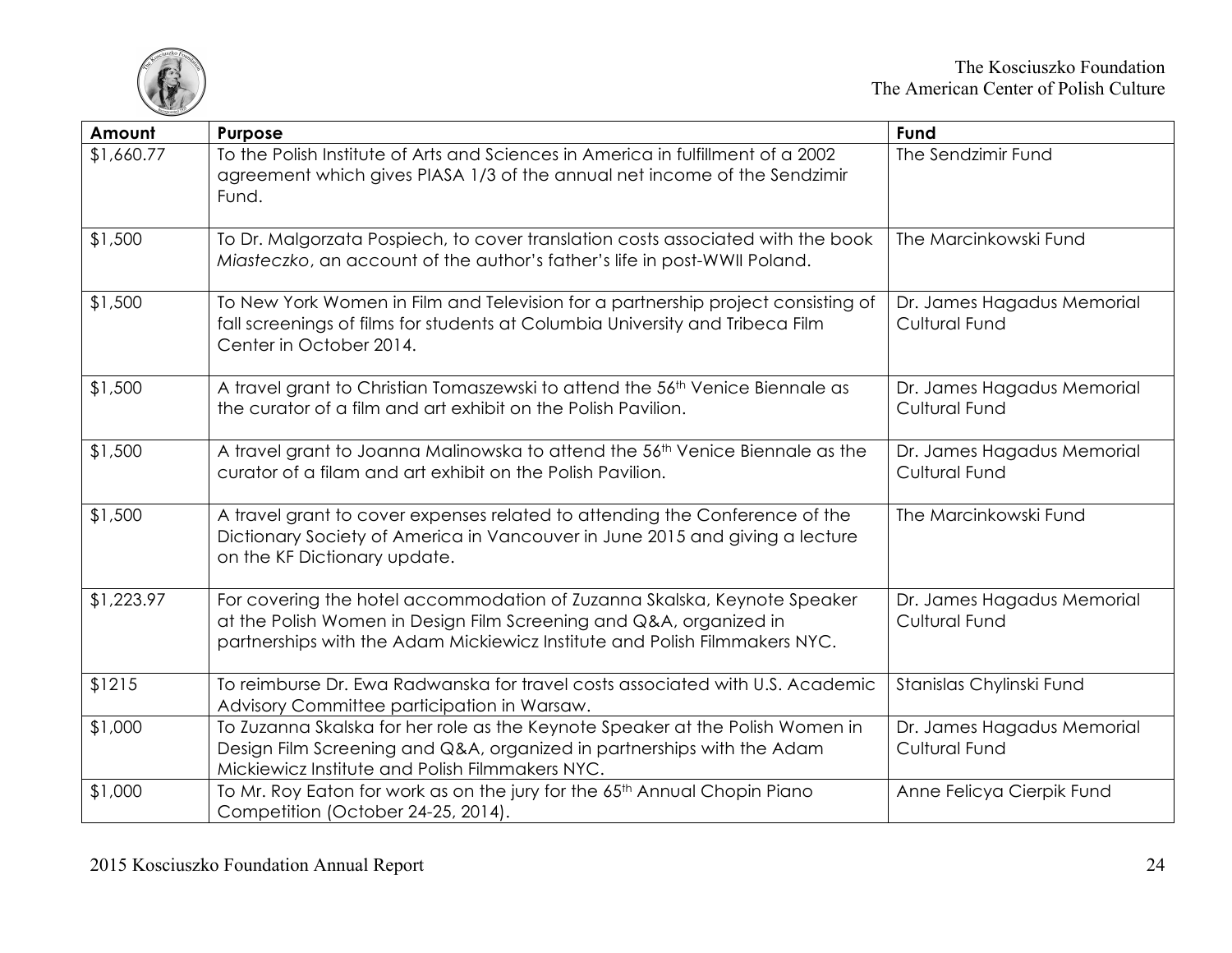

| Amount   | Purpose                                                                                                                                               | Fund                                               |
|----------|-------------------------------------------------------------------------------------------------------------------------------------------------------|----------------------------------------------------|
| \$1,000  | To Mr. Daniel Epstein for work as on the jury for the 65 <sup>th</sup> Annual Chopin Piano<br>Competition (October 24-25, 2014).                      | Anne Felicya Cierpik Fund                          |
| \$1,000  | To Mr. Roman Markowicz for work as on the jury for the 65 <sup>th</sup> Annual Chopin<br>Piano Competition (October 24-25, 2014).                     | Anne Felicya Cierpik Fund                          |
| \$1,000  | To New York Times critically acclaimed pianist Carolyn Enger for her<br>performance at the KF which included works by Karol Szymanowski.              | Anne Felicya Cierpik Fund                          |
| \$991.67 | Fund to Eric Bednarski to present his film "Neon" at the Architecture and Design<br>Film Festivals in New York City.                                  | Dr. James Hagadus Memorial<br><b>Cultural Fund</b> |
| \$750    | To Sean Gasper Bye for translation services related to sections of Zofia Posmysz's<br>novel, The Passenger for the 2014 Lincoln Center Festival.      | The Marcinkowski Fund                              |
| \$600    | To Polish-American Soprano Malgorzata Kellis for her vocal performance at the<br>KF which included works by Karol Szymanowski.                        | Anne Felicya Cierpik Fund                          |
| \$500    | To Ms. Magdalena Stern-Baczewska for her work as an artistic advisor to the 65 <sup>th</sup><br>Annual Chopin Piano Competition (October 24-25, 2014) | Anne Felicya Cierpik Fund                          |
| \$500    | To Middle School 51 Drama Department to build a dragon for their play "The<br>Puppet Children," based on the Polish Legend Wawelski Dragon.           | Dr. James Hagadus Memorial<br><b>Cultural Fund</b> |
| \$450    | Per diem to Dr. Ewa Radwanska for U.S. Academic Advisory Committee in<br>Warsaw.                                                                      | Stanislas Chylinski Fund                           |
| \$450    | Per diem to Ronald Hagadus for U.S. Academic Advisory Committee in Warsaw.                                                                            | Stanislas Chylinski Fund                           |
| \$417.21 | To cover the travel expenses and honorarium for Henryk Stawicki, moderator of<br>the Polish Women in Design Film Screening and Q&A.                   | Dr. James Hagadus Memorial<br><b>Cultural Fund</b> |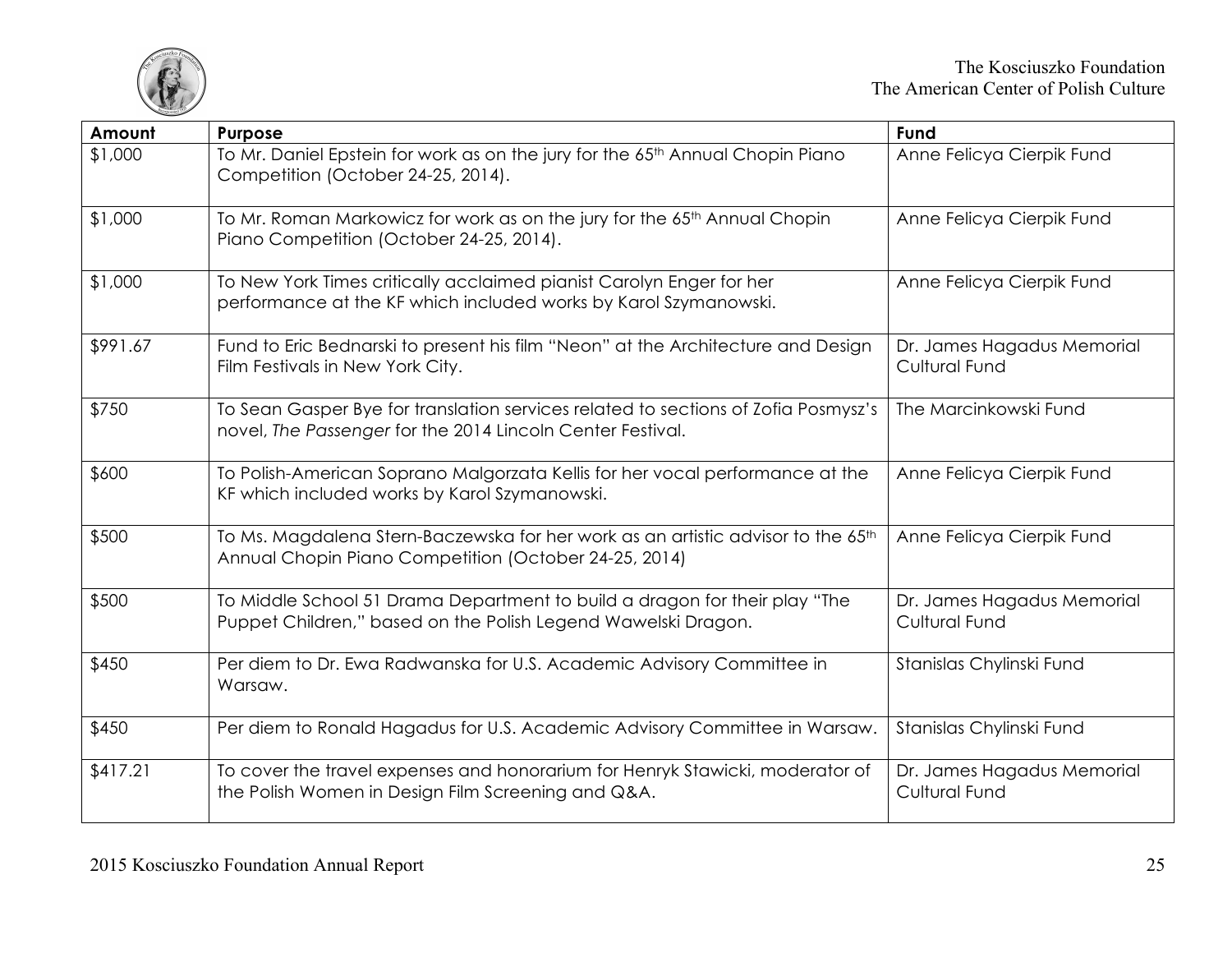

| Amount | <b>Purpose</b>                                                                                                                                                                                   | <b>Fund</b>                                        |
|--------|--------------------------------------------------------------------------------------------------------------------------------------------------------------------------------------------------|----------------------------------------------------|
| \$400  | To pianist Daniel Smith for his accompaniment of Polish-American Soprano<br>Malgorzata Kellis's performance at the KF which included works by K.<br>Szymanowski                                  | Anne Felicya Cierpik Fund                          |
| \$300  | To Henryk Stawicki for his role as Moderator at the Polish Women in Design Film<br>Screening and Q&A, organized in partnerships with the Adam Mickiewicz<br>Institute and Polish Filmmakers NYC. | Dr. James Hagadus Memorial<br><b>Cultural Fund</b> |
| \$250  | To Maria Lyapkova for the event "Musical Life of Galicia."                                                                                                                                       | Dr. James Hagadus Memorial<br><b>Cultural Fund</b> |
| \$250  | To Tatiana Chylochnikova for the event "Musical Life of Galicia."                                                                                                                                | Dr. James Hagadus Memorial<br><b>Cultural Fund</b> |

#### **Total Amount: \$127,264.42**

## KOSCIUSZKO FOUNDATION DOMESTIC SCHOLARSHIP PROGRAMS

The Kosciuszko Foundation's scholarships and grants for Americans and Polish Americans are known informally as the Foundation's "domestic scholarships". Four distinct scholarship programs fall under this category. They include:

- Tuition Scholarships
- Year Abroad Scholarships
- Graduate / Postgraduate Studies and Research in Poland
- Summer Study Abroad Program

Kosciuszko Foundation Tuition Scholarships are available to U.S. citizens and permanent residents of Polish descent primarily for graduate studies in any field at colleges and universities in the United States. Tuition Scholarships are also

2015 Kosciuszko Foundation Annual Report 26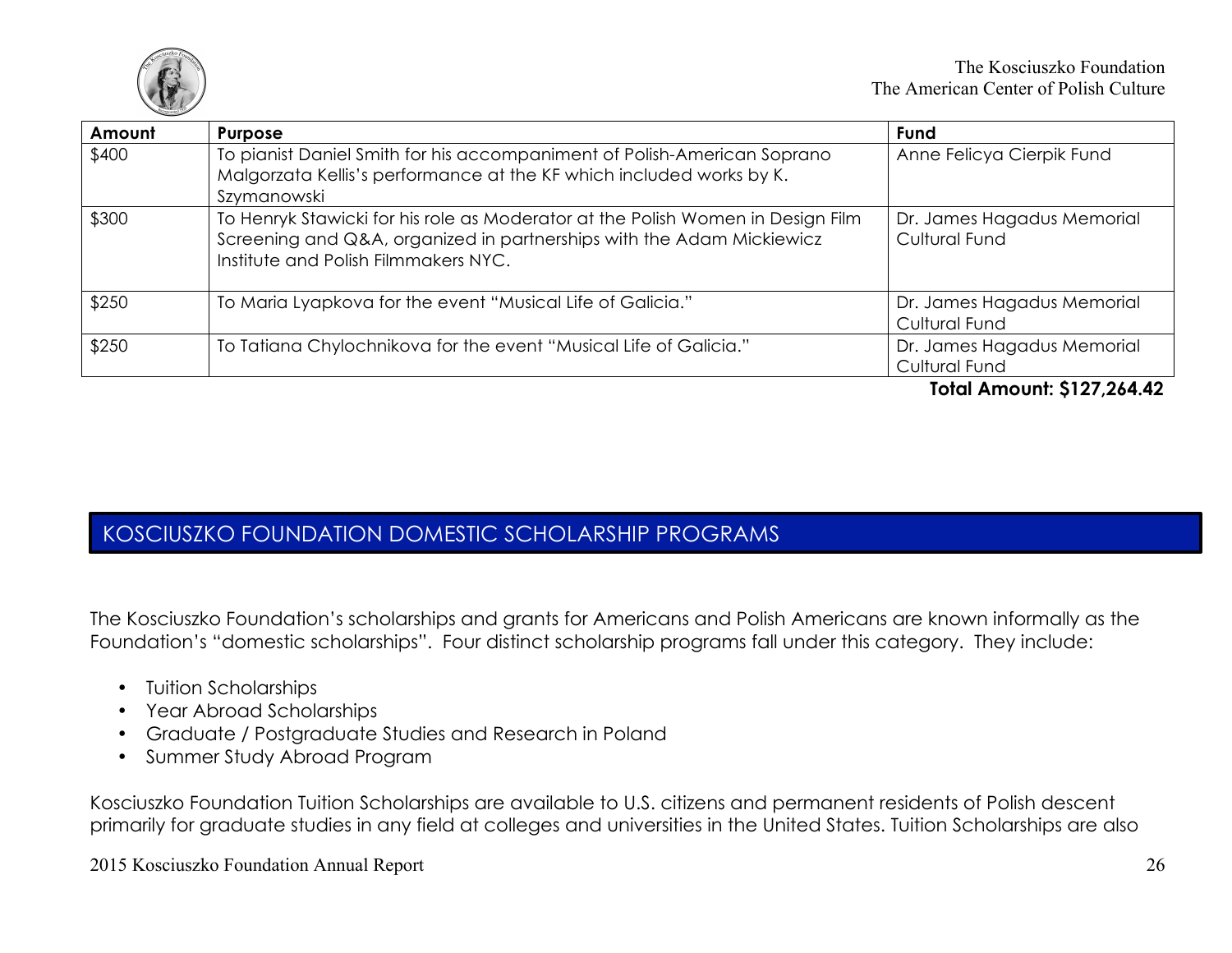

awarded to Americans of non-Polish descent whose studies at American universities are primarily focused on Polish subjects. Scholarships may be awarded to Americans of Polish descent for studies at English Schools of Medicine in Poland and for Central European studies at the Jagiellonian University in Cracow.

A number of undergraduate scholarships are also awarded under the Tuition Scholarship program. All tuition scholarship awards are competitive and are based on academic excellence with a minimum GPA of 3.0 and involvement in the Polish American community.

**In 2014-2015 academic year, \$365,540 was awarded to 124 scholars under the Domestic Programs which include: Tuition Scholarships, Year Abroad, Studies and Research in Poland, and Summer Study Abroad.** 

# **Domestic Tuition Scholarships**

The Kosciuszko Foundation awards Domestic Tuition Scholarships to Polish Americans, Americans studying Polish subjects, and Poles who are permanent residents of the United States to pursue graduate studies in United States.

The Tuition scholarships are granted on competitive basis to full time students at accredited American Universities who have an excellent academic record and who are able to demonstrate a strong sense of identification with thee Polish American community and with Polish culture in general.

Though the majority of scholarships are designated for graduate study, a limited number are available for undergraduate study. In order to achieve a fair and reasonable diversity among grantees, in determining awards, consideration is given to number of factors, including the age, scholarly affiliation, geographic region and gender of the applicants.

**For the 2014-2015 Academic Year, 92 undergraduate and graduate students received \$310,640 in Tuition Scholarships.**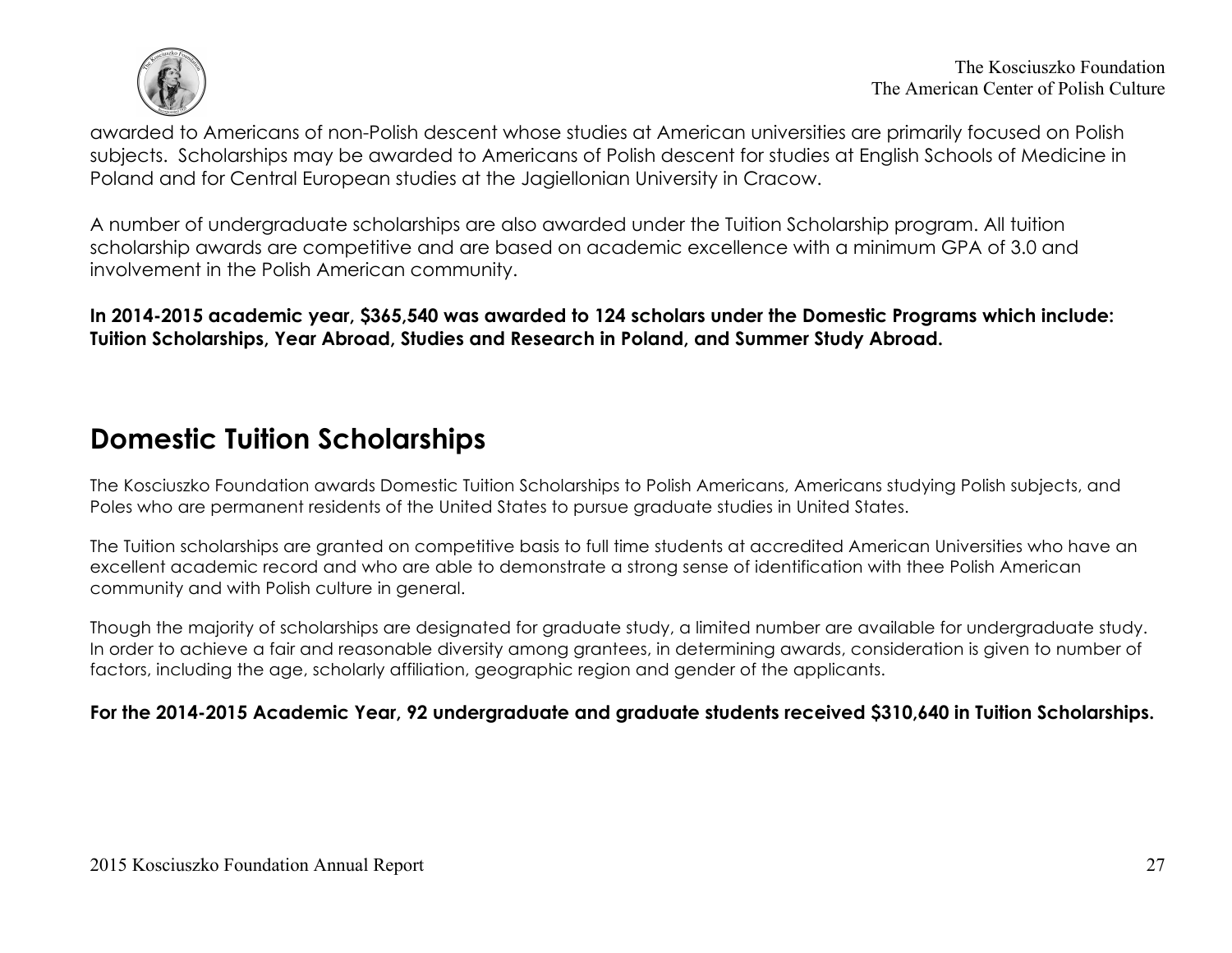

# **Domestic Tuition Scholarships 2014-2015**

| <b>Name</b>                          | Purpose                                                                                                                                             | Fund                                                  | Amount  |
|--------------------------------------|-----------------------------------------------------------------------------------------------------------------------------------------------------|-------------------------------------------------------|---------|
| Mihalyfy, David of<br>Chicago, IL    | For ninth year of doctoral studies in the History of<br>Christianity, University of Chicago, Chicago IL.                                            | <b>KAZIMIERA ADRIAN</b><br>ADRIANOWSKA<br>SCHOLARSHIP | \$1,000 |
| Brysch, Emily of Hobson,             | For fourth year of graduate studies in Pharmacy,                                                                                                    | THE LEON A. AND PAT                                   | \$3,500 |
| <b>TX</b>                            | University of the Incarnate Word, San Antonio, TX.                                                                                                  | <b>BABULA SCHOLARSHIP FUND</b>                        |         |
| Heyman, Helen of San                 | For second year of studies in Medicine, University of                                                                                               | THE LEON A. AND PAT                                   | \$2,500 |
| Antonio, TX                          | Texas, San Antonio, TX.                                                                                                                             | <b>BABULA SCHOLARSHIP FUND</b>                        |         |
| Koczwara, Konrad of                  | For second year of doctoral studies in Physical                                                                                                     | THE LEON A. AND PAT                                   | \$3,500 |
| Chicago, IL                          | Therapy, Northwestern University, Chicago, IL.                                                                                                      | <b>BABULA SCHOLARSHIP FUND</b>                        |         |
| Kozanko, Andrew of Fall<br>River, MA | For first year of doctoral studies towards a Physician<br>Assistant degree, Massachusetts College of<br>Pharmacy and Health Sciences, Worcester, MA | THE LEON A. AND PAT<br><b>BABULA SCHOLARSHIP FUND</b> | \$4,000 |
| Kufta, Samantha of West              | For fourth year of studies in Dentistry. Midwestern                                                                                                 | THE LEON A. AND PAT                                   | \$6,000 |
| Chicago, IL                          | University, Downers Groove, IL                                                                                                                      | <b>BABULA SCHOLARSHIP FUND</b>                        |         |
| Lem, Pola of Bayville, NY            | For first year of graduate studies in Journalism,<br>Columbia University, New York, NY.                                                             | THE LEON A. AND PAT<br><b>BABULA SCHOLARSHIP FUND</b> | \$6,000 |
| Mikulski, Laura of<br>Chicago, IL    | For second year of graduate studies in Art,<br>Entertainment and Media Management,<br>Columbia College, Chicago, IL                                 | THE LEON A. AND PAT<br><b>BABULA SCHOLARSHIP FUND</b> | \$2,500 |
| Szymaszek, Jennifer of               | For second year of graduate studies in Social Work,                                                                                                 | THE LEON A. AND PAT                                   | \$4,000 |
| New York, NY                         | New York University, New York, NY.                                                                                                                  | <b>BABULA SCHOLARSHIP FUND</b>                        |         |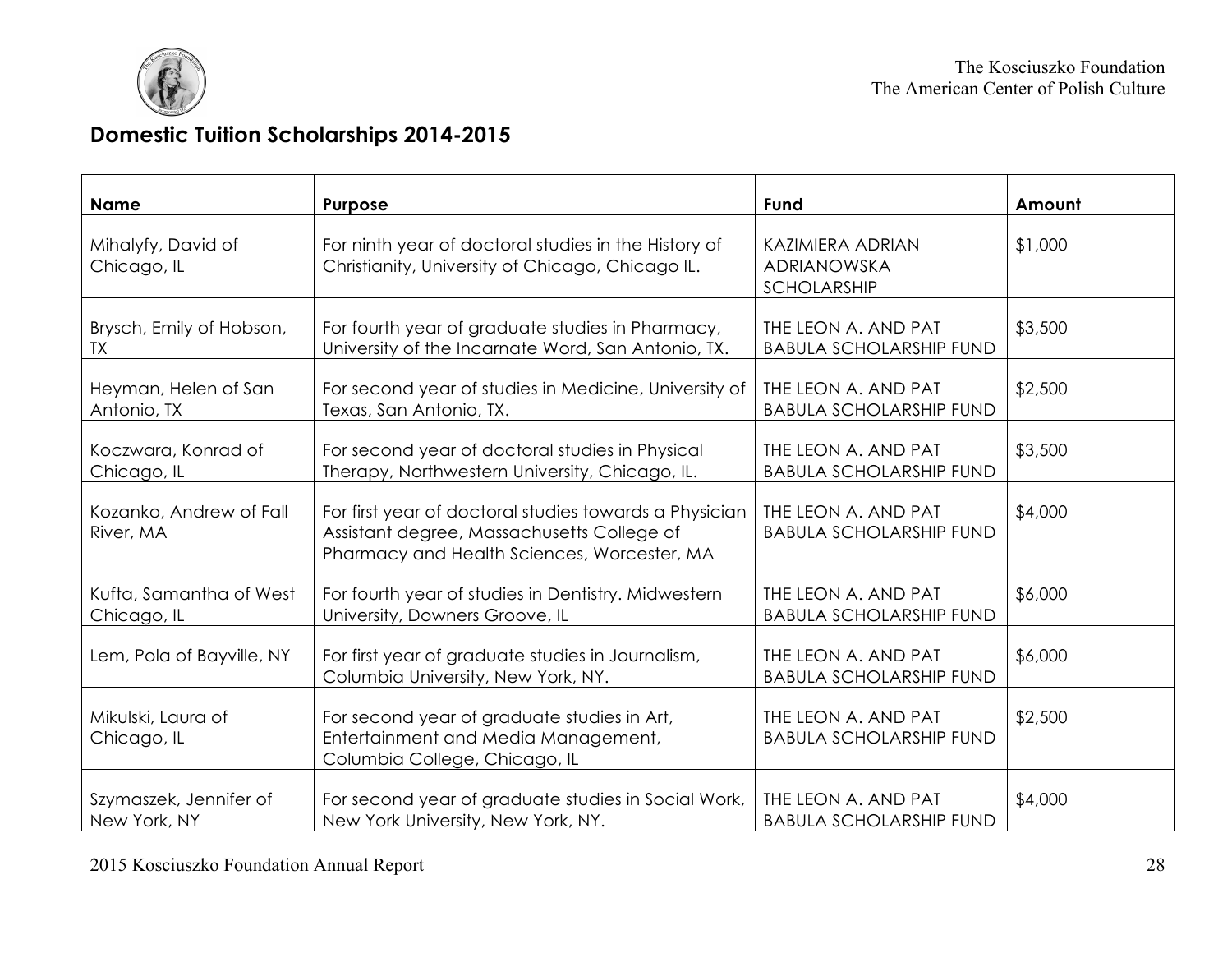

| <b>Name</b>                           | Purpose                                                                                                                      | Fund                                                  | Amount  |
|---------------------------------------|------------------------------------------------------------------------------------------------------------------------------|-------------------------------------------------------|---------|
| Vickowski, Graham of<br>Flagstaff, AZ | For first year of graduate studies in Political<br>Psychology, The George Washington University,<br>Washington, DC           | THE LEON A. AND PAT<br><b>BABULA SCHOLARSHIP FUND</b> | \$4,000 |
| Wallin, Natalya of Hyde               | For second year of graduate studies in Public                                                                                | THE LEON A. AND PAT                                   | \$4,000 |
| Park, IL                              | Policy, University of Chicago, Chicago, IL.                                                                                  | <b>BABULA SCHOLARSHIP FUND</b>                        |         |
| Wandrei, Kevin of Adams,              | For second year of graduate studies in Public                                                                                | THE LEON A. AND PAT                                   | \$6,000 |
| <b>MA</b>                             | Administration, Cornell University, Ithaca, NY.                                                                              | <b>BABULA SCHOLARSHIP FUND</b>                        |         |
| Wenderski, Robert of<br>Livonia, MI   | For first year of doctoral studies in Systematic<br>Theology, The Catholic University of America,<br>Washington, DC.         | THE LEON A. AND PAT<br><b>BABULA SCHOLARSHIP FUND</b> | \$4,000 |
| Wilczek, Margaret of                  | For third year of studies in Optometry, Illinois                                                                             | THE LEON A. AND PAT                                   | \$4,500 |
| Elmwood Park, IL                      | College of Optometry, Chicago, IL.                                                                                           | <b>BABULA SCHOLARSHIP FUND</b>                        |         |
| Zablocki, Timothy of                  | For fourth year of doctoral studies in Pharmacy,                                                                             | THE LEON A. AND PAT                                   | \$2,500 |
| <b>Buffalo NY</b>                     | University at Buffalo, Buffalo, NY.                                                                                          | <b>BABULA SCHOLARSHIP FUND</b>                        |         |
| Maska, Bartosz of Almont,             | For third year of graduate studies in Dentistry,                                                                             | DR. RAYMOND DZIEJMA                                   | \$3,000 |
| MI                                    | University of Michigan, Ann Arbor, MI                                                                                        | <b>SCHOLARSHIP FUND</b>                               |         |
| Janczura, Katarzyna of<br>Monroe, NY  | For first year of studies in Finance and<br>Management, The Wharton School, University of<br>Pennsylvania, Philadelphia, PA. | SOPHIA GRODZICKA<br><b>SCHOLARSHIP FUND</b>           | \$7,000 |
| Komar, Joanna of                      | For fourth year of graduate studies in Optometry,                                                                            | SOPHIA GRODZICKA                                      | \$3,000 |
| Rockledge, FL                         | Nova Southeastern University, Davie, FL.                                                                                     | <b>SCHOLARSHIP FUND</b>                               |         |
| Kantorowska, Agata of                 | For second year of studies in Medicine, University of SOPHIA GRODZICKA                                                       |                                                       | \$4,500 |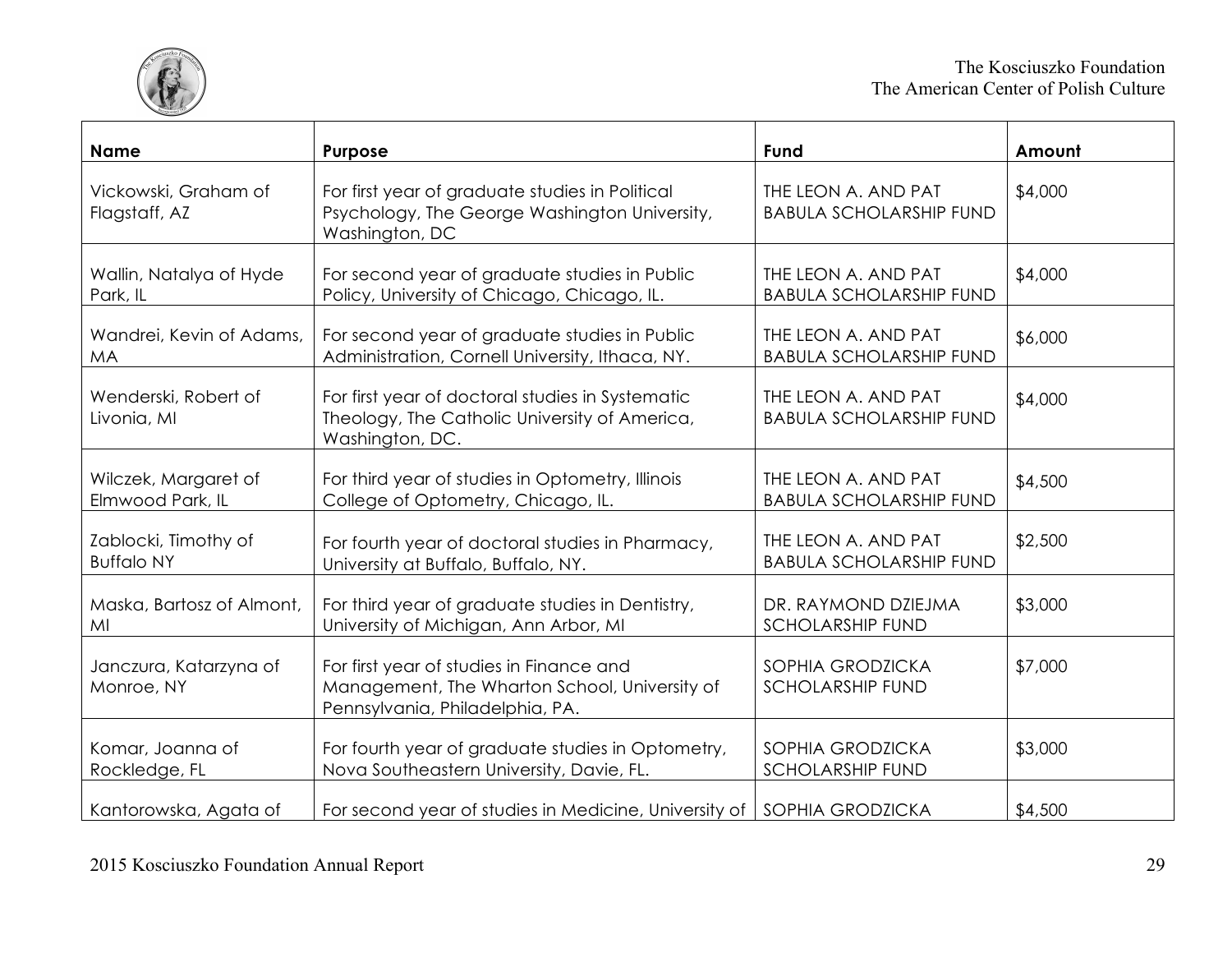

| Glendale, NY                                  | Rochester, Rochester, NY.                                                                                                   | <b>SCHOLARSHIP FUND</b>                                           |         |
|-----------------------------------------------|-----------------------------------------------------------------------------------------------------------------------------|-------------------------------------------------------------------|---------|
| <b>Name</b>                                   | Purpose                                                                                                                     | Fund                                                              | Amount  |
| Wrobel, Katarzyna of<br>Ridgewood, NY         | For first year of graduate studies in International<br>Affairs, The New School, New York, NY.                               | SOPHIA GRODZICKA<br><b>SCHOLARSHIP FUND</b>                       | \$2,500 |
| Kwoka, Philip of West<br>Palm Beach, FL       | For second year of graduate studies in Piano<br>Performance, Mannes College The New School for<br>Music, New York, NY.      | EDWIN L. HARASIMOWICZ<br><b>SCHOLARSHIP TRUST FUND</b>            | \$5,000 |
| Antoniak-Kij, Elizabeth of<br>Cherry Hill, NJ | For second year of graduate studies in Central<br>Eastern European Studies, Lasalle University,<br>Philadelphia, PA.        | DR. CASIMIR V. KIERZKOWSKI<br>MEMORIAL SCHOLARSHIP<br><b>FUND</b> | \$1,000 |
| Kozik, Bryan of Maynard,<br><b>MA</b>         | For third year of graduate studies in Medieval/Early<br>Modern European History, University of Florida,<br>Gainesville, FL. | <b>JOHN C. KIERZKOWSKI</b><br><b>SCHOLARSHIP FUND</b>             | \$3,000 |
| Kapalczynski, Anna of<br>San Antonio, TX      | For second year of graduate studies in Finance,<br>University of Texas, San Antonio, TX.                                    | <b>VICTORIA KOKERNAK</b><br><b>SCHOLARSHIP</b>                    | \$1,000 |
| Marszalek, Marcin of<br>Chicopee, MA          | For second year of graduate studies in Archives<br>Management/History, Simmons College, Boston,<br>MA.                      | <b>VICTORIA KOKERNAK</b><br><b>SCHOLARSHIP</b>                    | \$2,000 |
| Michalik, Daniel of Orland<br>Park, IL        | For first year of studies in Medicine, Medical<br>College of Wisconsin, Milwaukee, WI.                                      | <b>VICTORIA KOKERNAK</b><br><b>SCHOLARSHIP</b>                    | \$5,000 |
| Pawelek, Konrad of<br>Chicago, IL             | For first year of graduate studies in Music<br>Pedagogy, Northeastern Illinois Univ., Chicago, IL.                          | <b>VICTORIA KOKERNAK</b><br><b>SCHOLARSHIP</b>                    | \$2,000 |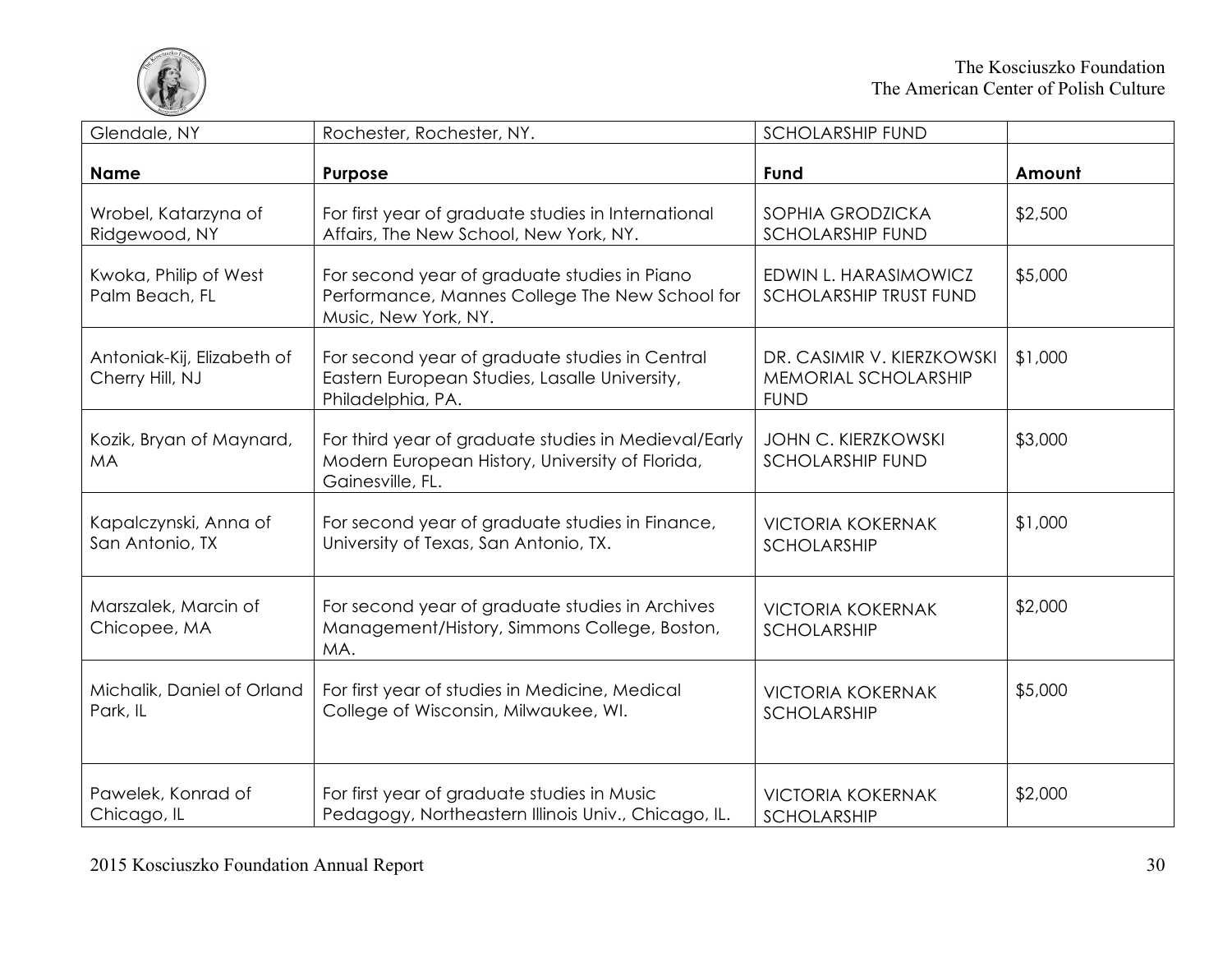

| <b>Name</b>                             | Purpose                                                                                                             | Fund                                                                             | Amount  |
|-----------------------------------------|---------------------------------------------------------------------------------------------------------------------|----------------------------------------------------------------------------------|---------|
| Badon, Sylvia of Seattle,<br><b>WA</b>  | For second year of graduate studies in<br>Epidemiology, Univ. of Washington, Seattle, WA                            | STAN LESNY SCHOLARSHIP<br><b>FUND</b>                                            | \$3,000 |
| Bochenek, Matthew of<br>Chicago, IL     | For fifth year of doctoral studies in Bio-engineering,<br>University of Illinois, Chicago, IL.                      | STAN LESNY SCHOLARSHIP<br><b>FUND</b>                                            | \$1,500 |
| Iwanicki, Martin of<br>Phoenixville, PA | For first year of studies in Biochemistry and<br>Molecular Biophysics, Univ. of Pennsylvania, PA.                   | STAN LESNY SCHOLARSHIP<br><b>FUND</b>                                            | \$4,000 |
| Oktawiec, Julia of<br>Berkeley, CA      | For second year of graduate studies in Chemistry,<br>University of California, Berkeley, CA.                        | STAN LESNY SCHOLARSHIP<br><b>FUND</b>                                            | \$5,000 |
| Alicka, Rima of<br>Melbourne, FL        | For first year of graduate studies Law, Florida A&M<br>University, Orlando, FL                                      | <b>FLOYD AND IRENE</b><br>MCKAIN/JOHN AND HELEN<br><b>GENZA SCHOLARSHIP FUND</b> | \$2,000 |
| Grazi, Rebecca of<br>Brooklyn, NY       | For third year of graduate studies in Theater Design<br>and Technical Production, Brooklyn College,<br>Brooklyn, NY | <b>FLOYD AND IRENE</b><br>MCKAIN/JOHN AND HELEN<br><b>GENZA SCHOLARSHIP FUND</b> | \$1,000 |
| Kapusta, John of<br>Brooklyn, NY        | For fifth year of doctoral studies in Music, University<br>of California, Berkeley, CA.                             | FLOYD AND IRENE<br>MCKAIN/JOHN AND HELEN<br><b>GENZA SCHOLARSHIP FUND</b>        | \$4,000 |
| Mehlenbacher, Kurt of<br>Corvallis, OR  | For third year of graduate studies in Music<br>Composition, University of Colorado, Boulder, CO                     | FLOYD AND IRENE<br>MCKAIN/JOHN AND HELEN<br><b>GENZA SCHOLARSHIP FUND</b>        | \$1,000 |
| Mikulski, Anna of Addison,<br>IL.       | For second year of graduate studies in<br>International Law, Northwestern Univ., Chicago, IL                        | <b>FLOYD AND IRENE</b><br>MCKAIN/JOHN AND HELEN<br><b>GENZA SCHOLARSHIP FUND</b> | \$7,000 |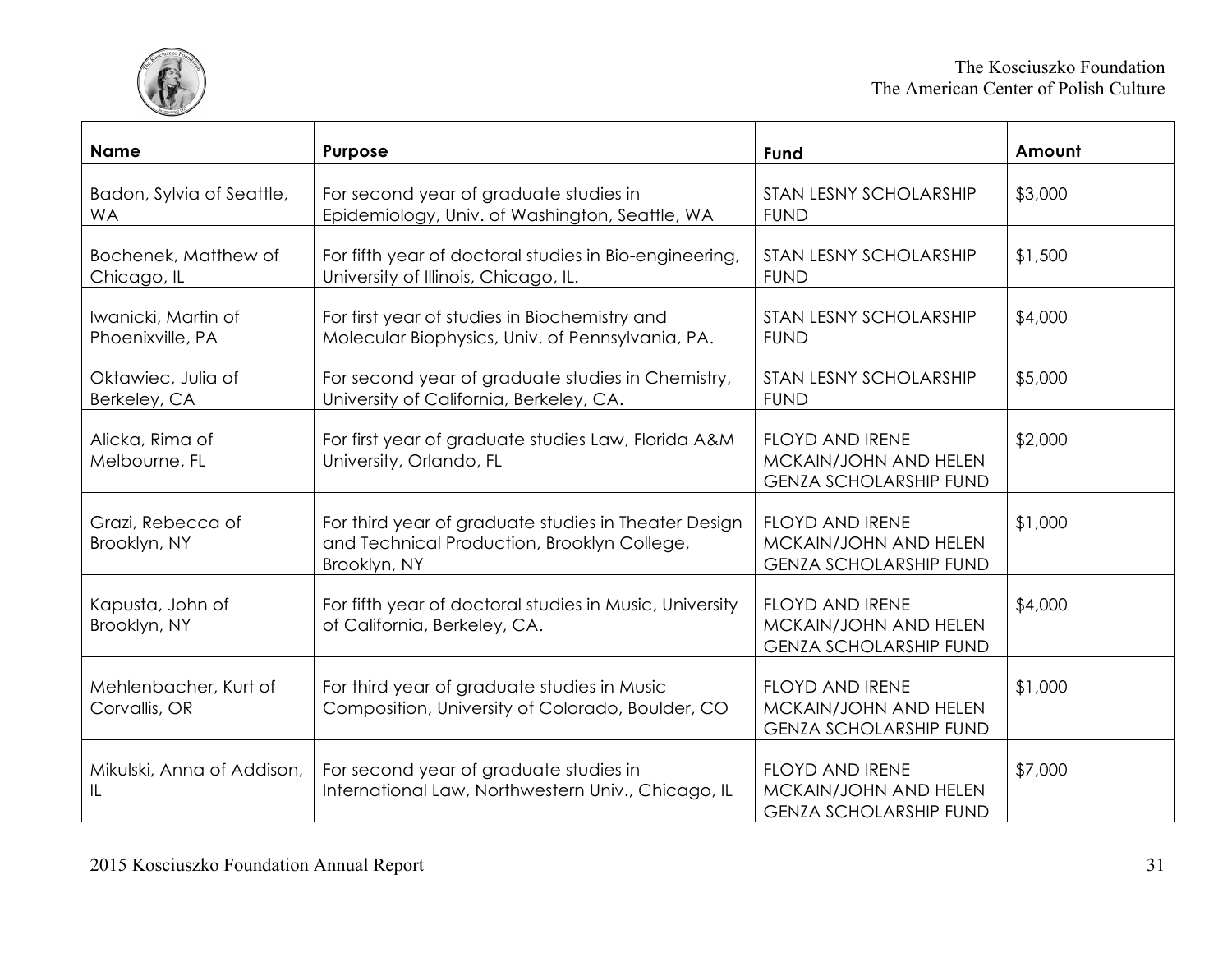

| <b>Name</b>                             | Purpose                                                                                                                                   | Fund                                                                             | Amount  |
|-----------------------------------------|-------------------------------------------------------------------------------------------------------------------------------------------|----------------------------------------------------------------------------------|---------|
| Nowakowski, Alexandra<br>of Palatine IL | For first year of graduate studies inVocal<br>Performance, The Academy of Vocal Arts,<br>Philadelphia, PA.                                | FLOYD AND IRENE<br>MCKAIN/JOHN AND HELEN<br><b>GENZA SCHOLARSHIP FUND</b>        | \$2,500 |
| Wojdak, Christopher of<br>Rochester, NY | For second year of graduate studies in Music<br>Therapy, Nazareth College, Rochester, NY.                                                 | <b>FLOYD AND IRENE</b><br>MCKAIN/JOHN AND HELEN<br><b>GENZA SCHOLARSHIP FUND</b> | \$2,500 |
| Gola, Izabela of Brooklyn,<br><b>NY</b> | For second year of graduate studies in Fine<br>Arts/Combined Media, Hunter College, CUNY,<br>New York, NY.                                | REV. PAUL J. MISKOWICZ<br><b>SCHOLARSHIP FUND</b>                                | \$1,000 |
| Budz, Alexandra of<br>Lockport, IL      | For first year of studies in Library/Information<br>Science, University of Illinois, Urbana-Champaign, IL                                 | STEFAN P. MIZWA<br><b>SCHOLARSHIP FUND</b>                                       | \$1,000 |
| Dichter, Thomas of<br>Philadelphia, PA  | For sixth year of doctoral studies in English,<br>University of Pennsylvania, Philadelphia, PA.                                           | STEFAN P. MIZWA<br><b>SCHOLARSHIP FUND</b>                                       | \$1,000 |
| Fallon, Ashley of Canton,<br>MI         | For second year of graduate studies in Historic<br>Preservation, Eastern Michigan Univ., Ypsilanti, MI.                                   | STEFAN P. MIZWA<br><b>SCHOLARSHIP FUND</b>                                       | \$1,000 |
| Brazinski, Paul of Basking<br>Ridge, NJ | For third year of graduate studies in Church History,<br>The Catholic Univ. of America, Washington, DC.                                   | <b>JEANNETTE NIECIECKA</b><br>SCHOLARSHIP                                        | \$5,000 |
| Ciecierski, Annette of<br>Edison, NJ    | For third year of graduate studies in Human<br>Resources and Immigration Law, Rutgers University,<br>New Brunswick, NJ.                   | <b>JEANNETTE NIECIECKA</b><br>SCHOLARSHIP                                        | \$3,000 |
| Janowski, Pawel of<br>Somerset, NJ      | For fourth year of doctoral studies in Chemistry and<br>Chemical Biology/Computational Biology, Rutgers<br>University, New Brunswick, NJ. | <b>JEANNETTE NIECIECKA</b><br>SCHOLARSHIP                                        | \$2,000 |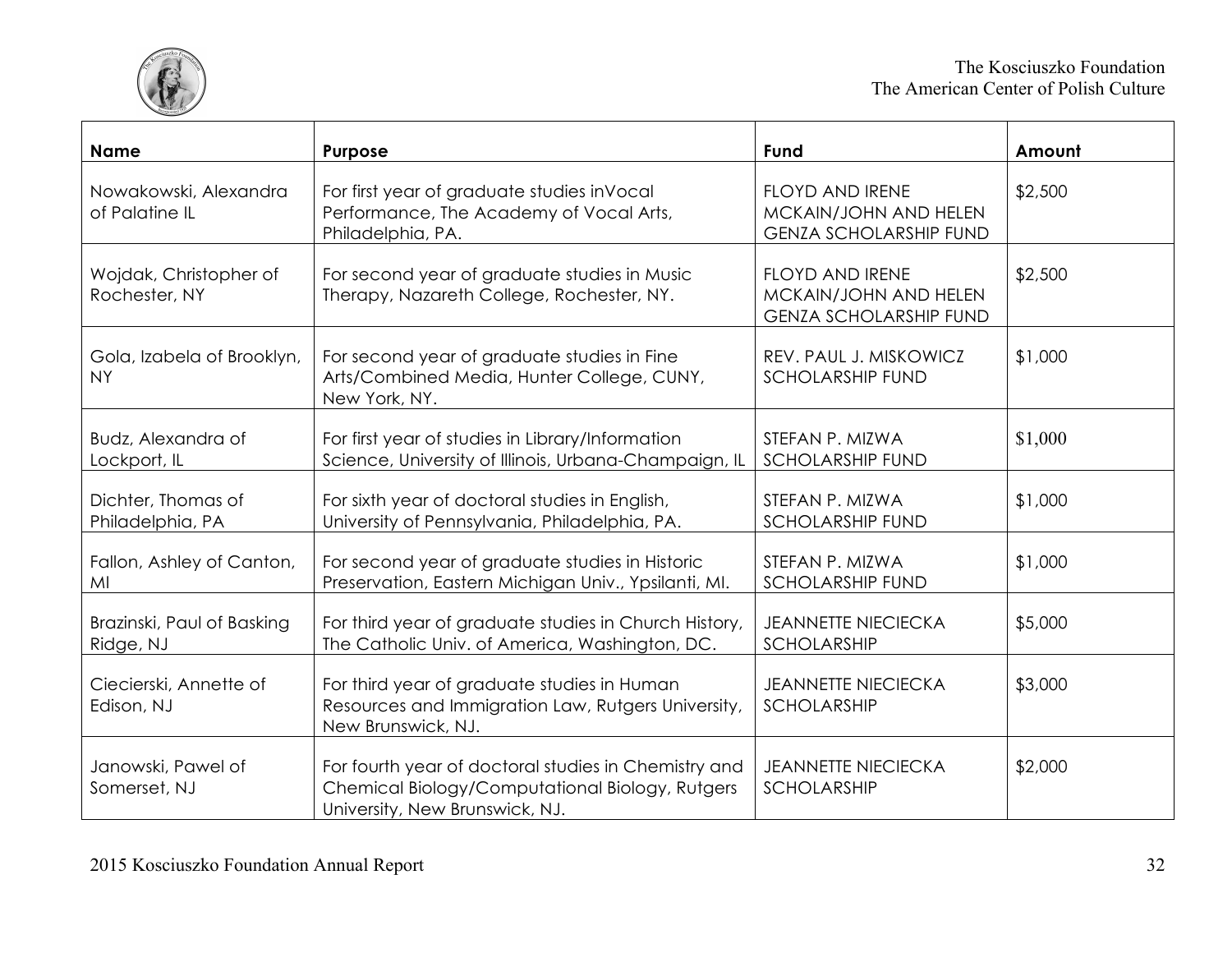

| <b>Name</b>                                 | <b>Purpose</b>                                                                                                                                           | Fund                                                                    | Amount  |
|---------------------------------------------|----------------------------------------------------------------------------------------------------------------------------------------------------------|-------------------------------------------------------------------------|---------|
| Nicewicz, Karolina of<br>Bayonne, NJ        | For first year of graduate studies in School<br>Psychology, St. John's University, Queens, NY.                                                           | <b>JEANNETTE NIECIECKA</b><br>SCHOLARSHIP                               | \$4,000 |
| Niebylska, Irmina of<br>Hamilton, NJ        | For first year of doctoral studies in Physical Therapy,<br>Arcadia University, Glenside, PA.                                                             | <b>JEANNETTE NIECIECKA</b><br>SCHOLARSHIP                               | \$4,000 |
| Ostrzycki, Wesley of<br>Edison, NJ          | For first year of doctoral studies in Physical Therapy,<br>University of Miami, Miami, FL.                                                               | <b>JEANNETTE NIECIECKA</b><br>SCHOLARSHIP                               | \$5,000 |
| Raj, Erik of Manalapan,<br>NJ               | For fourth year of graduate studies in<br>Communication Sciences and Disorders, Wayne<br>State University, Detroit, MI.                                  | <b>JEANNETTE NIECIECKA</b><br>SCHOLARSHIP                               | \$1,000 |
| Szypulski, Stephen of<br>Burlington, NJ     | For first year of graduate studies Russian, East<br>European and Eurasian Studies, Columbia Univ. NY                                                     | <b>JEANNETTE NIECIECKA</b><br>SCHOLARSHIP                               | \$5,000 |
| Trochimiuk, Natalie of<br>Mahwah, NJ        | For first year of graduate studies in Engineering<br>Management, The George Washington University,<br>Washington, DC.                                    | <b>JEANNETTE NIECIECKA</b><br>SCHOLARSHIP                               | \$5,000 |
| Urbaniak, Malgorzata of<br>Elmwood Park, NJ | For second year of graduate studies in Labor<br>Studies and Employment Relations, Rutgers<br>University, New Brunswick, NJ.                              | <b>JEANNETTE NIECIECKA</b><br>SCHOLARSHIP                               | \$2,000 |
| Martin J. Kozon of<br>Milwaukee, WI         | For second year of graduate studies in East<br>European History, University of Wisconsin,<br>Milwaukee, Wl.                                              | THE JOSEPH NOWAK<br><b>SCHOLARSHIP FUND</b>                             | \$2,500 |
| Wietecha, Mateusz of<br>Chicago, IL         | For seventh year of dual doctoral degree studies,<br>Doctor of Dental Medicine (DMD) and Ph.D. in<br>Oral Sciences, University of Illinois, Chicago, IL. | THE DR. EDWARD AND<br>MARIA NOWICKI MEMORIAL<br><b>SCHOLARSHIP FUND</b> | \$7,000 |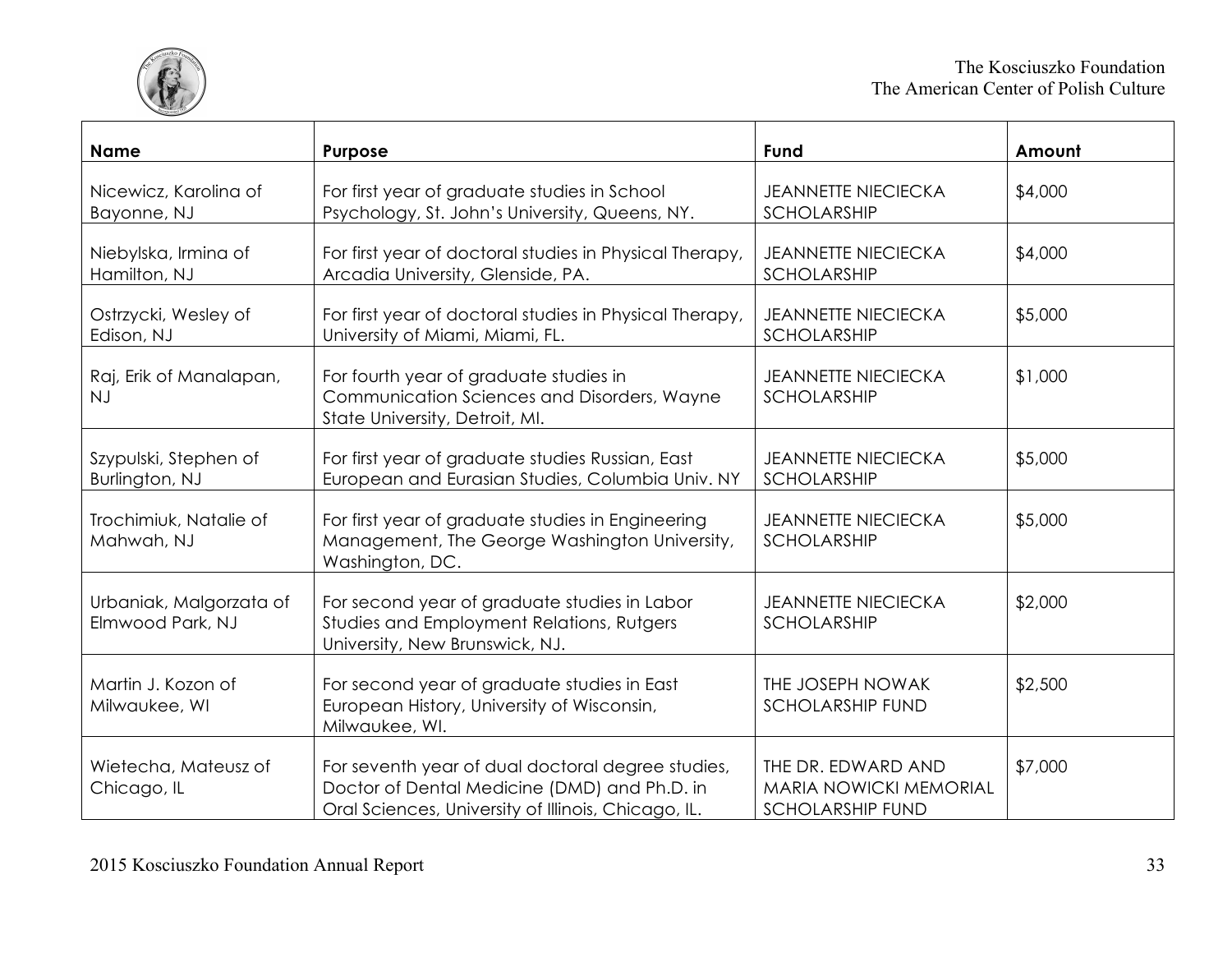

| <b>Name</b>                               | Purpose                                                                                                                   | Fund                                                                           | Amount  |
|-------------------------------------------|---------------------------------------------------------------------------------------------------------------------------|--------------------------------------------------------------------------------|---------|
| Zborek, Anna of Chicago,<br>IL.           | For second year of doctoral studies in Dentistry,<br>University of Illinois, Chicago, IL.                                 | THE DR. EDWARD AND<br><b>MARIA NOWICKI MEMORIAL</b><br><b>SCHOLARSHIP FUND</b> | \$4,000 |
| Hennessey, Catherine of<br>Coatsville, PA | For second year of graduate studies in Creative<br>Non-Fiction, Pacific Lutheran University, Tocoma,<br>WA.               | THE JOHN AND MOLLIE<br>PIEKARSKI SCHOLARSHIP                                   | \$1,500 |
| Mienko, Julita of<br>Ridgewood, NY        | For first year of studies in Medicine, Temple<br>University, Philadelphia, PA.                                            | <b>E.J. SCOTT FUND</b>                                                         | \$5,500 |
| Kozlowski, Jessica of<br>Chicago, IL      | For first year of studies towards a Physician Assistant<br>degree, Rosalind Franklin University, North<br>Chicago, IL.    | EDWARD C. SMITH<br><b>SCHOLARSHIP FUND</b>                                     | \$3,000 |
| Marshall, James of<br>Mamaroneck, NY      | For second year of graduate studies in Security<br>Studies, Georgetown University, Washington, DC.                        | EDWARD C. SMITH<br><b>SCHOLARSHIP FUND</b>                                     | \$3,000 |
| Maye, Monica of<br>Stamford, CT           | For third year of graduate studies in Health Policy<br>Management and Research, New York Medical<br>College, Valhalla, NY | RICHARD SOBIERAJ<br><b>SCHOLARSHIP FUND</b>                                    | \$1,500 |
| Kuruszko, Nicole of<br>Brooklyn, NY       | For second year of graduate studies in<br>International Affairs, The New School, New York,<br>NY.                         | RICHARD SOBIERAJ<br><b>SCHOLARSHIP FUND</b>                                    | \$2,000 |
| Kinzel, Adam of<br>Wauwatosa, WI          | For second year of studies in Medicine, Medical<br>College of Wisconsin, Milwaukee, WI.                                   | RICHARD SOBIERAJ<br><b>SCHOLARSHIP FUND</b>                                    | \$5,000 |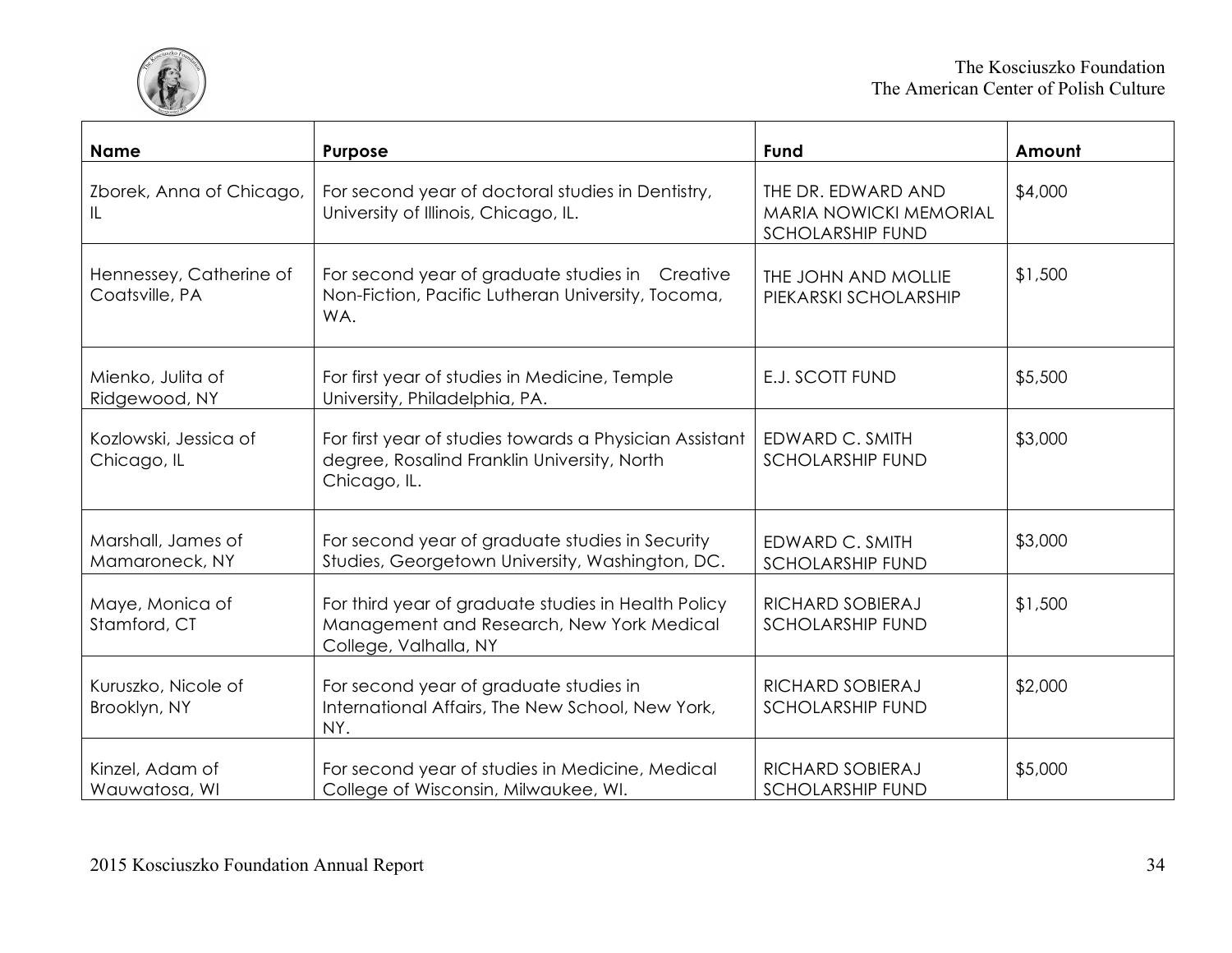

| <b>Name</b>                                  | Purpose                                                                                                                      | Fund                                                                     | Amount  |
|----------------------------------------------|------------------------------------------------------------------------------------------------------------------------------|--------------------------------------------------------------------------|---------|
| Karlin, Samantha of New<br>Fairfield, CT     | For first year of studies in International Affairs, Tufts<br>University Fletcher School of Law and Diplomacy,<br>Medford, MA | POLISH HERTAGE SOCIETY<br><b>FUND OF CONNECTICUT</b>                     | \$4,000 |
| McCafferty, Elaine of<br>Sandy Hook, CT      | For second year of studies in Law, Washington and<br>Lee University, Lexington, VA.                                          | POLISH HERTAGE SOCIETY<br>FUND OF CONNECTICUT                            | \$6,000 |
| Miskowiec, Abigail of<br>Charleston, WV      | For second year of graduate studies in Theatre<br>Education, Emerson College, Boston, MA.                                    | DR. IRENE S. PYSZKOWSKI<br><b>SCHOLARSHIP FUND</b>                       | \$2,500 |
| Feldman, Margaret of<br>Lyndonville, NY      | For second year of graduate studies in Business<br>Administration, University of Rochester, Rochester,<br><b>NY</b>          | THE ARTHUR AND HALINA<br>RODZINSKI ORCHESTRAL<br><b>SCHOLARSHIP FUND</b> | \$5,000 |
| Robak, Tomasz of<br>Chicago, IL              | For second year of graduate studies in Piano<br>Performance, Peabody Conservatory of Music,<br>Baltimore, MD.                | MONICA AND FRANK<br>STANITSKI MUSIC FUND                                 | \$4,000 |
| Orwat, Gregory of<br>Chicopee, MA            | For second year of graduate studies in<br>Architecture, Univ. of Virginia, Charlottesville, VA.                              | WALTER J. WAJCA<br>SCHOLARSHIP                                           | \$6,000 |
| Czacki, Catherine of San<br>Diego, CA        | For third year of graduate studies in Art History,<br>Theory and Criticism, University of California, San<br>Diego, CA.      | <b>IRENA AND DAMIAN</b><br>WANDYCZ SCHOLARSHIP                           | \$1,500 |
| Eibuszyc-Lederman,<br>Isabel of Calabasa, CA | For second year of graduate studies in Book Art<br>/Printmaking, Univ. of the Arts, Philadelphia, PA.                        | THE JOSEPH WALL AND<br><b>IGNATIUS WALL FUND</b>                         | \$3,500 |
| Kielb, Stephanie of<br>Landisville, PA       | For third year of graduate studies in Clinical<br>Psychology, Northwestern University, Chicago, IL.                          | <b>WASIL SCHOLARSHIP</b>                                                 | \$2,000 |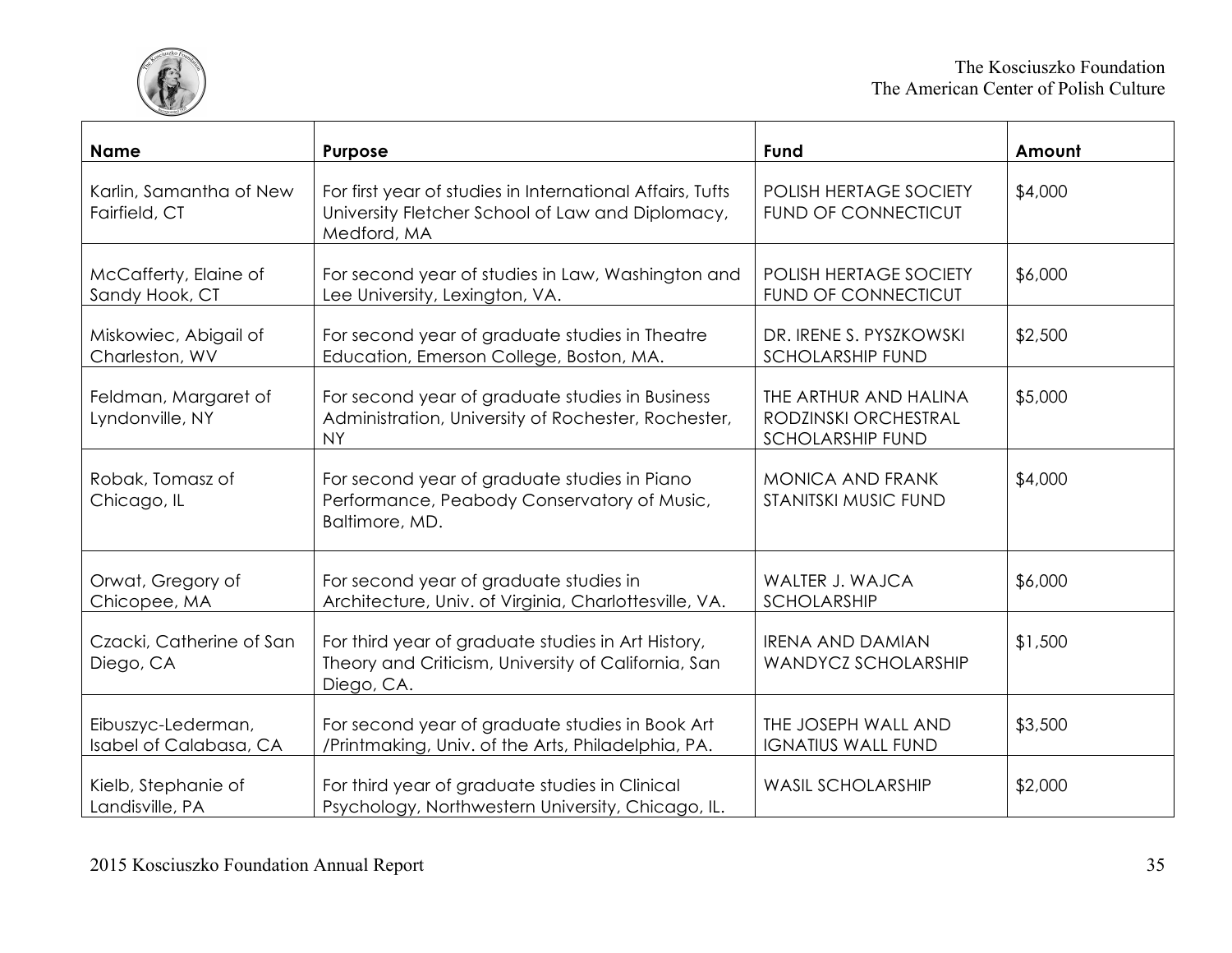

| <b>Name</b>                                | Purpose                                                                                                                          | Fund                                                                 | Amount  |
|--------------------------------------------|----------------------------------------------------------------------------------------------------------------------------------|----------------------------------------------------------------------|---------|
| Ciuchta, Jennifer of<br>Bellefonte, PA     | For first year of studies in Osteopathic Medicine,<br>Edward Via College of Osteopathic Medicine,<br>Blacksburg, VA.             | <b>WASIL SCHOLARSHIP</b>                                             | \$4,000 |
| Rosano, Kristen of<br>Rockville, MD        | For first year of studies in Medicine, Washington<br>University in St. Louis, St. Louis, MO.                                     | <b>WASIL SCHOLARSHIP</b>                                             | \$5,500 |
| Dym, Warren of Silver<br>Spring, MD        | For second year of graduate studies in Security<br>Studies, The Georgetown Univ., Washington, DC.                                | THE ZIELINSKI FAMILY<br><b>SCHOLARSHIP FUND</b>                      | \$5,000 |
| Przybylowicz, Ryle of<br>Webster, NY       | For fourth year of studies in Medicine, The Ohio<br>State University, Columbus, OH.                                              | THE ZIELINSKI FAMILY<br><b>SCHOLARSHIP FUND</b>                      | \$7,000 |
| Witkowska, Anna of<br>Brooklyn, NY         | For first year of graduate studies in Global Affairs,<br>New York University, New York, NY.                                      | THE ZIELINSKI FAMILY<br><b>SCHOLARSHIP FUND</b>                      | \$4,000 |
| Antoniak, Perla of Silver<br>Spring, MD    | For second year of graduate studies in Interior<br>Architecture and Design, The George Washington<br>University, Washington, MD. | THE ZIELINSKI FAMILY<br><b>SCHOLARSHIP FUND</b>                      | \$5,000 |
| Tyski, Anna of Hatboro,<br>PA              | For third year of graduate studies in Business<br>Administration, Villanova University, Villanova, PA                            | THE ZIELINSKI FAMILY<br><b>SCHOLARSHIP FUND</b>                      | \$7,000 |
| Kęsy, Błażej of Alexandria,<br>VA          | For second year of graduate studies in<br>Architecture at Virginia Polytechnic Institute and<br>State University, Blacksburg, VA | THE JAN PAUL ZALESKI<br>MEMORIAL SCHOLOARSHIP<br><b>FUND</b>         | \$3,500 |
| Dymerska, Malgorzata of<br>New Britain, CT | For second year of studies in Medicine, Johns<br>Hopkins School of Medicine, Baltimore, MD.                                      | THE MICHALINA AND<br><b>HERMAN ZIMBER</b><br><b>SCHOLARSHIP FUND</b> | \$5,000 |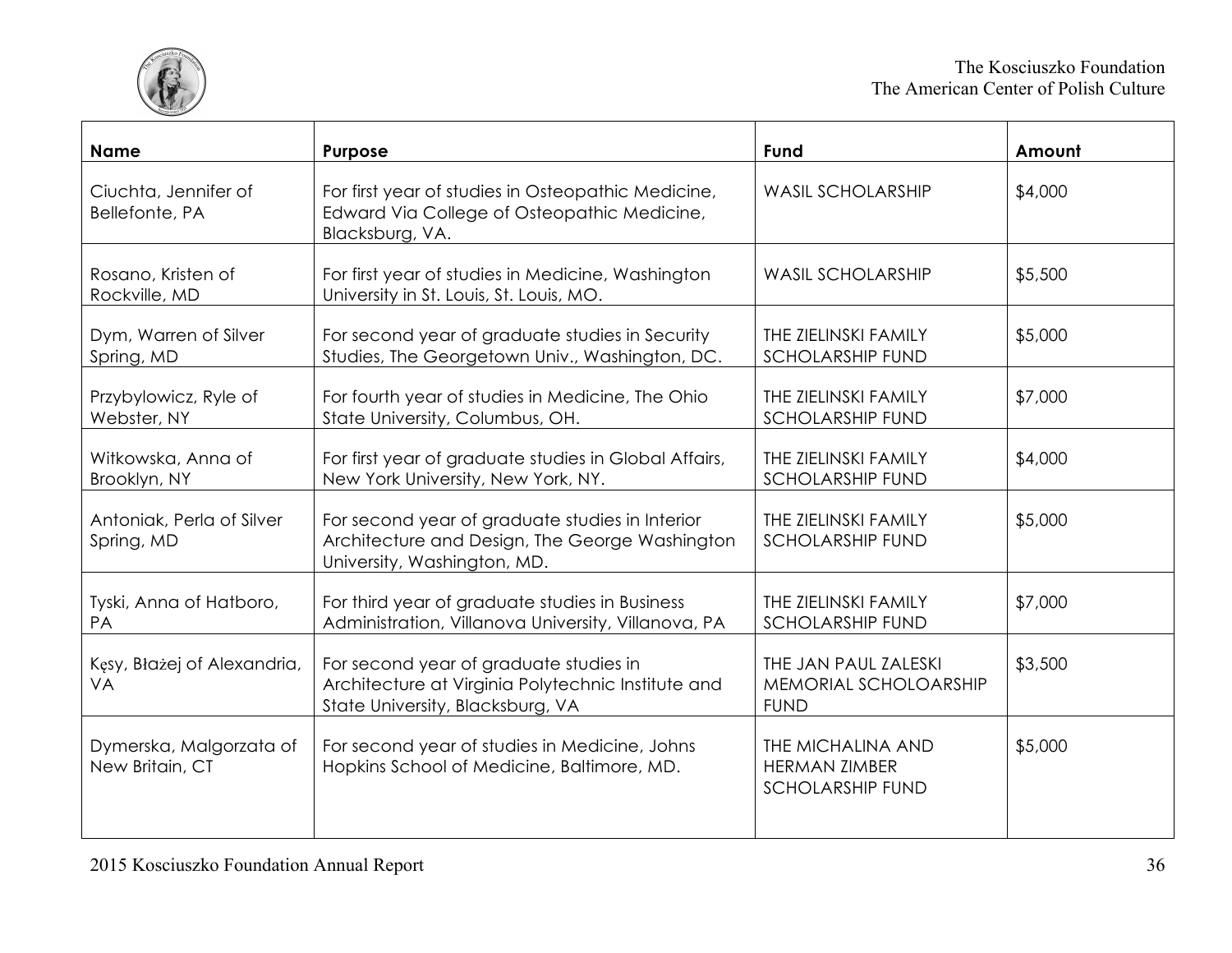

| <b>Name</b>                                     | Purpose                                                                                                                                 | Fund                                                                 | Amount  |
|-------------------------------------------------|-----------------------------------------------------------------------------------------------------------------------------------------|----------------------------------------------------------------------|---------|
| McAuliffe, Agnes of<br>Manchester, CT           | For third year of studies in Osteopathic Medicine,<br>University of New England, Biddeford, ME.                                         | THE MICHALINA AND<br><b>HERMAN ZIMBER</b><br><b>SCHOLARSHIP FUND</b> | \$5,000 |
| Olenderek, Marta of                             | For third year of studies in Medicine, University of                                                                                    | DR. MARIE E. ZAKRZEWSKA                                              | \$3,500 |
| Winter Springs, FL                              | Florida, Gainesville, FL.                                                                                                               | MEDICAL SCHOLARSHIP                                                  |         |
| Bazel, Nicolette of<br>Wallington, NJ           | For undergraduate sophomore majoring in<br>General Public Health, George Washington<br>University, Washington, DC                       | POLISH AMERICAN CLUB OF<br>NORTH JERSEY FUND                         | \$800   |
| Cieslar, Oliva of                               | For sophomore year of Pre-Med studies,                                                                                                  | POLISH AMERICAN CLUB OF                                              | \$900   |
| Westwood, NJ                                    | Pennsylvania State University, University Park, PA.                                                                                     | NORTH JERSEY FUND                                                    |         |
| Filochowski, Piotr of Upper<br>Saddle River, NJ | For undergraduate junior majoring in Violin<br>Performance, Curtis Institute of Music, University of<br>Pennsylvania, Philadelphia, PA. | POLISH AMERICAN CLUB OF<br>NORTH JERSEY FUND                         | \$1,000 |
| Marczak, Gabrielle of                           | For sophomore year of undergraduate studies in                                                                                          | POLISH AMERICAN CLUB OF                                              | \$200   |
| Colonia, NJ                                     | Liberal Arts, New York University, New York, NY                                                                                         | NORTH JERSEY FUND                                                    |         |
| McCormack, Joanna of                            | For sophomore year of undergraduate studies in                                                                                          | POLISH AMERICAN CLUB OF                                              | \$1,200 |
| Westfield, NJ                                   | Liberal Arts, Rutgers University, New Brunswick, NJ.                                                                                    | NORTH JERSEY FUND                                                    |         |
| Ruszala, Dominique of                           | For sophomore year of undergraduate studies in                                                                                          | POLISH AMERICAN CLUB OF                                              | \$1,500 |
| Fairfield, NJ                                   | Animal Behavior, Bucknell University, Lewisburg, PA.                                                                                    | NORTH JERSEY FUND                                                    |         |
| Wiszniewska, Izabela of<br>Brooklyn, NY         | For junior year of undergraduate studies in<br>Philosophy/Pre-Med, Hunter College, CUNY, New<br>York, NY                                | POLISH NATIONAL ALLIANCE<br>OF BROOKLYN, USA, INC.<br><b>FUND</b>    | \$2,000 |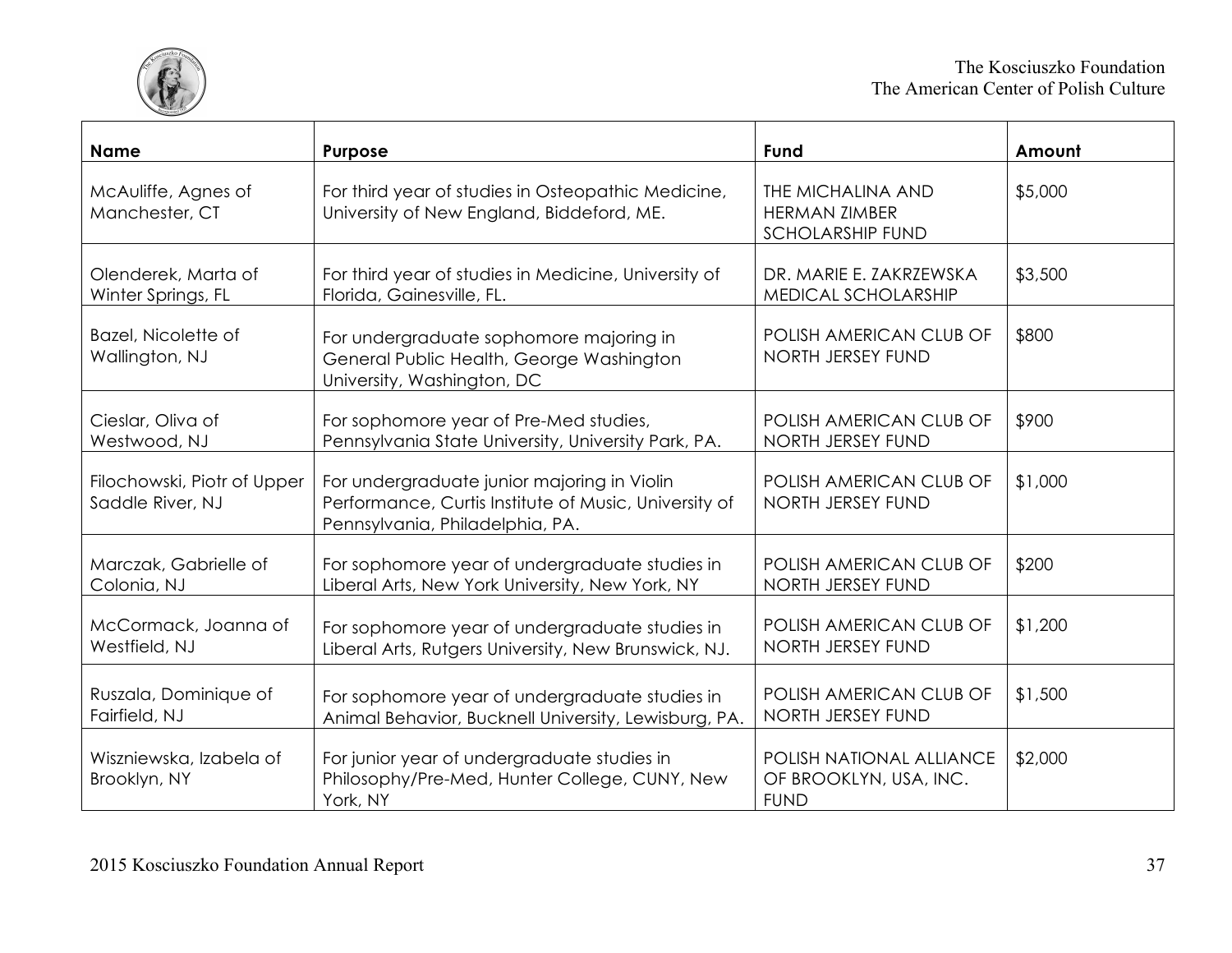

| <b>Name</b>                              | <b>Purpose</b>                                                                                                                                          | Fund                                                                        | Amount  |
|------------------------------------------|---------------------------------------------------------------------------------------------------------------------------------------------------------|-----------------------------------------------------------------------------|---------|
| Markiewicz, Pawel of<br>Revere, MA       | For living expenses during research on Polish-<br>Ukrainian Relations, Institute of History, Jagiellonian<br>University, Krakow, Poland.                | <b>TED AND WALTER WYSOCKI</b><br><b>SCHOLARSHIP FUND</b><br>(SPECIAL GRANT) | \$6,300 |
| Wojnar, Karina of<br>Ringwood, NJ        | Undergraduate freshman majoring in Economics at<br>Siena College, Loudonville, NY.                                                                      | CONSTANCE K. GRAY FUND                                                      | \$1,620 |
| Van Doren, Alexandra of<br>Champaign, IL | Graduate student majoring in Comparative<br>Literature, Polish Language and Literature at<br>University of Illinois, Urbana-Champaign<br>Champaign, IL. | CONSTANCE K. GRAY FUND                                                      | \$1,620 |

## **THE YEAR ABROAD IN POLAND PROGRAM**

The Year Abroad Program offers American students the opportunity to study Polish language, history, literature, and culture in Poland for college credit at the Undergraduate level at the Jagiellonian University's Center for Polish Language and Culture in the World. The program is sponsored by the Kosciuszko Foundation in cooperation with the Polish Ministry of National Education. Grants are awarded for an academic year or semester. Students received tuition, housing and a monthly stipend towards living expanses from Polish government. The Kosciuszko Foundation awards additional grants as subsidies for living expanses. **Funding is provided by the Ted and Walter Wysocki Scholarship Fund.** 

**For the 2014-2015 Academic Year, five American students received \$7,200 in the Year Abroad in Poland Program.**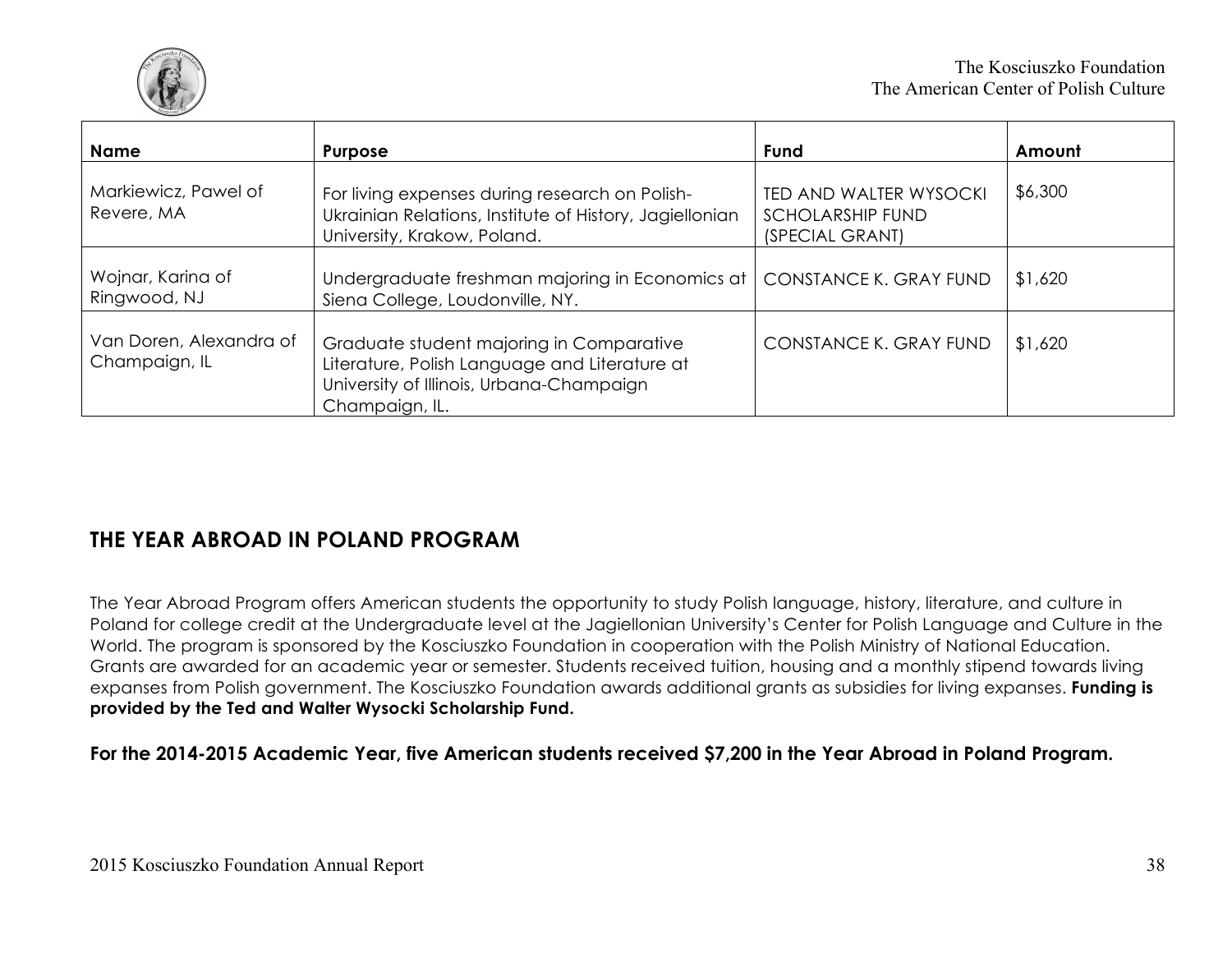

| Recipient                                    | <b>Purpose</b>                                                                              | Amount                                        |
|----------------------------------------------|---------------------------------------------------------------------------------------------|-----------------------------------------------|
| Munn, Corinna of New York, NY                | Undergraduate senior majoring in History at Columbia University, New<br>York, NY.           | $$1,800$ full<br>academic year                |
| Podowski, Aleksandra of Chicago, IL          | Undergraduate junior majoring in Biology, Illinois Institute of Technology,<br>Chicago, IL. | \$900 one<br>semester -<br>second<br>semester |
| Sklodowska-Johnson, Joshua of<br>Chicago, IL | Undergraduate senior majoring in Political Science, University of<br>Chicago, Chicago, IL.  | $$1,800$ full<br>academic year                |
| Watson, Michael of Fairfax, VA               | Undergraduate sophomore majoring in Economics, George Mason<br>University, Fairfax, VA.     | \$900 one<br>semester – $2nd$<br>semester     |
| Wieczorek, Mark of Philadelphia, PA          | Undergraduate sophomore majoring in English, Temple University,<br>Philadelphia, PA.        | $$1,800$ full<br>academic year                |

## **GRADUATE/POSTGRADUATE STUDIES AND RESEARCH IN POLAND 2014/2015**

In cooperation with the Polish Ministry of National Education, the Foundation selects and recommends American students and scholars to study and undertake independent research projects in Poland towards Master, Ph.D. or post-doctoral degrees. The program is also open to University faculty who whish to spend a sabbatical conducting research in Poland. Participants receive housing and a stipend for living expanses from the polish Ministry. Grantees also receive funding from the foundation to subsidize the modest overall grants form the Polish Ministry. **Funding is provided by the Ted and Walter Wysocki Scholarship Fund.**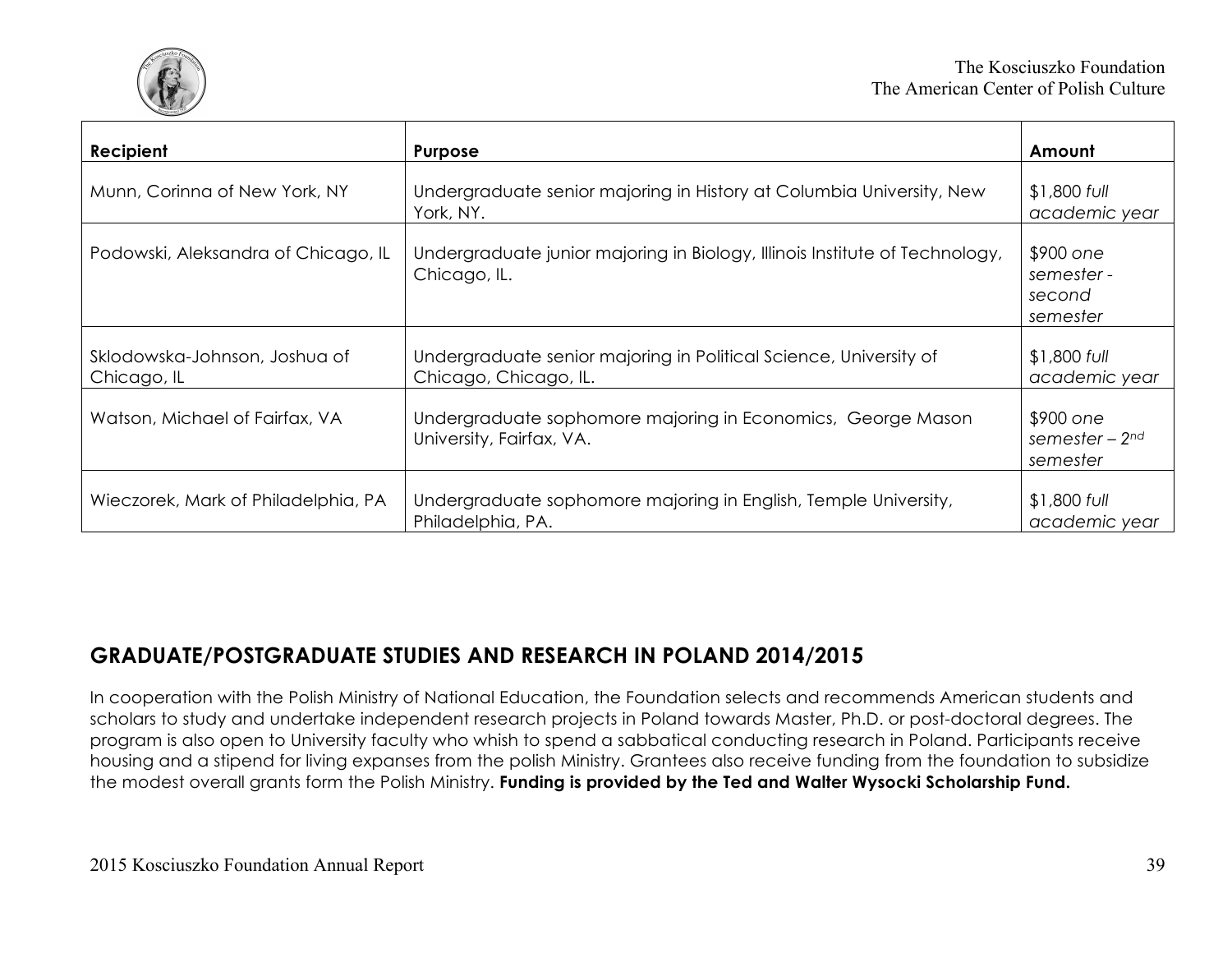

#### **For the 2014-2015 Academic Year, seven American students and scholars received \$15,300 in Post/Graduate Studies and Research in Poland.**

| Grantee                                            | <b>Purpose</b>                                                                                                                                                                                                                                                                                                                                                                                                                                                          | Amount              |
|----------------------------------------------------|-------------------------------------------------------------------------------------------------------------------------------------------------------------------------------------------------------------------------------------------------------------------------------------------------------------------------------------------------------------------------------------------------------------------------------------------------------------------------|---------------------|
| <b>Butler, Michael of Worcester MA</b>             | Associate Professor of Political Science, Clark University, Worcester, MA.<br>A continuation of a recently initiated book project on humanitarian<br>military intervention titled, "Shunning Strangers: Responsibility to Protect<br>and humanitarian Intervention in Crisis". Research will be conducted at<br>the University of Wroclaw, Institute of International Studies with Dr.<br>Jaroslaw Jarzabek and Dr. Marek Wroblewski.                                   | $$1,200 - 5$ months |
| Daza La Cruz, Yeinny of Forest Hills,<br><b>NY</b> | First year graduate student majoring in Architecture and Urban<br>Planning, Wroclaw University of Technology. To conduct a series of<br>design studies, surveys and interviews to develop an array of solutions<br>that addresses the urbanization of Wroclaw's present and future<br>footbridges. Research will be conducted at Wroclaw University,<br>Wroclaw with Prof. Alina Drapella-Hermansdorfer.                                                                | $$2,700 - 9$ months |
| Fahey, John of Lafayette, IN                       | Fourth year graduate student majoring in Modern European History at<br>Purdue University, Lafayette, IN. To conduct a study of the interaction<br>between civil and military authorities in the fortified city of Przemysl,<br>Galicia during the late Habsburg Empire and Polish Second Republic.<br>Research will be conducted at the Jagiellonian University Institute of<br>History with Dr. Hab. Piotr Wrobel.                                                     | $$2,700 - 9$ months |
| Figus, Elizabeth of Juneau, AK                     | Third year doctoral student majoring in Fisheries at the University of<br>Alaska, Fairbanks, AK - To study the social and biological perspectives of<br>the Atlantic cod fishery in Poland. The project seeks to determine how<br>the catch share system for cod in Poland addresses biological shifts in<br>the ecosystem. Research will be conducted at the West Pomeranian<br>University of Technology in Szczecin with Prof. Dr. Hab. Inz. Warzyniec<br>Wawrzyniak. | $$600 - 2 months$   |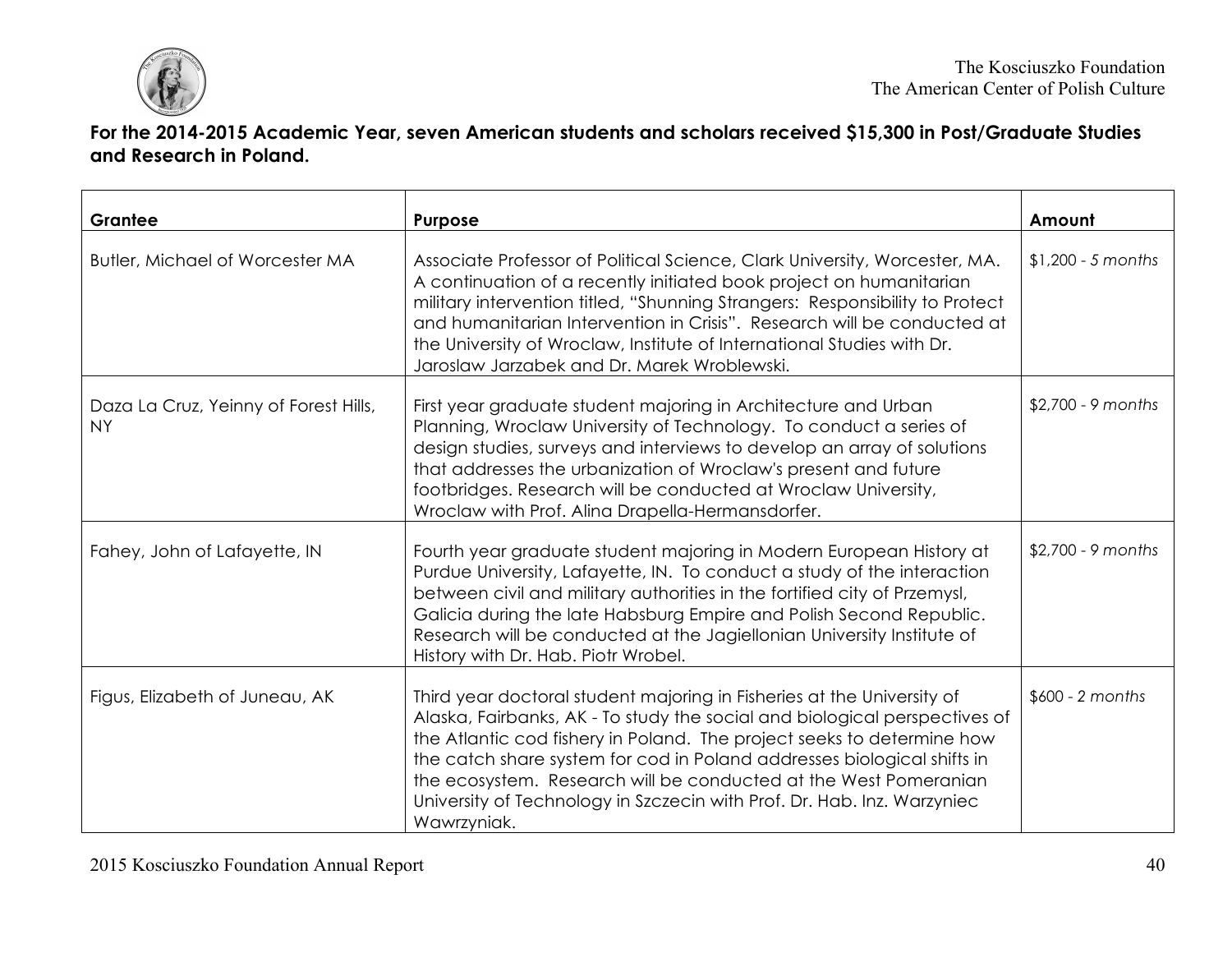

| Mazur, Lucas of Worcester, MA                 | Fourth year of doctoral studies in Social Psychology, Clark University,<br>Worcester, MA - To research How Perceptions of Difference in Polish and<br>Ukrainian Victimization under the Soviet Union Impact Current Polish<br>Ukrainian Relations. Research will be conducted at the Dept of<br>Psychology, University of Warsaw, with Michal Bilewicz, Ph.D.                                                                                                                                                                                                                           | $$2,700 - 9$ months |
|-----------------------------------------------|-----------------------------------------------------------------------------------------------------------------------------------------------------------------------------------------------------------------------------------------------------------------------------------------------------------------------------------------------------------------------------------------------------------------------------------------------------------------------------------------------------------------------------------------------------------------------------------------|---------------------|
| Moore Ponszek, Cordelia of<br>Springfield, IL | For first year of graduate studies in International Economics, University of<br>Warsaw, Warsaw. To study the relationship between study exchange<br>programs like Erasmus Mundus and the implementation of normative EU<br>goals in an integration program. Research to be conducted at Warsaw<br>University, Department of Economics with Prof. Adam Szymanski.                                                                                                                                                                                                                        | $$2,700 - 9$ months |
| Polczynski, Michael of Elm Grove, WI          | Fourth year of doctoral studies in History, Georgetown University,<br>Washington, DC. To explore the processes of conflict, mediation,<br>reconciliation, and disparate notions of sovereignty and legitimacy of<br>rule in the forma mixta republican/dynastic imperial milieu of Europe's<br>longest early modern frontier with the Islamic world between 1593-1622.<br>Research will be conducted at the Institute of History, Warsaw University<br>with Prof. Dr. Hab. Dariusz Kolodziejczyk and Prof. Kamil Zajaczkowski of<br>the Center for European Studies, Warsaw University. | $$2,700 - 9$ months |

#### **Total Amount: \$15,300**

#### **SUMMER STUDY ABROAD PROGRAM 2014** *TOMASZKIEWICZ-FLORIO SCHOLARSHIPS FOR SUMMER STUDIES AT THE JAGIELLONIAN UNIVERSITY, CRACOW*

The Kosciuszko Foundation's Tomaszkiewicz-Florio Scholarships have been in existence since 1995. It offers a number of scholarships to students to attend programs dedicated to study of Polish language, history and culture at the Jagiellonian University in Krakow. Each program consists of morning language classes from Monday through Friday, afternoon lectures, and sightseeing trips on weekends. A Jagiellonian University Polish Language Certificate is awarded to all students who pass their final language exams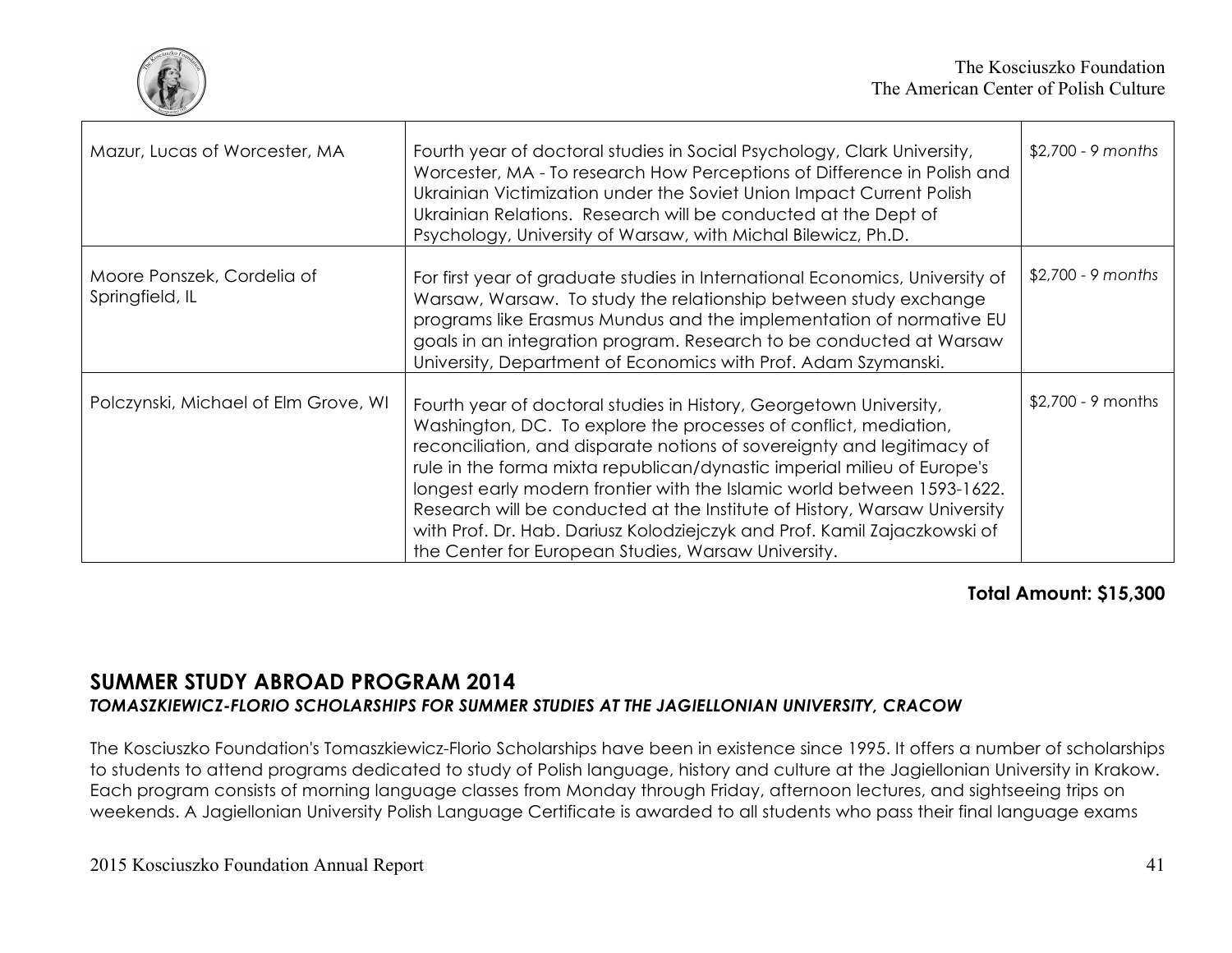

and meet attendance requirements. Students who have intermediate or advanced language skills may take the State Certification Exam of Polish as a Foreign Language. The exam is recognized as the test of Polish language proficiency worldwide. *The Scholarship covers the program fees* such as: tuition, course materials, a shared room, three meals per day and sightseeing.

#### **During Summer 2014, 20 students received Tomaszkiewcz-Florio scholarships for the total amount of \$32,400**

| Name                                           | <b>Status</b>                                                                                                      | Scholarship |
|------------------------------------------------|--------------------------------------------------------------------------------------------------------------------|-------------|
| Barnak, Kamila of Chicago, IL                  | Undergraduate sophomore majoring in Health Sciences, DePaul University,<br>Chicago, IL.                            | \$1,620     |
| Blaszkiewicz, Anna of Alexandria,<br>VA        | High school senior at West Potomac High School, Alexandria, VA.                                                    | \$1,620     |
| Borowski, Kyle of Fanwood, NJ                  | High school senior at Union Catholic Regional High School, Scotch Plains, NJ.                                      | \$1,620     |
| Buszka, Collin of Lancaster, NY                | Undergraduate junior majoring in History at Daemen College, Amherst, NY.                                           | \$1,620     |
| Cepak, Paul of Morris Plains, NJ               | Undergraduate freshman majoring in Finance at University of Notre Dame,<br>Notre Dame, IN.                         | \$1,620     |
| Chmielewski, Paulina of Chicopee,<br><b>MA</b> | Undergraduate sophomore majoring in Nursing at Elms College, Chicopee, MA                                          | \$1,620     |
| Feeney, Caroline of Norway, ME                 | Senior at Oxford Hills Comprehensive High School, South Paris, ME.                                                 | \$1,620     |
| Glotzer, Magdalena of Chicago, IL              | Undergraduate freshman majoring in Liberal Arts at Carleton College,<br>Northfield, MN.                            | \$1,620     |
| Jagielski, Zachary of Centerville,<br>OH       | Undergraduate sophomore majoring in Philosophy and Political Science at<br>University of San Diego, San Diego, CA. | \$1,620     |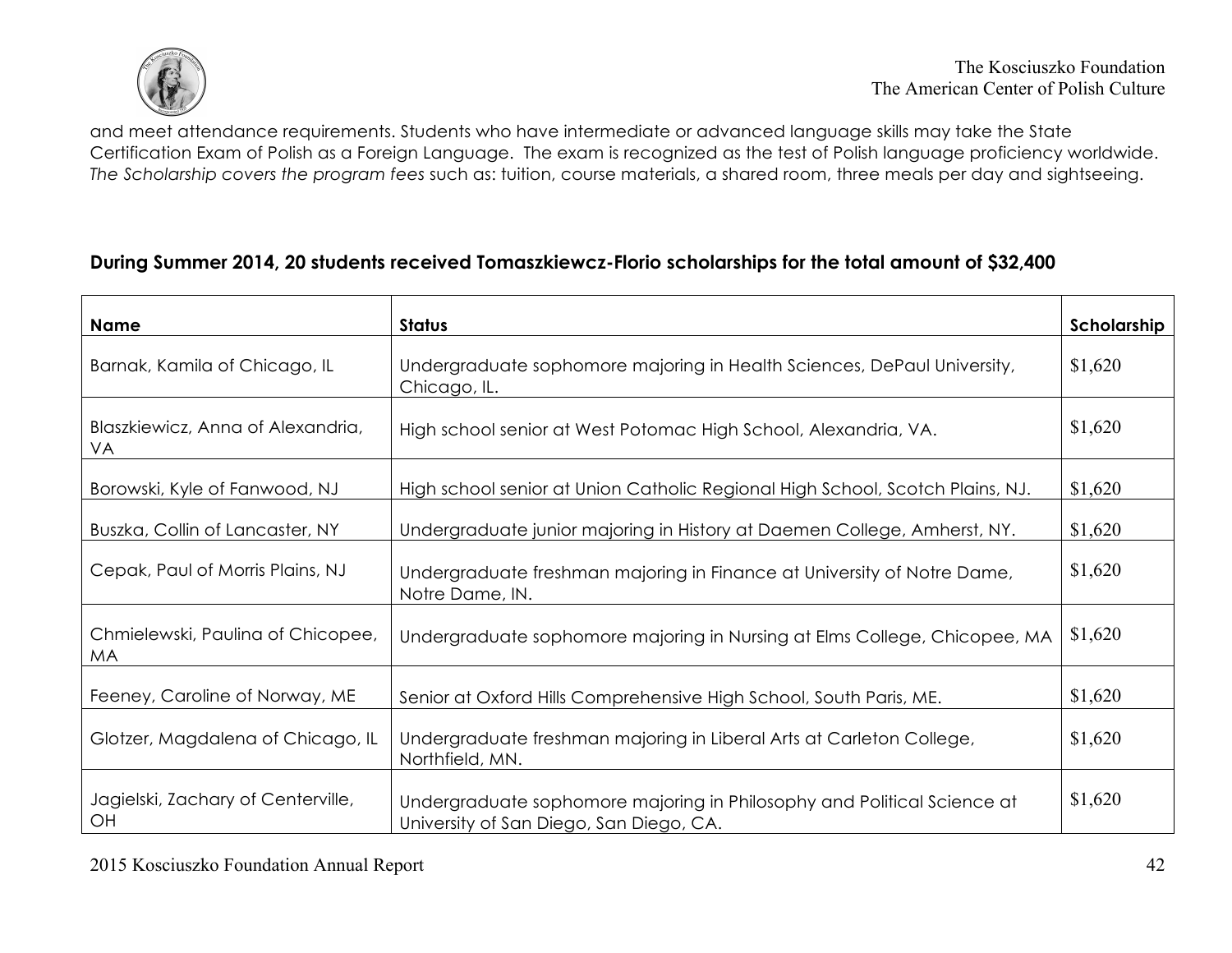

| Kowalczyk, Ewa of Elizabeth, NJ            | Undergraduate freshman majoring in Biochemistry at Seton Hall University,<br>South Orange, NJ.                                   | \$1,620 |
|--------------------------------------------|----------------------------------------------------------------------------------------------------------------------------------|---------|
| Koziol, Klaudia of Maspeth, NY             | Undergraduate junior majoring in Biology at New York University, New York, NY.                                                   | \$1,620 |
| Kruszewski, Emily of Bala Cynwyd,<br>PA    | Undergraduate junior majoring in Nursing at the Catholic University of America,<br>Washington, DC.                               | \$1,620 |
| McCormack, Joanna of Westfield,<br>NJ      | Undergraduate sophomore majoring in Pharmacy at Massachusetts College of<br>Pharmacy and Health Sciences University, Boston, MA. | \$1,620 |
| Mieleszko, Joanna of Arverne, NY           | Undergraduate junior majoring in Eastern and Central European Studies at<br>Hunter College, New York, NY.                        | \$1,620 |
| Polubiec, April of Croton on<br>Hudson, NY | Undergraduate junior majoring in Nutrition and Food Science at Hunter<br>College, New York, NY.                                  | \$1,620 |
| Poslinski, Dominique of Elma, NY           | Undergraduate junior majoring in Business Administration at University at<br>Buffalo, Buffalo, NY.                               | \$1,620 |
| Simon, Agnieszka of Elkins Park, PA        | Senior at Cheltenham High School, Wyncote, PA.                                                                                   | \$1,620 |
| Tyminski, Camila of Boston, MA             | Undergraduate senior majoring in Biochemistry and Molecular Biology at<br>Boston University, Boston, MA.                         | \$1,620 |
| Wac, Katarzyna of Toms River, NJ           | Undergraduate freshman majoring in Global Studies at Ocean County<br>College, Toms River, NJ.                                    | \$1,620 |
| Zakrzewski, Victoria of Wood Dale,<br>IL   | Undergraduate sophomore majoring in Art $&$ Design and Biology at University of<br>Michigan, Ann Arbor, MI.                      | \$1,620 |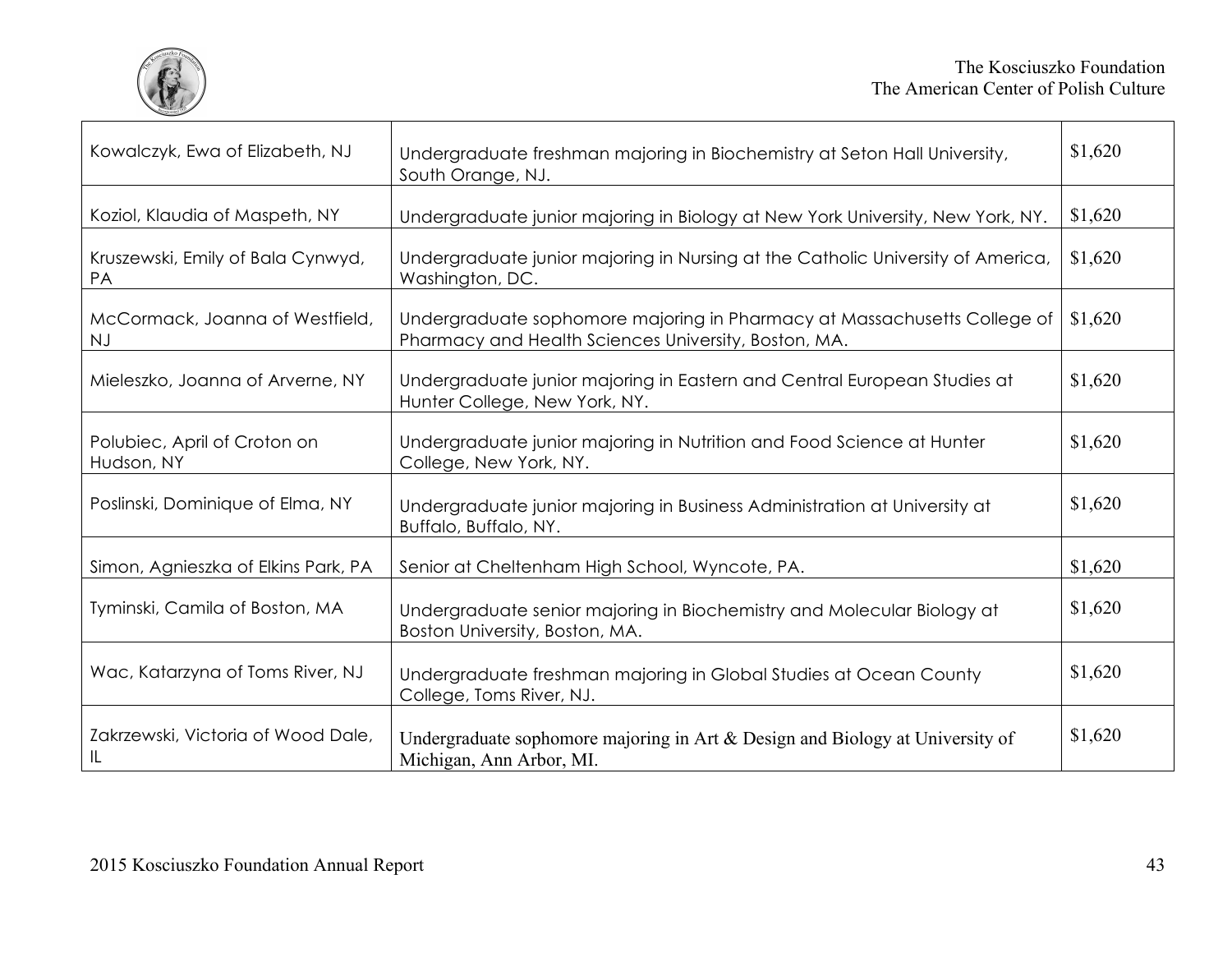

#### GRANT FUNDING FROM THE MINISTRY OF FOREIGN AFFAIRS OF POLAND FOR 2014

#### **Special Tuition Scholarships for Undergraduate Students Awarded**

The Kosciuszko Foundation secured \$52,000 in grant funding from the Ministry of Foreign Affairs of Poland to expand its scholarship program in 2014. A Special Tuition Scholarships for Undergraduate Students Program was offered and was co-sponsored by the Kosciuszko Foundation. A \$2,000 scholarships were offered to 30 undergraduate students studying in the USA and pursuing degrees at the intersection of media, communication, political science, social studied, law and administration. Students seeking career in media, government, and public affairs were particularly encouraged to apply. The Program was opened for full-time undergraduate students, U.S. citizens or permanent residents with a minimum GPA of 3.0. Scholarships were merit-based and awarded for academic achievement, leadership qualities, motivation, interest in Polish subjects, and involvement in the Polish American community. Out of 79 applicants, 30 candidates were approved by the KF Scholarship Committee to receive an award. They are as follows:

- 1. Veronica Benduski, Senior majoring in English Literature and International Studies, Northwestern University, IL
- 2. Robert Borowik, Junior majoring in Secondary Education, History, Economics, Marquette University, WI
- 3. Paul Cepak, Freshman majoring in Political Science, University of Notre Dame, IN
- 4. Natalie Dobek, Junior majoring in Economics, Florida State University, FL
- 5. Patrick Dykiert, Freshman, Undecided, (focus on Political Science), Carnegie Mellon University, PA
- 6. Veronika Gajer, Senior majoring in Communications, American University, Washington, D.C.
- 7. Kimberly Grinberg, Senior majoring in American Studies, Penn State University, Berks Campus, PA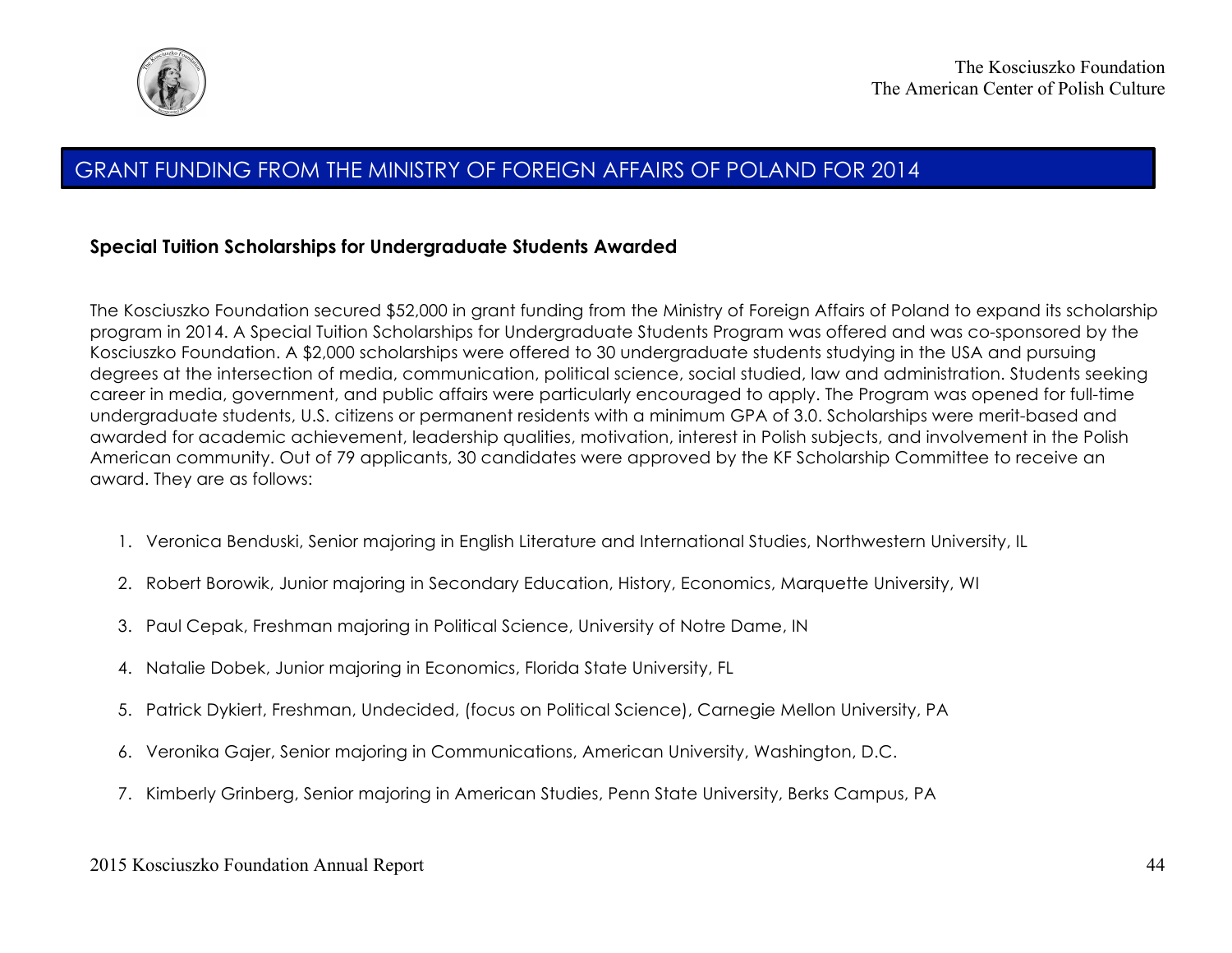

- 8. Maya Grodzka, Freshman majoring in International Studies, Boston College, MA
- 9. Emily Helenbrook, Junior majoring in Political science and Vocal Performance, University of Rochester, NY
- 10. Keresa A. Howard, Freshman, Undecided (focus on Communications, Business, Polish Language), Barnard College of Columbia University, NY
- 11. Alex Jastrzab, Sophomore majoring in Financial Economics with concentration in Mathematics and Political Science, Columbia University, NY
- 12. Klaudia Jazwinska, Freshman majoring in Journalism and Global Studies, Lehigh University, PA
- 13. Alexandra Kalinowski, Freshman majoring in Biology, University of Illinois at Urbana-Champaign, IL
- 14. Anna Konopka, Senior majoring in Allied Health Communications/Pharmacy at University of Connecticut, CT
- 15. Diana Kosianka, Junior majoring in Media Studies: Journalism, History, Hunter College, NY
- 16. Katherine Kucharski, Senior majoring in International Affairs, George Washington University in Washington, DC
- 17. Gabriela Kulpa, Junior majoring in Accounting, Hunter College, NY
- 18. Aleksandra Kurzydlowski, Sophomore majoring in Economics (Political Economy Track) and East European Regional Studies with a concentration in Polish, Barnard College of Columbia University, NY
- 19. Andrzej Madry, Freshman majoring in Finance, Loyola University Chicago, IL
- 20. Urszula Nielsen, Junior majoring in Politics, University of Virginia, VA
- 21. Camilla Ostrzycki, Senior majoring in Art, Pace University, NY
- 22. Clarissa V. Pawlica, Junior majoring in History and Foreign Affairs, University of Virginia, VA
- 23. Katherine Rivard, Senior majoring in Culture and Politics, Georgetown University, Washington, D.C.

#### 2015 Kosciuszko Foundation Annual Report 45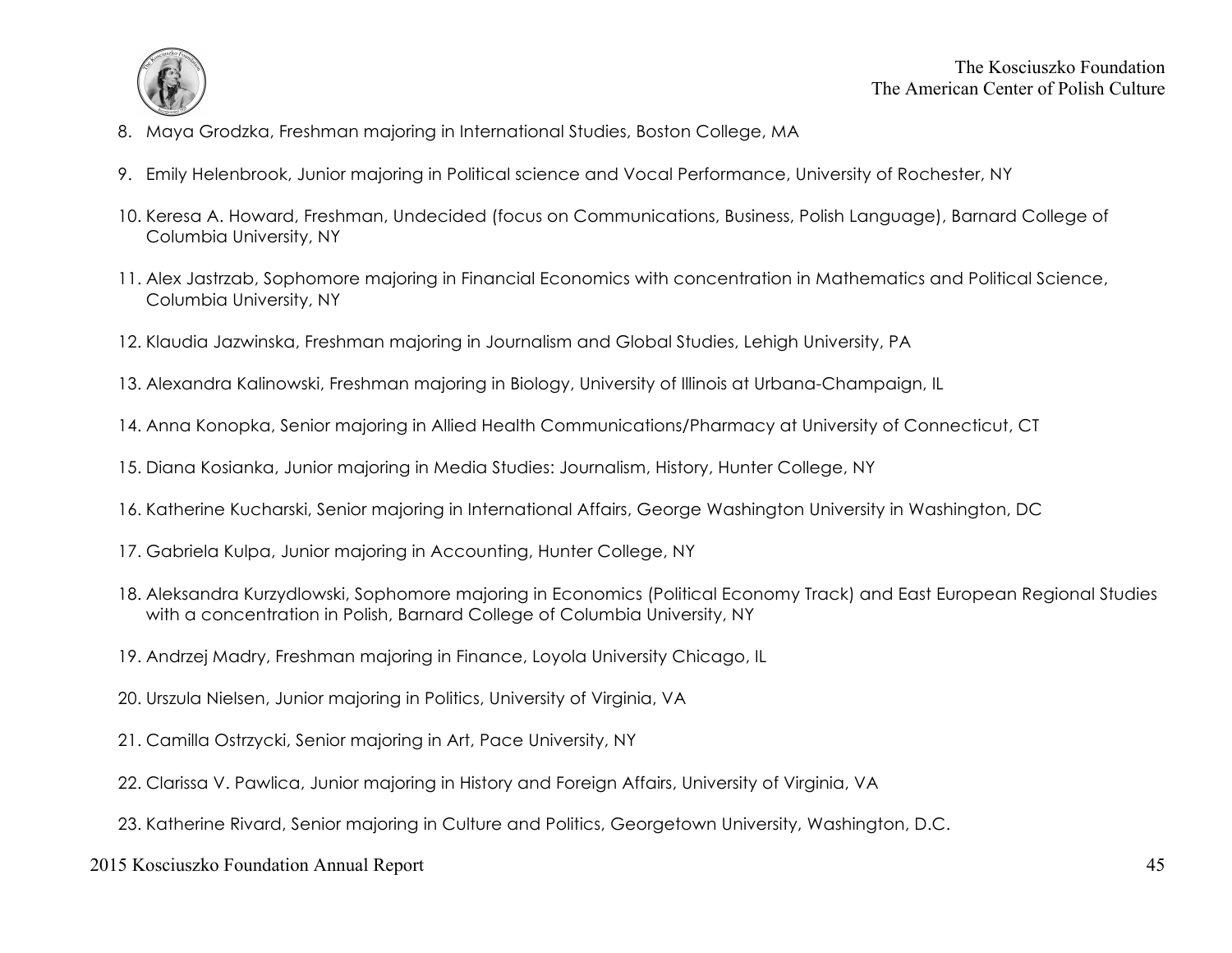

- 24. Natalie Szczepaniak, Junior majoring in Slavic Languages and Literature and International Studies, Northwestern University, IL
- 25. Mariusz Szczepaniak, Junior majoring in Social Studies Education, Wayne State University, MI
- 26. Aleksandra Szczesna, Sophomore majoring in Political Science, University of Mary Washington, VA
- 27. Natasha Todd, Senior majoring in Music Industry, University of Southern California, CA
- 28. Weronika Wasilewski, Junior majoring in Learning and Organizational Change, Psychology, Northwestern University, IL
- 29. Marta Wojcik, Sophomore majoring in Commercial Photography, LaGuardia Community College, NY
- 30. Patryk Wyrzykowski, Sophomore majoring in Political Science/ Economics, The Pennsylvania State University, PA

Out of 30 scholarships, 26 were sponsored by the grant from the Polish Ministry of Foreign Affairs and 4 scholarships were funded by the Kosciuszko Foundation from the following funds:

- \$2,000 from Pyszkowski Fund to Mariusz Szczepaniak
- \$2,000 from Pyszkowski Fund to Robert Borowik
- \$2,000 from Wall Fund to Urszula Nielsen
- \$2,000 form Piekarski Fund to Klaudia Jazwinska

# **Teaching English in Poland Program**

#### **By Teresa G. Wojcik, Ph.D.**

Making connections between the United States and Poland and fostering mutual understanding and appreciation is at the heart of the Kosciuszko Foundation's mission. The Teaching English in Poland (TEIP) program effectively fosters these types of meaningful ties through its educational and cultural camps. For twenty-four years, the TEIP program has brought together American volunteers and Polish young people for a truly unique intercultural experience. This year, 64 American teachers and teaching assistants from 25 states volunteered for the program, which served over 300 students from throughout Poland. The Teaching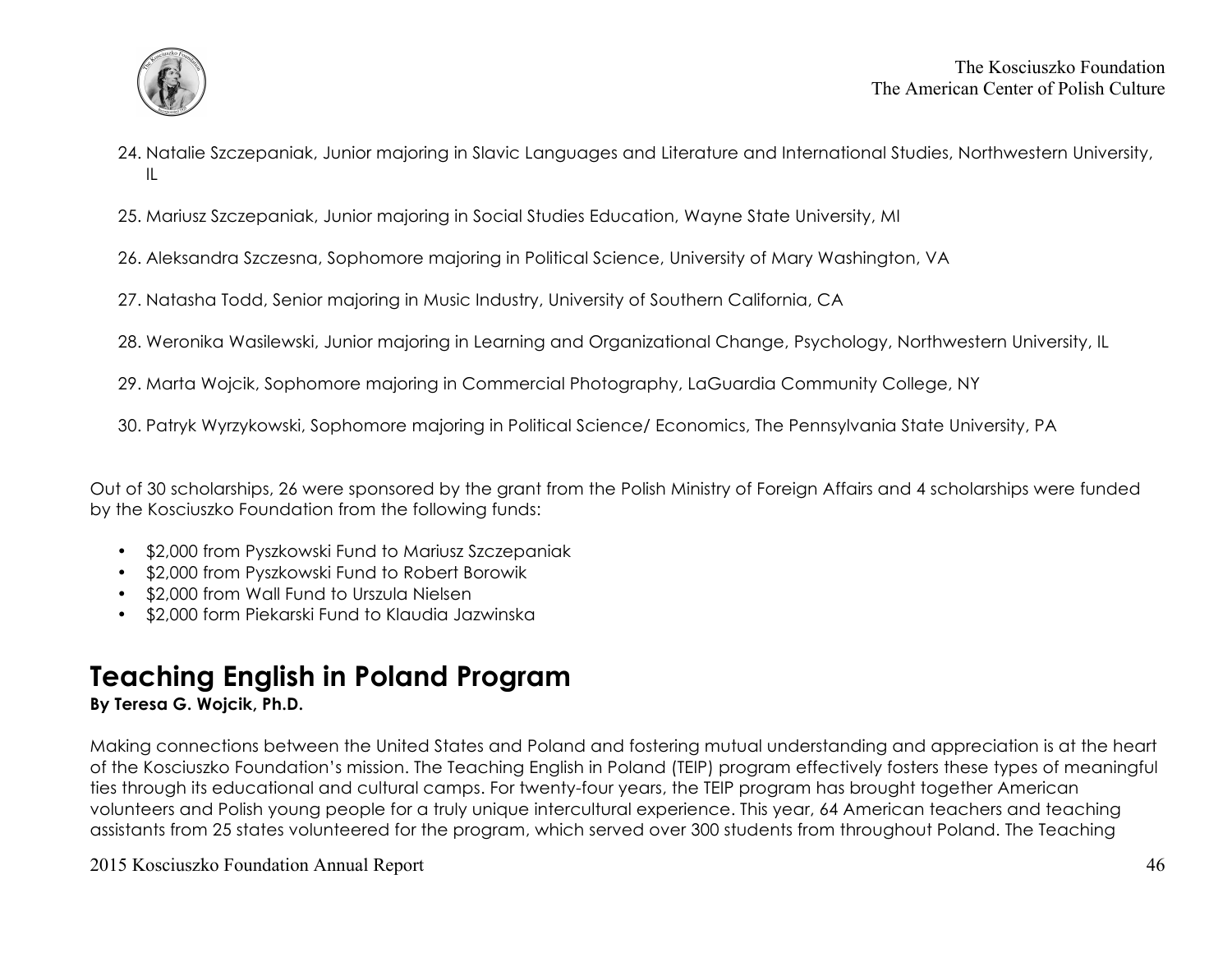

The Kosciuszko Foundation The American Center of Polish Culture

English in Poland program was supported by the NIDA Foundation (Nidzicka Fundacja Rozwoju) with the honorary patronage of UNESCO and the financial assistance of local governments in Poland. For example, the camp at Nadwarciański Gród in Załęcze Wielkie received direct support from the marshal of Łódź.

From its inception, the Teaching English in Poland program has been conceptualized as a mutually educative experience for participants from both the United States in Poland. The Polish students benefit greatly from the instruction in conversational English and interaction with American culture provided by their American teachers and assistants. Similarly, the American volunteers learn a great deal about Poland from the students at their camps and from field trips and tours while in Poland. New this year, the American volunteers visited the Museum of the History of Polish Jews in Warsaw and received educational materials from the Jan Karski Educational Foundation, which donated several copies of Karski's memoir, *Story of a Secret State*, to each camp. Both American and Polish participants learned about the history and work of the Kosciuszko Foundation through the traveling KF exhibit which was on display at the TEIP camps in Załęcze and Mińsk Mazowiecki.

Spreading the word about the Teaching English in Poland program is a key objective as the program prepares to celebrate its 25<sup>th</sup> anniversary in 2015. Program Director Mary Kay Pieski, Ph.D., and Assistant Director, Teresa G. Wojcik, Ph.D. presented a history and overview of the TEIP program at the World Congress of the Polish Institute of Arts and Sciences in America (PIASA) conference which took place in Warsaw on June 20-23, 2014. Ms. Antonina Geras, a former student participant at one of the TEIP camps, served as a guest speaker during the presentation. She shared how her interactions at the camp had strengthened her confidence in using the English language. Ms. Geras is currently a doctoral student in engineering in Warsaw.

This summer's program prospered with the assistance of numerous individuals who volunteered their time and talent. Five individuals with broad leadership experience and expertise in the field of education and teacher preparation led the camps as American Staff leaders:

- Dr. Anita Levine, Assistant Professor of Education at SUNY Oneonta (Otwock camp)
- Dr. Joseph Polizzi, Associate Professor and Chairperson of the Education Department at Marywood University (Mińsk Mazowiecki camp)
- Thomas Rusnak, retired drama teacher from Chicago, Illinois (Załęcze- Nadwarciański Gród)
- Dawn Woyak, veteran teacher in Albuquerque, New Mexico (Załęcze- Nadwarciański Gród)
- Teresa G. Wojcik, Ph.D., Associate Professor of Education at Villanova University (Pińczów camp)

This year, Marywood University provided extensive support for the Teaching English in Poland program through the efforts of Dr. Joe Polizzi, who recruited ten students to serve as teachers and teaching assistants. Dr. Polizzi's ten-year-old daughter, Lily,

#### 2015 Kosciuszko Foundation Annual Report 47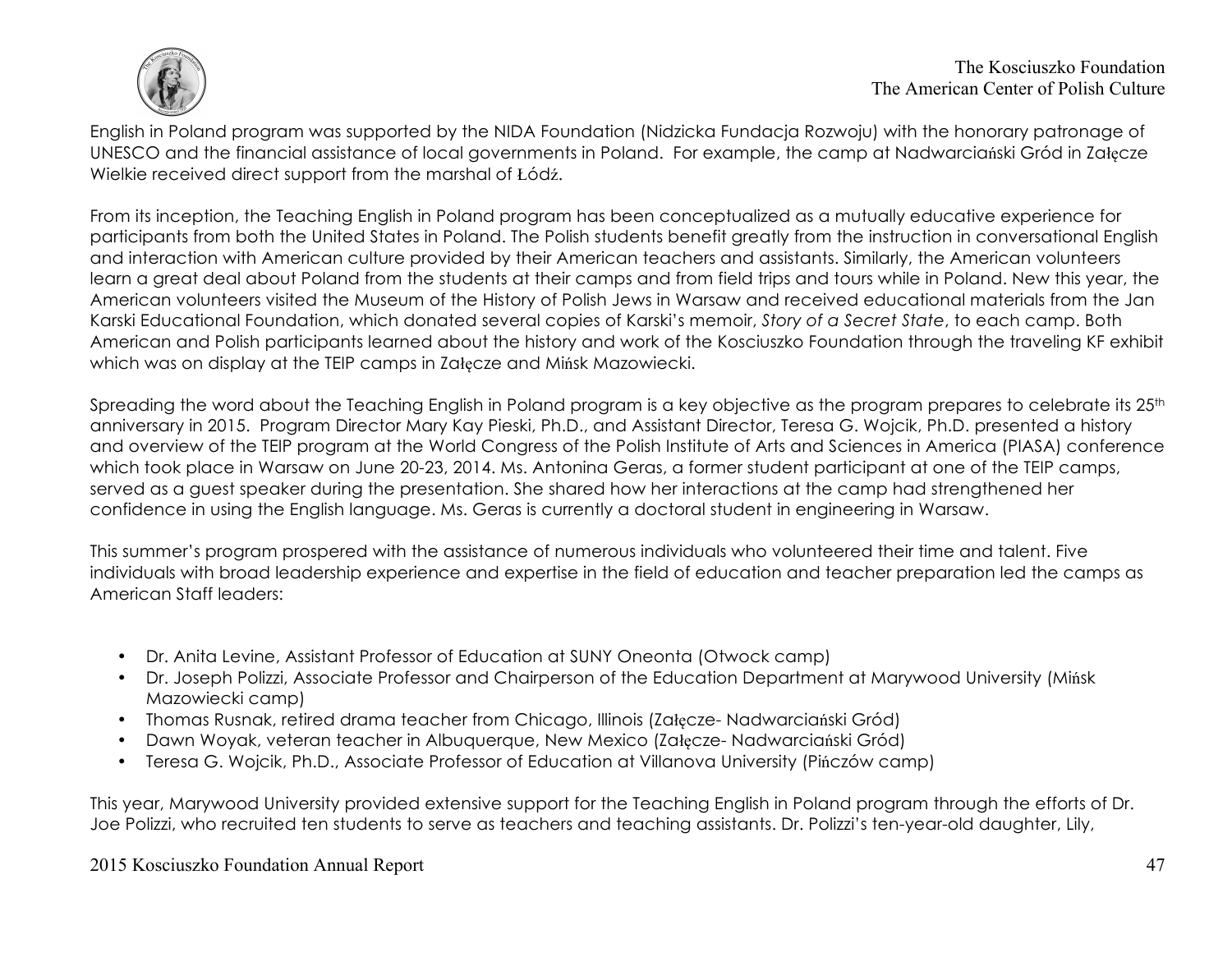

accompanied him to Poland and served as a peer tutor at the camp in Minsk Mazowiecki. Dr. Mary Kay Pieski, TEIP Program Director, traveled to each of the camps as a representative of the Kosciuszko Foundation to oversee implementation and support new participants. Mrs. Bonnie Snively of Homeworth, Ohio, and Mr. Kacper Madej of Warsaw, Poland accompanied Dr. Pieski, assisting her with administrative duties and camp photography as volunteers. Mr. Madej produced an informative and engaging 12-minute video on the 2014 TEIP program which will be available on the Kosciuszko Foundation website. During the staff recruitment and selection process, Amy Lennon, Betsy Pratt, and Monica Sincel from Ohio provided invaluable help with organizational tasks and paperwork. In Poland, Kosciuszko Foundation President Professor John Micgiel and Warsaw representative Dr. Piotr Wilczek extended warm Polish hospitality as they greeted the American volunteers at the airport and met with them in Otwock and Warsaw, respectively.

As planning begins for next year's program, its directors draw inspiration from the positive feedback shared by participants. One of the Polish student participants in the camp in Pińczów shared: "This camp is simply the best holiday activity ever. All the activities and classes were unforgettable. I will remember the whole camp for years." Mr. Tom Rusnak, who served as the American staff leader of the Arts Enriched English Language Camp in Załęcze Wielkie, shared the following reflection:

"The camp exceeded all expectations. We brought an American staff of 22 to a camp of almost 120 students for a three week foray into the use of the English language to describe and analyze work they produced artistically. The language was as much a tool as the pencil, musical instrument or paint brush. Students used both language and artistic skill in an enthusiastic and productive manner. We had a 20% increase in enrollment from 2013. In fact, there was a waiting list. We're doing something right. We had some very skilled teachers and motivated teaching assistants at the camp. Our staff included working professional musicians and Thespians who brought their life experience and training to the program. All were happy to share their talents to a group of students eager to learn new things. No success can be claimed without the inclusion of our devoted Polish host, Pani Krystyna Mikita and her dedicated Polish staff."

# **Annual Dinner and Ball**

On April 25th, 2015, The Kosciuszko Foundation celebrated the 90<sup>th</sup> anniversary of its establishment, the 80th Annual Dinner and Ball, the 70<sup>th</sup> anniversary of the Kosciuszko House and the 45<sup>th</sup> anniversary of the Summer Sessions in Poland, and 25 years of the Teaching English in Poland Program.

First Lady of Poland, Mrs. Anna Komorowska was that year's Ball Honorary Chairwoman, while Mrs. Christine Kuskowski and Dr.

#### 2015 Kosciuszko Foundation Annual Report 48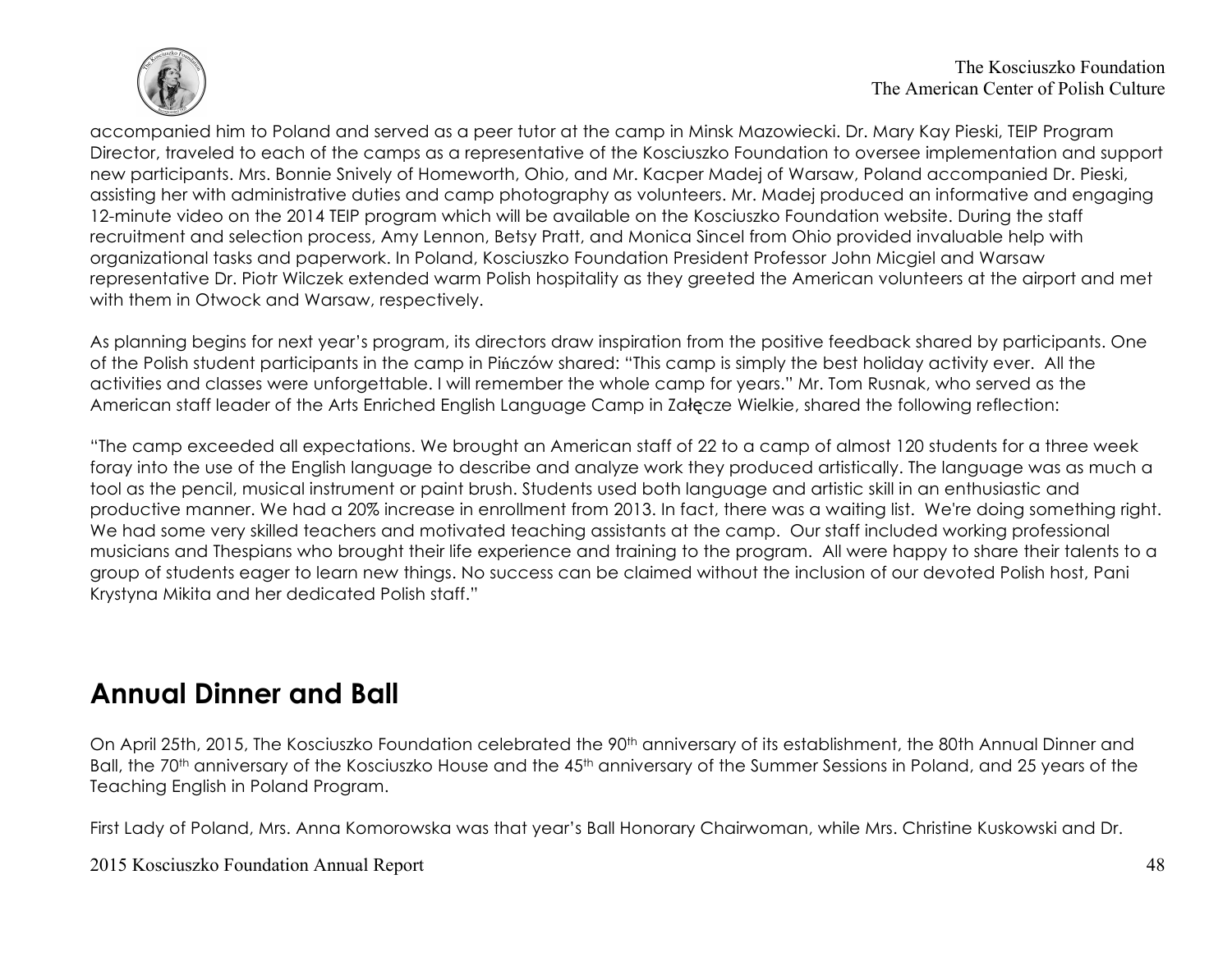

Mary Kay Pieski were the Chairwomen of the Ball.

The Kosciuszko Foundation Medal of Recognition was awarded to one of Poland's best-known film directors, and a former KF fellowship recipient – Juliusz Machulski. During the Ball, also honored were: Mrs. Wanda Senko for her lifetime contributions to the enrichment of the KF (KF Pioneer Award Recipient), Dr. Zbigniew Darzynkiewicz, the founder and chief organizer of the KF's Collegium of Eminent Scientists (Spirit of the KF Award), and Mr. Sigmund Rolat, Holocaust survivor for his contributions on behalf of the KF to International Peace and Understanding (Spirit of the KF Award).

Under the patronage of Juliana Fazio, Honorary Chairwoman of the Debutante Council and Dawn Polewac, Chairwoman of the Debutante Council who served as 2015 Debutante Patroness four young ladies: Christina Lee Baker, Alexandra Marian Baker, Barbara Ann Baker and Natalia Claire Kolasa were presented as debutantes at the ball.

The Annual Dinner and Ball functions as an opportunity for friends and supporters of the Kosciuszko Foundation to gather and honor those who have made significant contributions to the arts, sciences, history, and literature, as well as to honor young women, bright, talented and ambitious, who seek to walk in the footsteps of those honored.

Guests in attendance this year watched as the masters of ceremonies guided the Ball through a host of traditions, such as the chorus of trumpeters from the Fanfare Squadron of the U.S. Merchant Marine Academy, and the singing of Polish and the United States National Anthems by Dr. Ewa Plonka, Mezzo-soprano. The Polish American Folk Dance Company led the guests in the traditional Polonaise.

# **Affiliate Groups**

Affiliate Groups play an important role in furthering the Kosciuszko Foundation's goals. They comprise of individuals who are focused on certain special interests within the broader activities of the Kosciuszko Foundation, and often feature their own membership rosters and officers, addressing many of the Foundation's specific needs.

## **The National Advisory Council**

The National Advisory Council is composed of several individual members of the Kosciuszko Foundation, as well as presidents of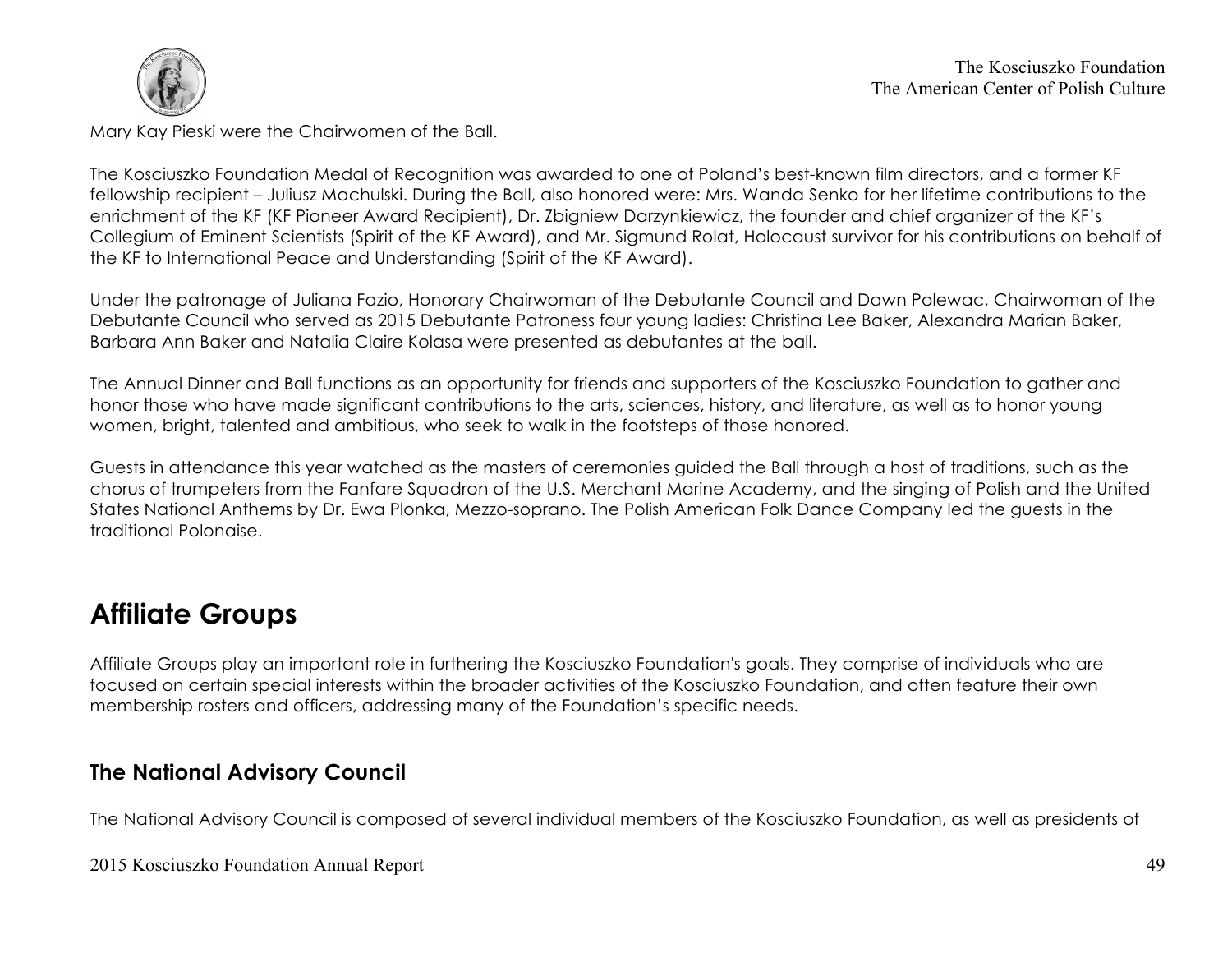

the Kosciuszko Foundation's nine Chapters. The Council is designed to benefit from broad representation throughout the United States providing the Board of Trustees with valuable advice on how to expand membership and donations, by highlighting and discussing current trends amongst the Foundation's target groups, and developing ideas on how to attract new membership and donations given these trends. Its members are longtime Foundation members who have their finger on the pulse of the Foundation, its philosophy, and its future.

#### **Chapters of the Kosciuszko Foundation**

The Kosciuszko Foundation chapters play a vital role in maintaining the Foundation's reputation as a nationwide organization. Run strictly by local volunteers who commit considerable time and effort to the task of soliciting members in their geographic areas, organizing local concerts, awards banquets, and other key fundraising events, representatives of the Kosciuszko Foundation's nine chapters act as local ambassadors, promoting the Foundation's mission in local regions.

Through the participation of local chapter presidents on the National Advisory Council, chapters also help keep the Board of Trustees, officers, and staff informed of local trends in local communities.

## **The Pro Arte League**

For all those visitors to the Foundation House who find it an aesthetic and hospitable place to visit, they can thank the Pro Arte League.

Founded by women members of the Kosciuszko Foundation in 1970 with a mission to raise funds for the preservation and beautification of the public rooms for the Kosciuszko Foundation house, the Pro Arte League has played an indispensable role in keeping the Foundation House in its current pristine condition. Beginning with fashion show fundraisers in the early part of its history, the League now uses its annual fundraising luncheon as a showcase for young Polish-American musicians and other fine Polish and Polish American performing artists.

## **The Polish American Teachers Association**

Polish American Teachers Association (PATA) was founded in 1973 in order to help accurately inform the American public about Poland and the role and contributions of Polish Americans in American society. PATA's relationship with the Kosciuszko Foundation